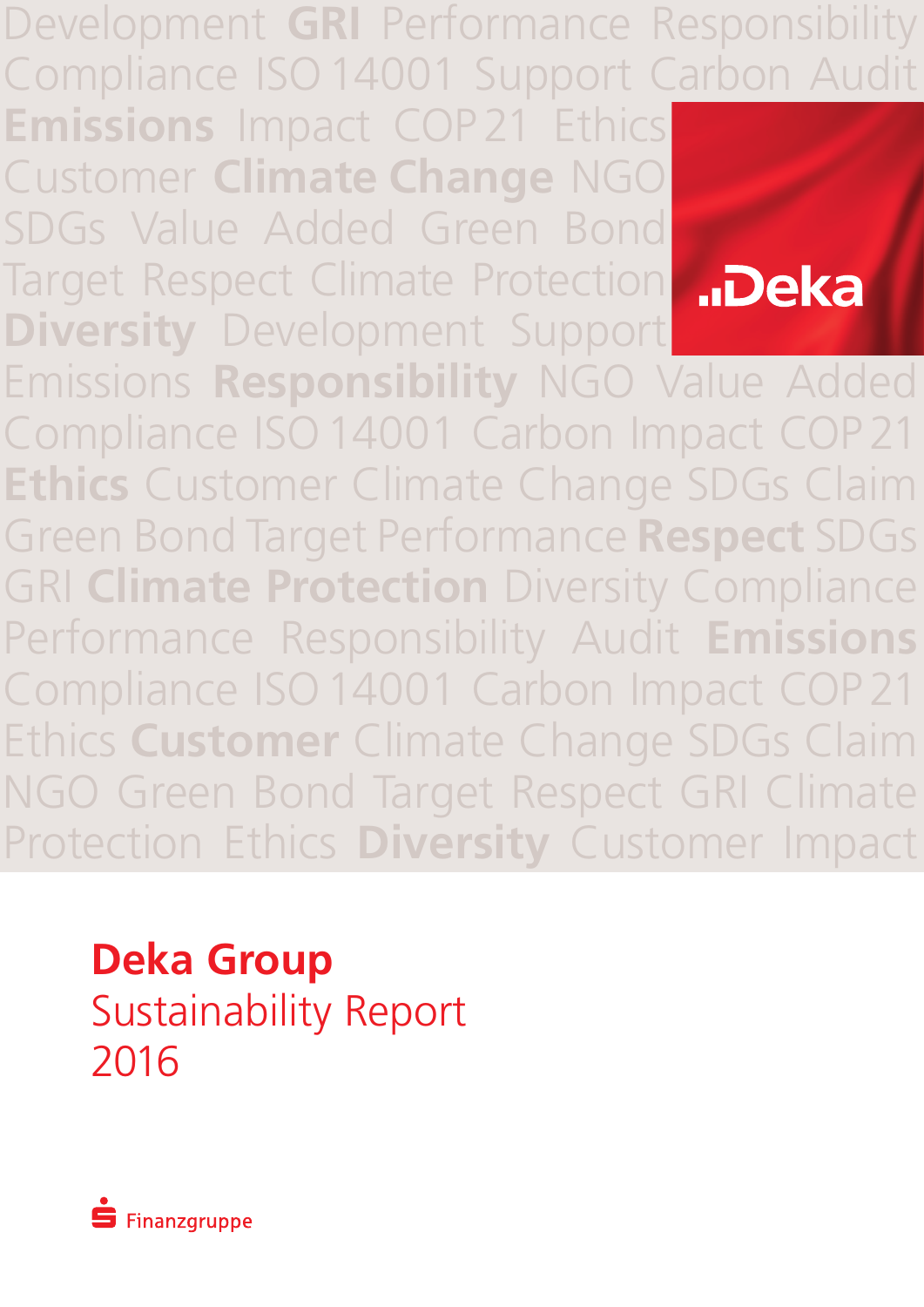# Deka Group – Key Figures 2016

| <b>BUSINESS DEVELOPMENT INDICATORS</b>                           |                | 31 Dec 2015 | 31 Dec 2016 |
|------------------------------------------------------------------|----------------|-------------|-------------|
| <b>Balance sheet total</b>                                       | $\n  Im\n$     | 107,981     | 85,955      |
| <b>Total assets</b>                                              | $\n  Im\n$     | 240,045     | 256,805     |
| thereof retail customers                                         | $\n  Im\n$     | 123,058     | 128,650     |
| thereof institutional customers                                  | €m             | 116,987     | 128,155     |
| Number of securities accounts                                    | (thousand)     | 4,054       | 4,289       |
|                                                                  |                | 2015        | 2016        |
| Net sales <sup>1</sup>                                           | $\n  Im\n$     | 19,505      | 16,914      |
| thereof retail customers                                         | $\n  Im\n$     | 10,196      | 7,710       |
| thereof institutional customers                                  | $\n  Im\n$     | 9,308       | 9,204       |
| <b>SUSTAINABILITY RATING 2</b>                                   |                |             |             |
| oekom research                                                   |                | Prime C     | Prime C+    |
| <b>MSCI</b>                                                      |                | AA          | AA          |
| imug                                                             |                | Positive    | Positive    |
| Sustainalytics                                                   | points         | 73          | 73          |
| <b>SUSTAINABLE PRODUCTS</b>                                      |                |             |             |
| Volume of sustainable retail funds                               | €bn            | 1.9         | 2.1         |
| Managed capital in sustainable products (securities)             | €bn            | 6.6         | 10.1        |
| Share of certified buildings in property funds <sup>3</sup>      | %              | 60          | 62          |
| Sustainable investment volume of Depot A proprietary investments | €bn            | 15.2        | 18.2        |
| SUSTAINABLE HR MANAGEMENT                                        |                |             |             |
| Number of employees                                              | group-wide     | 4,277       | 4,4064      |
|                                                                  | Germany        | 3,858       | 3,993       |
| Proportion of women in Germany                                   | %              | 39.5        | 39.1        |
| Proportion of women in leadership positions in Germany           | %              | 17.8        | 18.8        |
| Part-time ratio in Germany                                       | %              | 16.7        | 16.8        |
| Turnover rate in Germany                                         | %              | 3.9         | 3.1         |
| Financial cost of further training in Germany                    | €/employee     | 1.001       | 973         |
| <b>SUSTAINABLE BANKING<sup>5</sup></b>                           |                |             |             |
| Power consumption                                                | kWh            | 11,638,888  | 11,531,527  |
| Energy consumption                                               | kWh            | 19,511,111  | 19,553,131  |
| Paper consumption <sup>6</sup>                                   | t              | 559         | 530         |
| Drinking water consumption                                       | m <sup>3</sup> | 36.330      | 34.954      |
| Volume of waste generated                                        | t              | 326         | 302         |
| Business trips (group-wide)                                      | km             | 21,466,250  | 23,449,772  |
| <b>GHG</b> direct                                                | kg             | 1,859,778   | 2,087,588   |
| <b>GHG</b> indirect                                              | kg             | 7,183,277   | 4,937,619   |
| GHG other indirect                                               | kg             | 3,364,716   | 3,567,898   |
| GHG <sup>7</sup> -emissions (total)                              | kg             | 12,407,771  | 10,593,106  |
| CORPORATE CITIZENSHIP                                            |                |             |             |
| Expenditure for foundations, donations and sponsoring            | $\n  m\n$      | 1.92        | 1.36        |
|                                                                  |                |             |             |

**1** From 1.1. –31.12. (includes business divisions of securities and real estate).

**2** Last updated: imug: 23.12.2016 (uncovered bonds neutral CC, public-sector bonds positive B, mortgage bonds positive BB); MSCI: 27.04.2016; oekom research: 07.09.2016; Sustainalytics: 19.06.2015; see also section "Sustainable Corporate

Governance". **3** See section "Sustainable products".

**4** The newly-arrived 150 employees of S broker are not included and are listed separately in the Section "Sustainable HR management".

**5** Figures (excluding service travel and paper consumption) refer to the four buildings in Frankfurt am Main.

**6** Comprises: Letterhead, pre-printed documents, envelopes, forms, copier paper (general office paper), promotional printed materials/publications.

**7** The GHG Protocol covers five other greenhouse gases in addition to CO<sub>2</sub>: Methane, <br>nitrous oxide, sulphur hexafluoride and two groups of fluorinated hydrocarbons.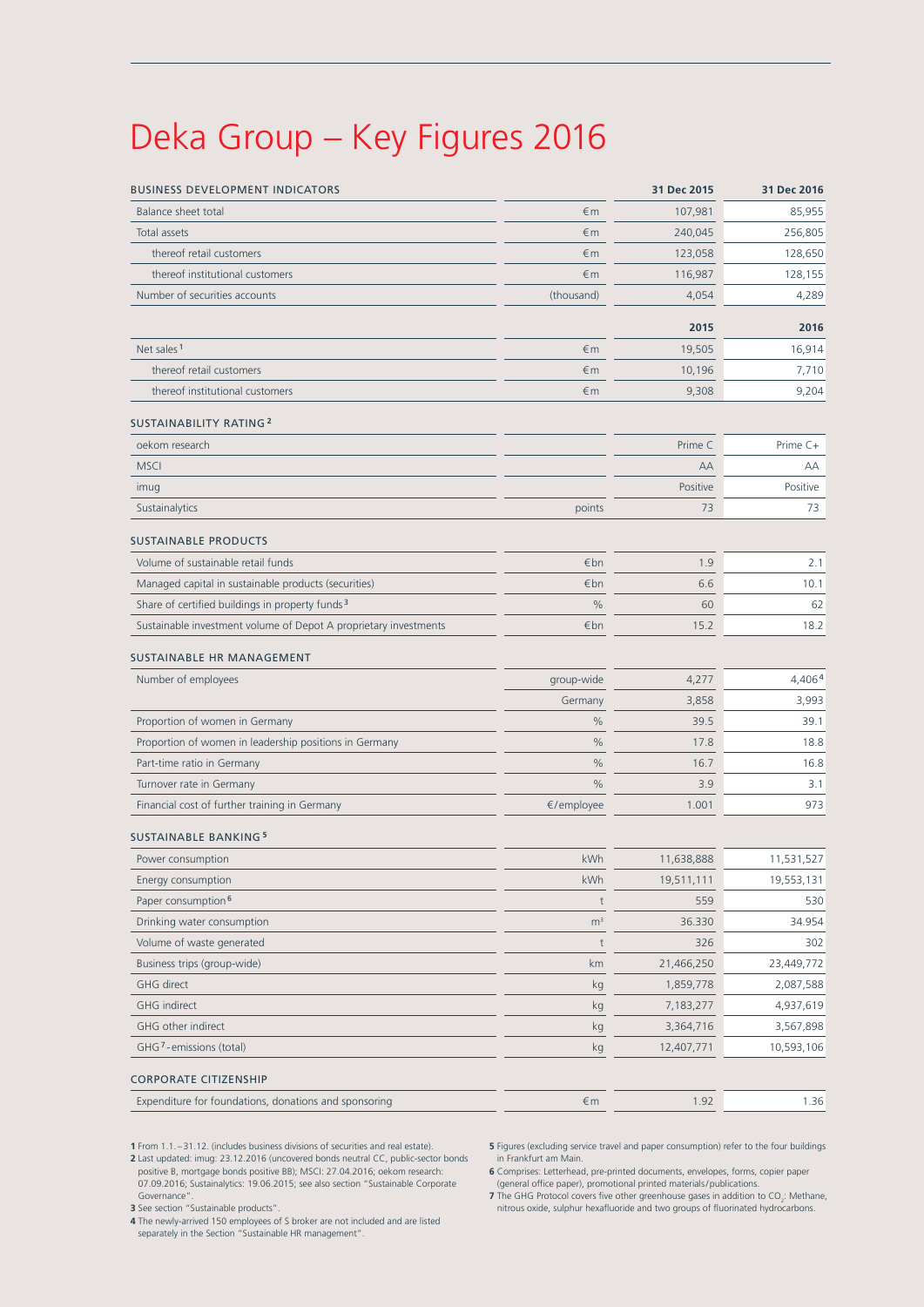# **Contents**

| 1. Preface: Global Compact Communication on Progress                                                                                                                                       | 2                                     |
|--------------------------------------------------------------------------------------------------------------------------------------------------------------------------------------------|---------------------------------------|
| Sustainable corporate governance<br>2.<br>Profile<br>2.1<br>2.2 Strategic anchoring of sustainability                                                                                      | 4<br>$\overline{4}$<br>$\overline{4}$ |
| 2.3 Stakeholder dialogue and materiality analysis                                                                                                                                          | 4                                     |
| 2.4 Regulations and standards                                                                                                                                                              | 5                                     |
| 2.5 Compliance                                                                                                                                                                             | 6                                     |
| 2.6 Data protection                                                                                                                                                                        | $\overline{7}$                        |
| 2.7 Complaint management and customer satisfaction                                                                                                                                         | 8                                     |
| 2.8 Ideas management                                                                                                                                                                       | $\overline{9}$                        |
| 2.9 Sustainability rating                                                                                                                                                                  | 9                                     |
| 3. Sustainable products                                                                                                                                                                    | 11                                    |
| 3.1 Responsible investment                                                                                                                                                                 | 11                                    |
| 3.2 Sustainability in asset management real estate                                                                                                                                         | 14                                    |
| 3.3 Sustainability in lending business                                                                                                                                                     | 16                                    |
| Sustainable HR management<br>4.<br>4.1 HR strategy<br>4.2 HR management<br>4.3 Training and further professional development<br>4.4 Equality<br>4.5 Workplace safety and health management | 18<br>18<br>19<br>20<br>21<br>24      |
| 5. Sustainable banking                                                                                                                                                                     | 27                                    |
| 5.1 Environmental management system                                                                                                                                                        | 27                                    |
| 5.2 Procurement                                                                                                                                                                            | 27                                    |
| 5.3 Climate protection                                                                                                                                                                     | 28                                    |
| 5.4 Waste and consumption of resources                                                                                                                                                     | 28                                    |
| 6. Corporate citizenship                                                                                                                                                                   | 30                                    |
| 6.1 Social engagement                                                                                                                                                                      | 30                                    |
| 6.2 Education and science                                                                                                                                                                  | 30                                    |
| 6.3 Art and architecture                                                                                                                                                                   | 31                                    |
| 6.4 Sport                                                                                                                                                                                  | 32                                    |
| 6.5 Donations                                                                                                                                                                              | 32                                    |
| Independent environmental assurance statement                                                                                                                                              | 33                                    |

This Sustainability Report has been prepared in accordance with the Global Reporting Initiative (GRI), Version G4 Sustainability Reporting Guidelines. The sector-specific provisions for financial services providers (Financial Services Sector Supplement) were also taken into consideration. As a rule, all the information provided in the report relates to the calendar year 2016, any exceptions to this have been indicated accordingly.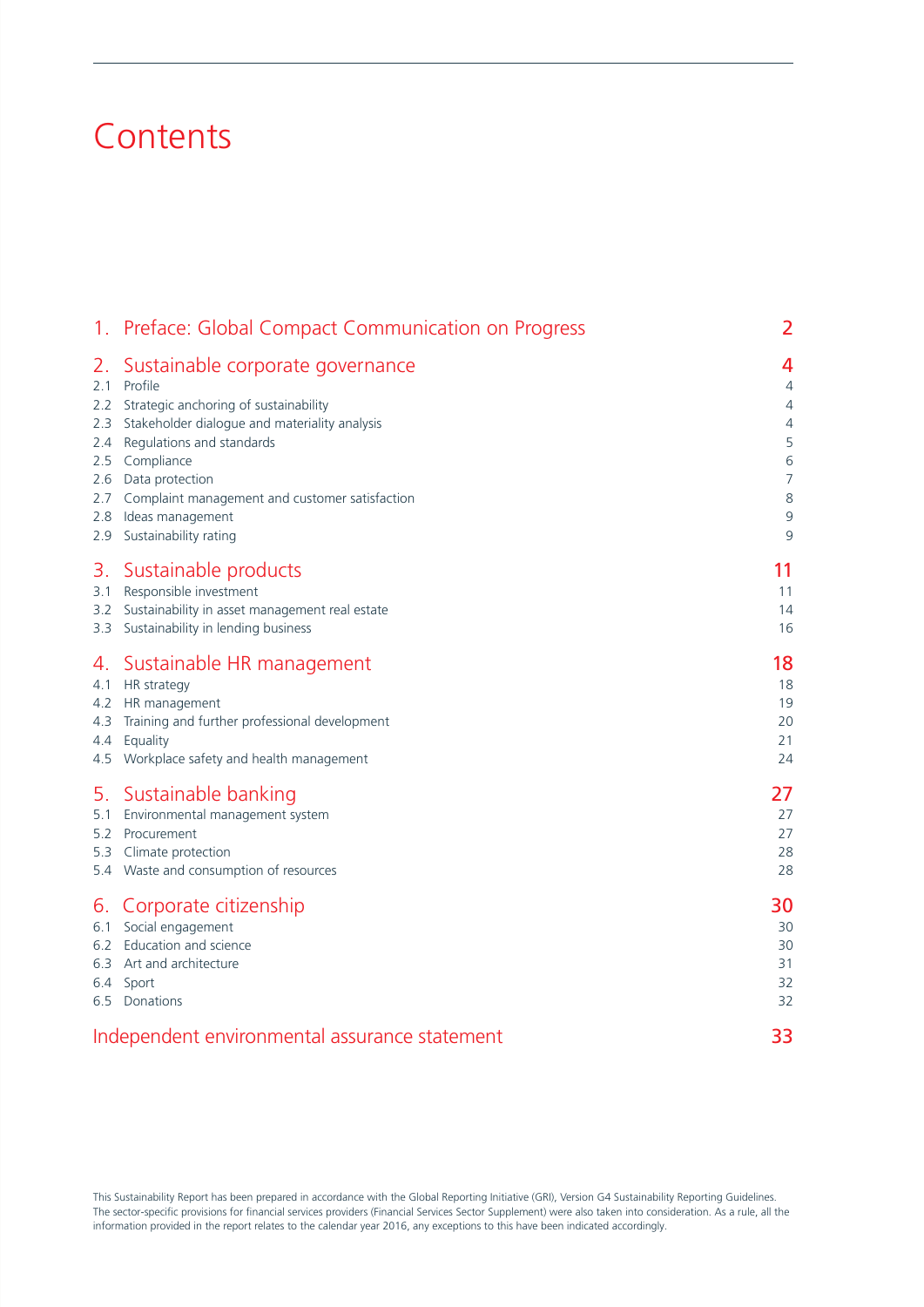# 1. Preface: Global Compact Communication on Progress

# **Ladies and Gentlemen,**

"Deka wants to give voice to four million investors" – was the headline in the Frankfurter Allgemeine on 11th October of last year. The reason for the headline was the announcement of Deka Investment GmbH to take a more active part in the annual general meetings of the companies which their customers hold shares in, even more so than in the past. In 2016, analysts and portfolio managers of Deka investment GmbH visited nearly 230 annual general meetings and voted on around 2,930 agenda items.

This forum will be used even more in the future to help us deal with the business model and the company management goals constructively, critically and with a long-term perspective. In addition to strategy, yield and finances, questions of good corporate governance and social and environmental issues will also play a role. Also, we will continue to actively address these issues in our direct contacts with the companies whose shares and bonds we purchase for the customers and for our own investments. In the past year, there were about 1,600 instances of such direct business contact.

We also continue with the development of the sustainable Corporate Governance of the Deka Group with the same conviction with which we demand that businesses comply with social and environmental standards and standards of good corporate governance. An important step in this process was the integration of our sustainability strategy into the business strategy in 2014. For the five key areas of action outlined in this report, we have defined the central focal points and desired objectives in the approved business strategy for 2016.

As a result of the decisions of the Paris Conference on Climate Change in December 2015 and the agreement on limiting the global temperature increase to a maximum of two degrees Celsius, we attribute particular importance to the issue of climate change in the current business strategy.

The critical remarks on climate change and climate policy which we are currently hearing from various corners have no effect on our resolve to commit to protecting the climate. However, these remarks may have an effect on the international framework conditions and schedules. We will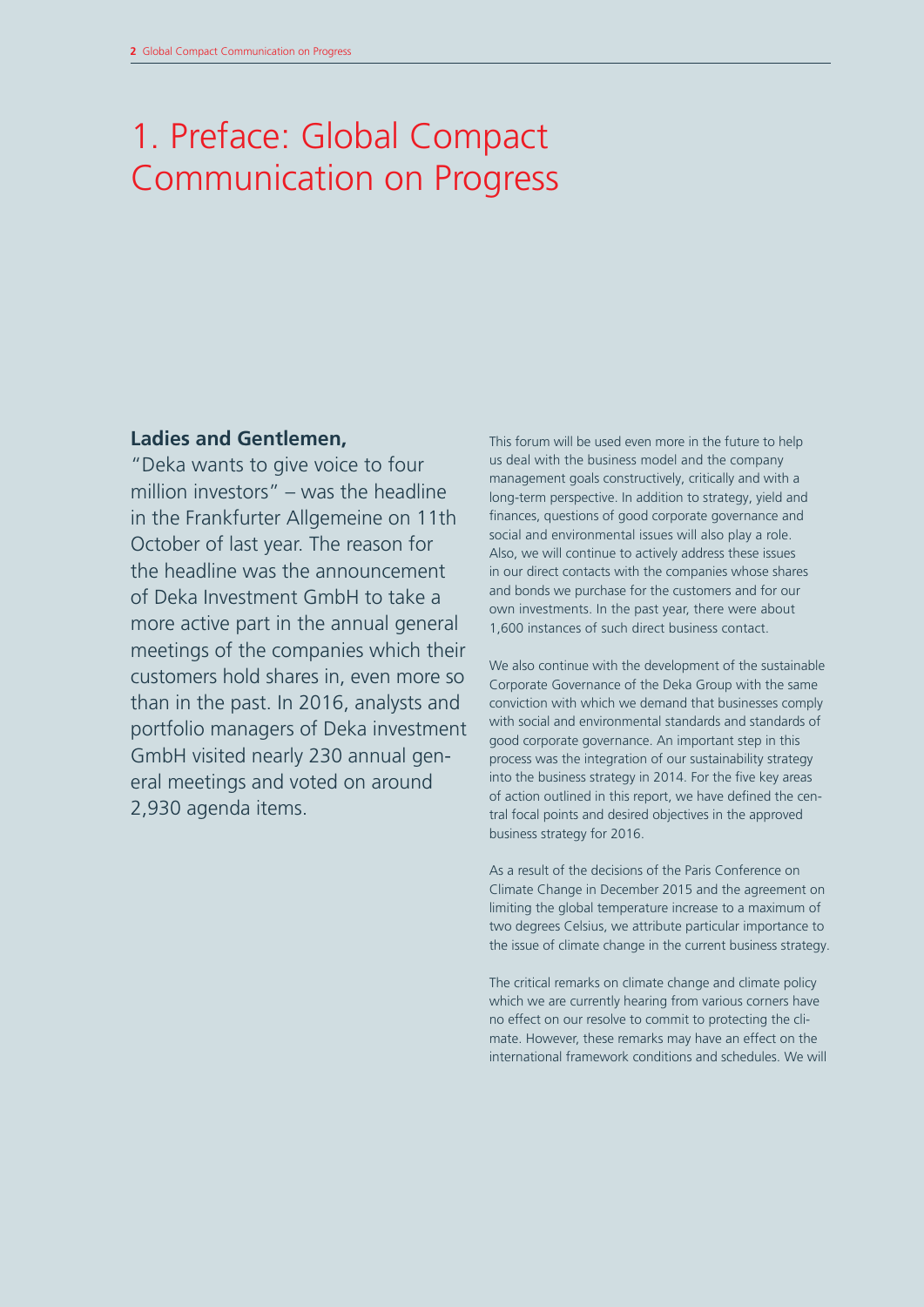observe these developments and analyse the possible impact on our business activity.

The volume of sustainable investments managed by Deka has increased. At the end of 2016, we had invested around 28.4 billion euros with consideration of social and environmental criteria and criteria aimed at encouraging good corporate governance. This included more than ten billion euros from our private and institutional customers, for which we have continually expanded our offering of sustainable investment solutions in recent years. The sustainability filter introduced in 2014 for our proprietary investments has proven itself in practice. The filter excludes companies with controversial business activities from capital investment.

In 2016, we were positively assessed by sustainability analysts for this special commitment in the field of sustainable investments and also for our comprehensive services in other fields of activity of our sustainability management.

We are particularly pleased that the renowned sustainability rating agency oekom research has again awarded us the coveted "oekom prime" status. It is only awarded to companies that meet the stringent requirements of the agency for comprehensive sustainability management. In the evaluation, we were able to improve further and achieve the overall grade  $C+$  for the first time. Of the total of 82 companies in the comparison group, only four other companies achieved at least this rating. Also, we were able to maintain the significantly above-average ratings from the rating agencies specialised in sustainability aspects, imug and MSCI ESG, in the year under review. CEO **WE SUPPORT** 

With the 2016 Sustainability Report, we make it clear for our stakeholders - customers and employees, shareholders and business partners - what we have achieved in the field of sustainability management and where we want to be even better. The report also provides information about how we are progressing in the implementation of the ten principles of the UN Global Compact, which we committed to in 2011. These concern the areas of human rights, labour standards, environmental protection and fighting corruption. As in the previous year, the report is based on the guidelines of the recognised Global Reporting Initiative (GRI), Version G4 including industry-specific supplements for financial service providers. The GRI Content Index can be found on our website www.deka.de.

We are convinced that we act both in the interests of our stakeholders as well as society with the consistent implementation and continuous further development of our sustainability management.

In 2017, we will continue to speak out on issues of economically, ecologically and socially sustainable development.

With best wishes

Michael Rüdiger CEO

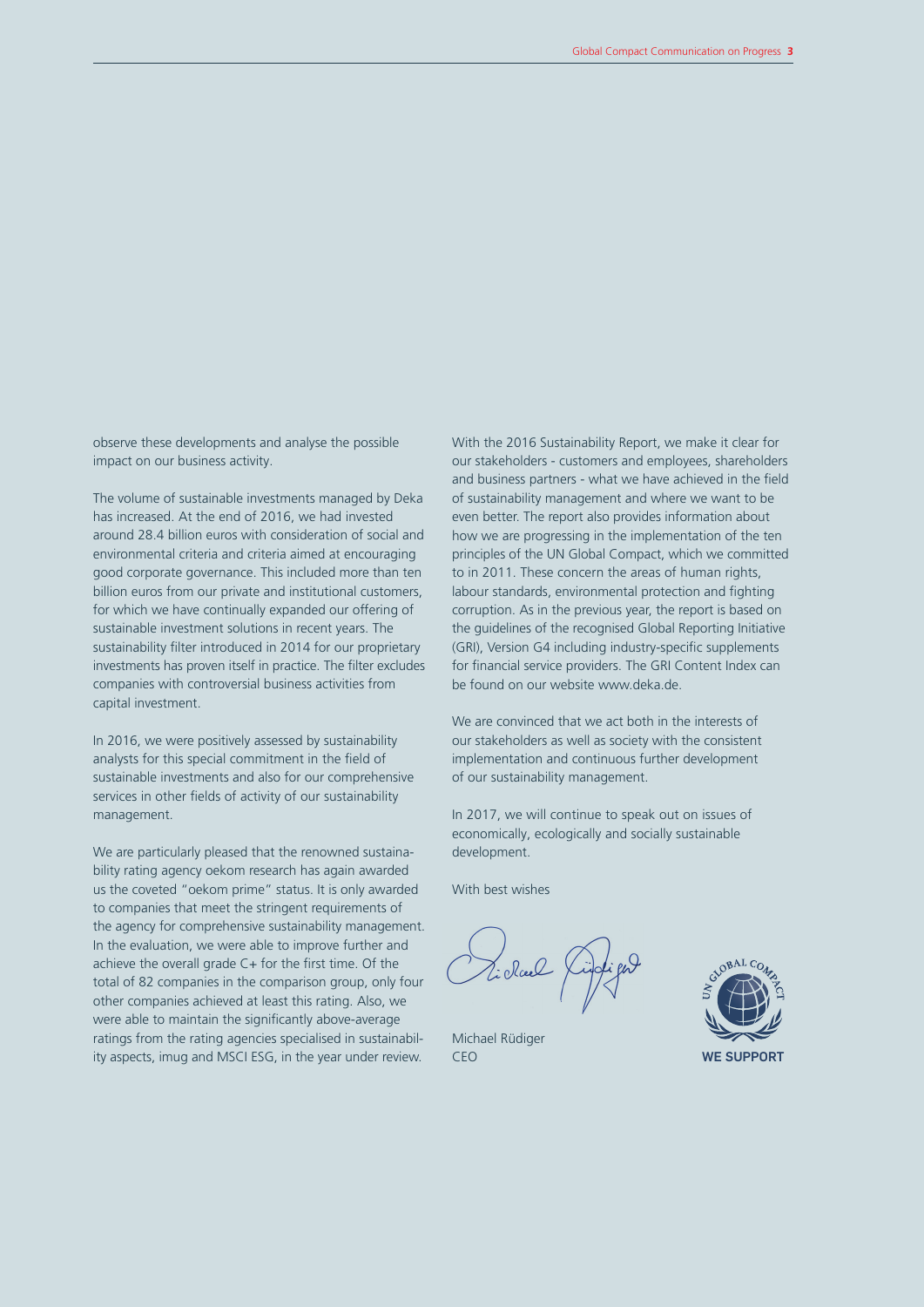# 2. Sustainable corporate governance

With the "Düsseldorf Declaration" of the 25th German Savings Banks Conference, the Sparkassen-Finanzgruppe further developed strategic guidelines for sustainable development in April 2016. The implementation for Deka Group, the Wertpapierhaus for the saving banks, took place in the autumn of 2016 with the adoption of the 2017 business strategy.

## 2.1 **Profile**

The DekaBank is in the legal form of an institution under public law with headquarters in Frankfurt am Main and Berlin and acts as the Wertpapierhaus of its owners, the savings banks.

DekaBank has divided its activities from the beginning of 2017 into five business divisions: Asset Management Securities, Asset Management Real Estate, Asset Management Services, Capital Markets and Trading. These work with one another and very closely with the Savings Bank Sales & Marketing Department and the central areas.

The Sustainability Management department is part of the Corporate Office & Communications in the department of the Chairman of the Board of Management and coordinates all appropriate activities in the Deka Group on behalf of the Board of Management. It is the internal contact for all organisation units and also assumes this function with respect to all external stakeholders – in particular to companies and institutions in the savings bank financial group, sustainability rating agencies and non-governmental organisations.

## 2.2

## **Strategic anchoring of sustainability**

At the end of 2014, the Board of Management of Deka-Bank decided to forego a separate sustainability strategy from the 2015 financial year and to establish these specifications as part of the business strategy. This made sustainability a core part of the business policy orientation, transparent to the Administrative Board and supervision.

#### **Strategic Transformation Programme D18**

The Strategic Transformation Programme D18 was adopted by the Board of Management at the end of 2012. The aim of the program is the further development to the Wertpapierhaus of the savings banks to the year 2018, in which Deka enters its 100th year. At the end of 2015, sustainability projects were integrated into the transformation program. In particular, Deka intends to

further optimise and extend its range of products for private customers and institutional customers.

## 2.3

## **Stakeholder dialogue and materiality analysis**

"DekaBank already held a wide consultation with imug on the key issues of sustainability in 2015. Different groups of stakeholders expressed the importance of 25 individual issues in five areas of activity.

DekaBank used the results to place a stronger focus on sustainability management and the product range. To take the expectations of DekaBank customers even better into account, we evaluated a representative survey of the savings banks on the issues in 2016, in which the products of DekaBank were the main focus. Here, we were able to analyse the wishes of the customer stakeholder group in relation to the sustainability activities of DekaBank in detail. The results confirm the focus from the 2015 survey on the issues of corporate governance and the products as closely as possible, but also provide additional findings. We have the opportunity to bring together our experience in the market for sustainable financial investments with our in-house market research. This meant we could create an exact materiality analysis for DekaBank, which both corresponds to the requirements of the Global Reporting Initiative as well as statistical and market research standards."<sup>1</sup>

The Sustainability Report is based on the guidelines of the Global Reporting Initiative (GRI), Version G4 as well as the specific supplements relevant for the financial services industry (financial services sector supplement). It corresponds to the "core" report level and was examined by an independent expert.

The Deutscher Sparkassen- und Giroverband (DSGV) and the German Council for Sustainable Development (Rat für Nachhaltige Entwicklung – RNE) concluded a cooperation agreement for the German Sustainability Code (DNK) at the end of 2013.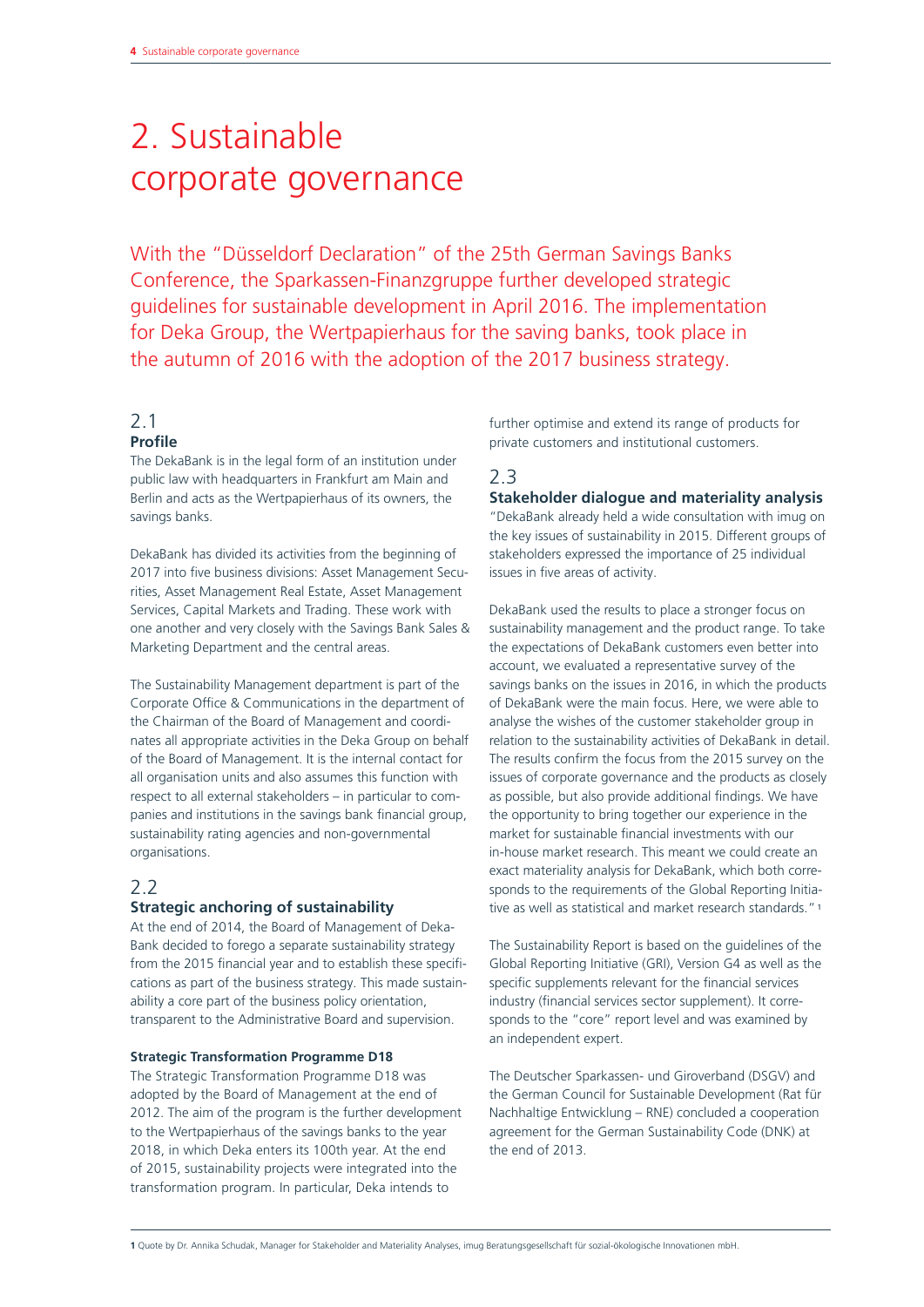

Together with Sparkasse Hanover, DekaBank was among the first signatories and has recognised the German Sustainability Code. Since 2013, it has provided an annual declaration of conformity which is published on the pages of the RNE. With the observance of these standards – GRI and DNK – the Deka Group has already laid the basis for the fulfilment of the European CSR Directive, applied in Germany in March 2017 for the financial year 2017.

Sustainability issues are an integral part of the communication strategy of the Deka Group and a regular part of communications with all relevant stakeholder groups. Deka promptly informs stakeholders, whether shareholders, customers, employees or the general public, about sustainability-related events and developments. Deka uses the entire spectrum of available communication channels, from employee media about press dates to customer events.

## 2.4

## **Regulations and standards Internal regulations and standards**

The code of ethics is a binding framework for all internal employees, managers and the Board of Management of Deka as well as for third parties operating on behalf of the Deka Group. It is the basis for a legally-compliant, open, transparent and added-value oriented corporate culture of the Deka Group and among other things, contains a clear commitment to sustainability.

Compliance with the requirements of the code of ethics has been verified uniformly for all employees of the Deka Group since the 2016 financial year. In this verification, the relevant manager evaluates compliance with the code in the framework of the annual appraisal meeting. Violations may lead to employment measures, civil and criminal procedures up to and including termination of contract. The code can be viewed in its current version of 1 June 2014 on the Deka Group website (only German version).

#### QUOTE FROM THE CODE OF ETHICS

"As the Wertpapierhaus of the savings banks, we have committed ourselves in terms of our owners to conducting sustainable business for customers, employees, the environment and society. We are committed to sustainable corporate governance, the hallmarks of which are liability and transparency."

#### **External regulations and standards**

In addition to internal guidelines of behaviour, the commitment of the Deka Group to sustainable development is also emphasised by the recognition of national and international standards. This includes the accession to UN Global Compact in 2011 and the consequent obligation to implement the ten principles of responsible corporate governance.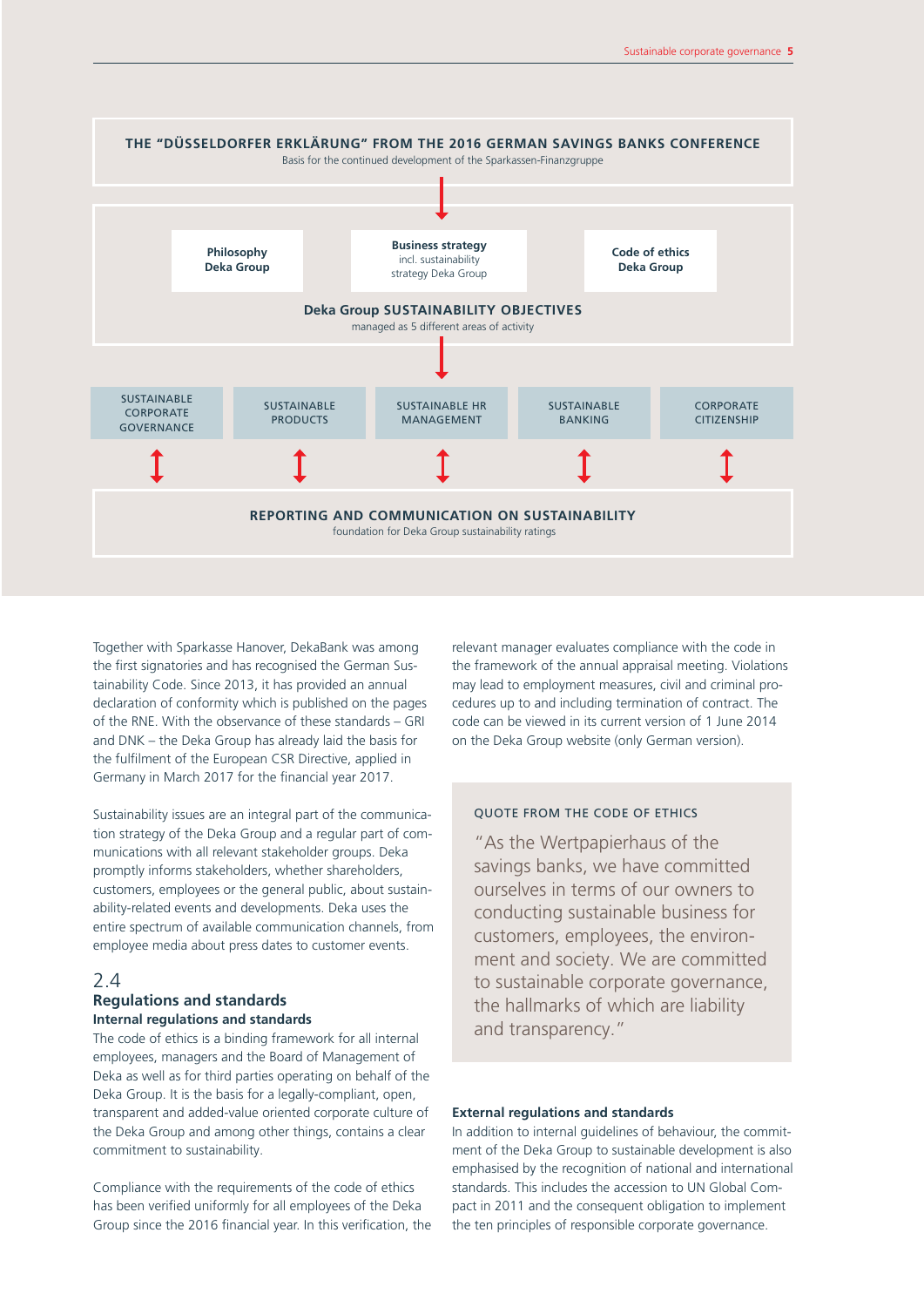#### RELEVANCE OF SUSTAINABILITY ISSUES AT **Deka** Results of the 2016 stakeholder survey



They relate to human and employment rights, environmental protection and the fight against corruption.

DekaBank has also committed to complying with the Equator Principles (EP). The focus of these principles is the consideration of social and environmental standards in international project financing. DekaBank reports annually on the implementation of the principles in the relevant financing, the corresponding report is published on the EP website.

In order to abide by the values of responsible investment, the signatories commit to observe the Principles for Responsible Investment (PRI), which Deka Investment GmbH has observed since 2012. The principles provide for the integration of social and environmental criteria and criteria related to good corporate governance (ESG criteria) in the analysis and decision-making processes in capital investment.

Also, the signatory commits to address the businesses in whose shares or bonds they are invested on the observance of ESG standards. Through the expansion of activities at general meetings described in the section "Sustainable products", Deka Investment further strengthens its commitment in this area. It reports annually on these and other measures in the framework of an RI Transparency Report, which is available on the PRI website.

## 2.5 **Compliance**

The Compliance corporate centre plays a major role in ensuring that DekaBank always acts in line with the applicable statutory and regulatory arrangements as well as its own – sometimes even stricter – guidelines. It covers all issues relating to capital-market and real-estate compliance, MaRisk compliance, tax compliance and information security management. It is also responsible for combating money laundering, terrorism financing, implementing EU sanctions and embargoes and preventing fraud and other criminal activities.

The corporate centre develops Group-wide standards and guidelines on relevant issues and provides corresponding training programmes and advice on their implementation. It is also heavily involved in projects and processes geared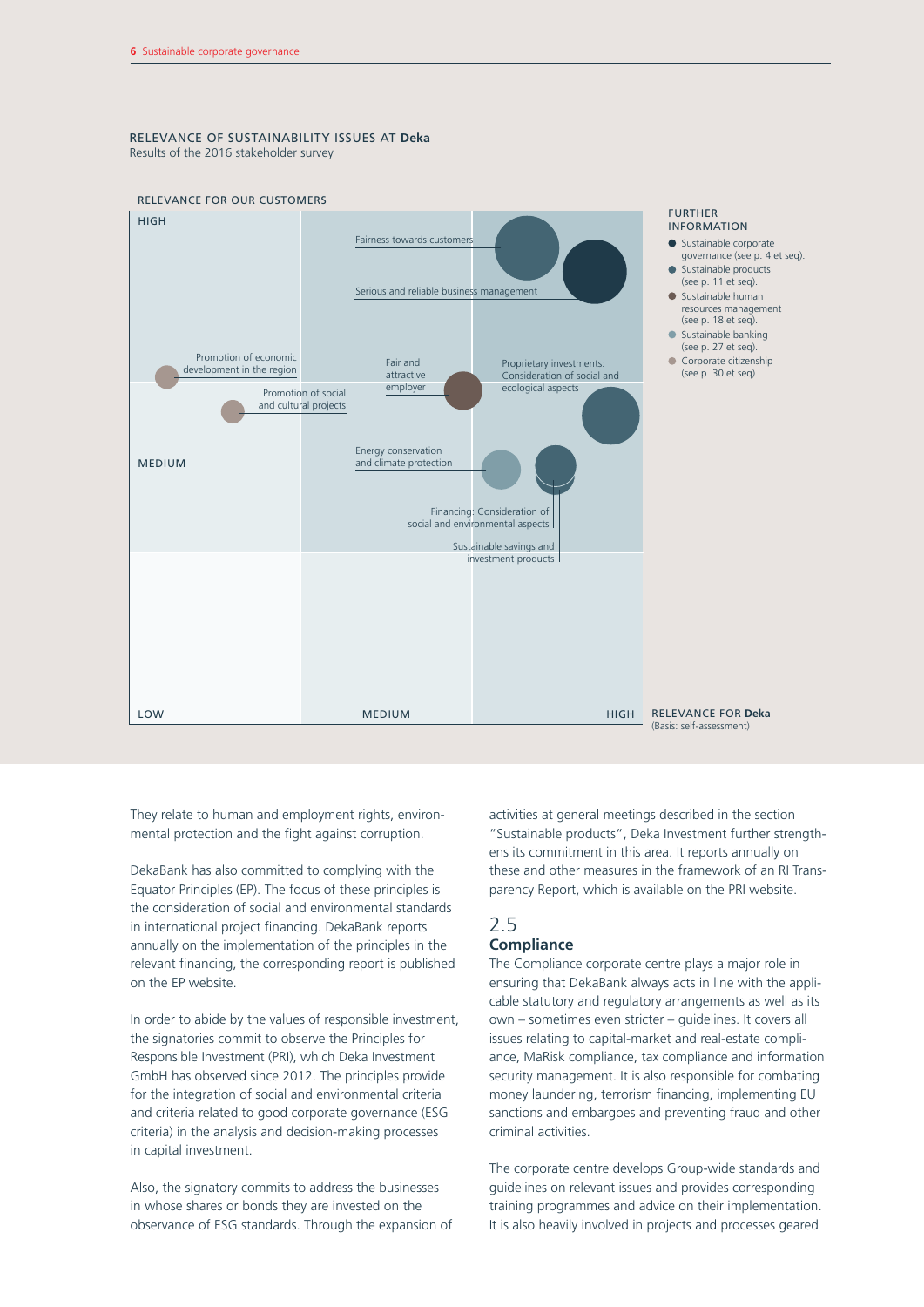towards ensuring that the Deka Group meets regulatory requirements and that potential conflicts of interest are identified at an early stage and avoided as far as possible. The corporate centre carries out monitoring and control tasks at all levels of banking operations and is dedicated to the systematic management of potential compliance risks.

### **Consulting and Training**

The regulations and processes to comply with the statutory and regulatory requirements often apply to individual employees. To inform employees on the aspects relevant for them, Compliance provides mandatory training in the entire Deka Group, there is additional training for selected employees. If necessary, additional ad hoc training is provided. The training concept is based on presence training in combination with web-based training courses and training letters.

#### **Fighting corruption**

In the fight against corruption, the Deka Group has regulated under which strict framework conditions gifts and invitations as well as any other benefits from and to third parties may be accepted or given. The approval process is set in writing and is the same for all employees including the organs of management, and its content is generally made known by corresponding publications.

In principle, employees may not accept or give gifts or invitations in connection with their work either for themselves or on behalf of third parties, insofar as this could affect the interests of DekaBank or its customers. The granting of gifts and invitations, provided that they comply with the applicable laws and other standards, is compatible with common market practice to a certain degree. However, because the professional independence of all parties may be in question, the employees are encouraged to avoid the mere emergence of conflicts of interest.

The experts of the Compliance team are available to all employees for assistance with questions regarding integrity. Their contact details are communicated to employees when they join the company and are accessible on the intranet and in training documents. Procedures and controls in the specialist units, but also within the Compliance unit itself serve the purpose of preventing and detecting irregularities and are an integral part of the compliance management system of the Deka Group.

## 2.6 **Data protection**

## **Data protection management**

In the Federal Republic of Germany, data protection is regulated by the German Data Protection Act (Bundesdatenschutzgesetz –BDSG) and the corresponding state data protection laws. The purpose of BDSG, as set out in Section 1 of the Act, is to protect individuals from any infringement of their (constitutionally protected) personal rights caused by the handling of their personal data.

DekaBank's Data Protection unit works to ensure that the BDSG and other data protection regulations are observed within the Deka Group in Germany. The Data Protection Officer reports directly to the Board of Management or, in his capacity as an external Data Protection Officer, to the management of subsidiaries. To avoid conflicts of interest, the Data Protection Officer is independent of the Compliance corporate centre and is based in a separate unit in the Legal corporate centre.

In order to ensure that the requirements of data protection law are complied with, DekaBank's Data Protection unit has set up a data protection management system. It has established processes to ensure that statutory requirements concerning data protection are implemented during the planning, commissioning and operation data processing systems and after those data systems are withdrawn from use. The processes are also documented in a comprehensive data protection concept. This describes, among other things, which aspects must be taken into consideration during the processing of the personal data.

Inter alia, the Data Protection unit uses the following measures to ensure that data protection processes are implemented:

- Development of internal procedures and quidelines for the practical implementation of the data protection provisions,
- Monitoring and coordination of the technical and organisational measures required to ensure the protection of personal data,
- Checking processes etc. for compliance with data protection regulations.

#### **Prevention of money laundering and whistleblowing system**

With the "Minimum Standards for the Prevention of Money Laundering", DekaBank, as a parent company, ensures compliance with the duty of care in terms of the Money Laundering Act (MLA) and of the German Banking Act (KWG) so that there is transparency regarding customers and the underlying shareholder structure in Germany as well as in subsidiary companies.

All employees are obligated to comply with banking secrecy and data protection by way of a corresponding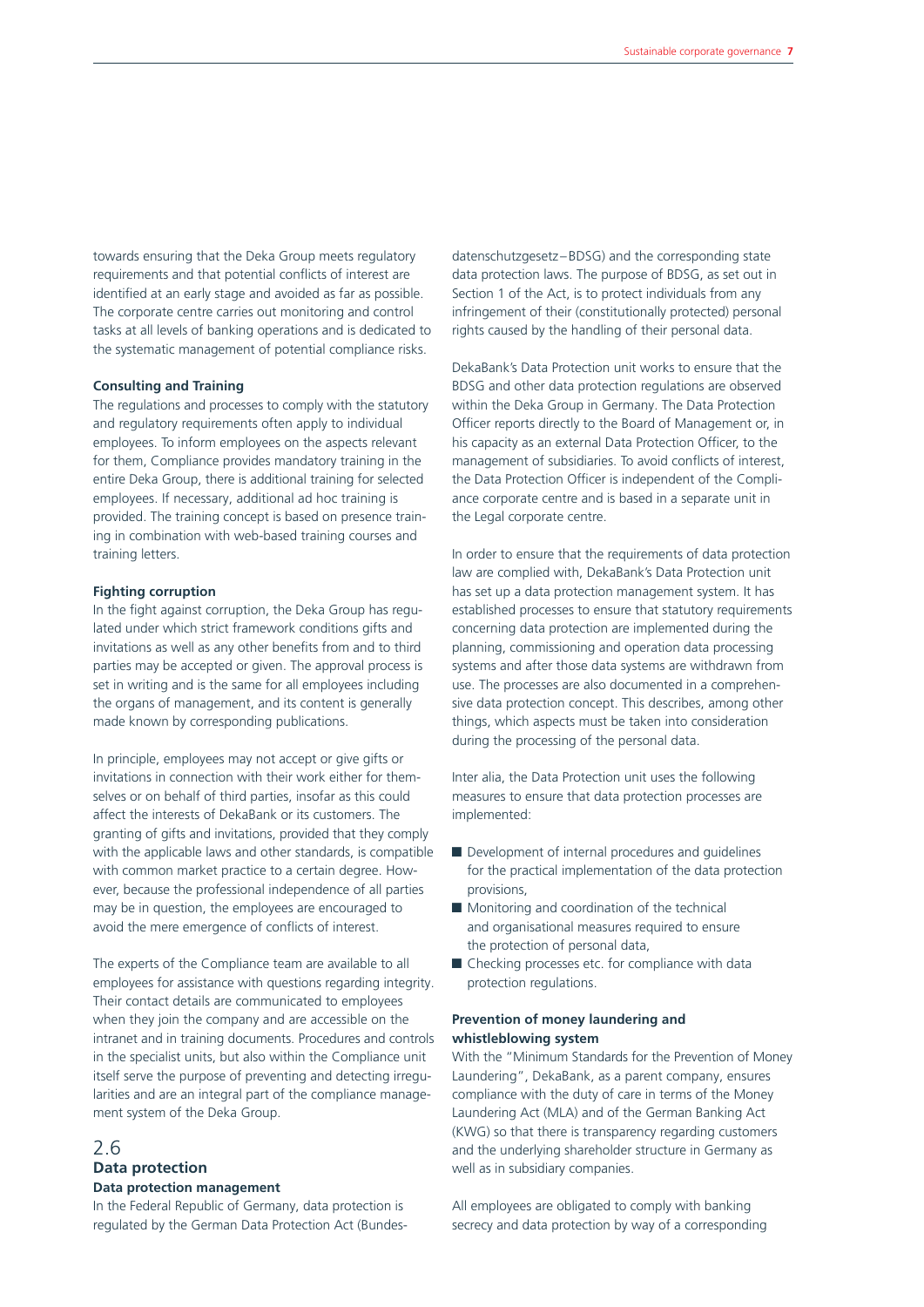declaration in the context of their contract of employment at the beginning of the employment relationship. This is according to the respective country-specific laws (Germany, Luxembourg).

A whistleblowing system ensures that reports can be made confidentially regarding illegal or dishonest acts to the DekaBank Ombudsman by employees, but also by third parties. The Ombudsman examines the facts of the case and passes the relevant information in respect of confidentiality to DekaBank. As a lawyer, the Ombudsman is subject to the legal obligation of discretion. The whistleblowing system ensures the anonymity and protection of whistleblowers.

#### **Raising awareness and knowledge of employees**

The tasks of the data protection officer include providing employees with relevant information on the subject of data protection. This includes, for example, the explanation of the most important requirements of data protection legislation and data security measures to avoid hazardous activities of employees. The information is provided via different communication channels, including the intranet and the employee magazine. In addition, employees must complete regular online tests on questions of data protection. The data protection legal newsletter has also become an integral part of employee information material.

In accordance with Section 4g Para. 1 Sentence 4 No. 2 BDSG, data protection officers must familiarise all employees involved in the processing of personal data with the aim and content of the data protection legislation. In addition, each employee is obliged to ensure that personal data does not come into unauthorised hands or is made accessible, and therefore, as required in Section 5 of the BDSG, must also be committed to confidentiality.

A central concern is teaching individual employees about the high significance of data protection for DekaBank. Employees must be particularly informed about their rights and obligations as a person acting in data protection and the risks for the company and the employees themselves connected with a violation of the applicable provisions. This also includes providing information on possible sanctions as a result of violations of the measures to ensure compliance with the data protection and data security.

#### **Training measures**

The e-learning programme has proven to be particularly efficient in recent years in conducting training on data

protection with employees at their own PC workstation. After successful completion of the training, a participation certificate is automatically generated as proof of the training. The data protection unit documents participations and evidence. All new employees are requested in writing to making themselves familiar with the principles of data protection using this e-learning programme. Localised learning at the workplace is supplemented by classroom training.

#### **Audits**

Pursuant to Section 4g of the BDSG, the Data Protection Officer works to ensure compliance with the requirements of data protection law. This also involves data protection audits carried out in the specialist units. Each data protection audit follows an audit plan and usually also involves spot checks; the results are documented and brought to the attention to the specialist unit.

#### **Reporting system**

A reporting system has been established to inform the Board of Management and the management of subsidiary companies of any compliance deficiencies or risks that are identified.

The Board of Management and the relevant management teams at subsidiary companies are also regularly informed of the findings of the data protection audits and made aware of any data protection risks. A reporting system has also been implemented for local money laundering and fraud officers to report to the Group money laundering or fraud officer.

## 2.7 **Complaint Management and Customer Satisfaction Complaint Management**

The Bank has implemented a comprehensive complaints procedure for customers, which ensures an effective and transparent procedure for dealing with complaints. For years, regulatory audits have confirmed proper and adequate complaint processing. The number of customer complaints within the Deka Group has been declining for years. In the reporting year, there were 3,515 complaints from approximately four million customers, about 16 per cent less than in the previous year (4,203). This marks the lowest number since documentation began in the year 2004.

Incoming customer complaints are immediately forwarded to the responsible specialist unit and processed<sup>2</sup>. Customers

**2** The European Commission has set up a European online dispute settlement platform. Consumers can use the online dispute settlement platform for the out-of-court settlement of disputes arising from purchase or service agreements concluded online.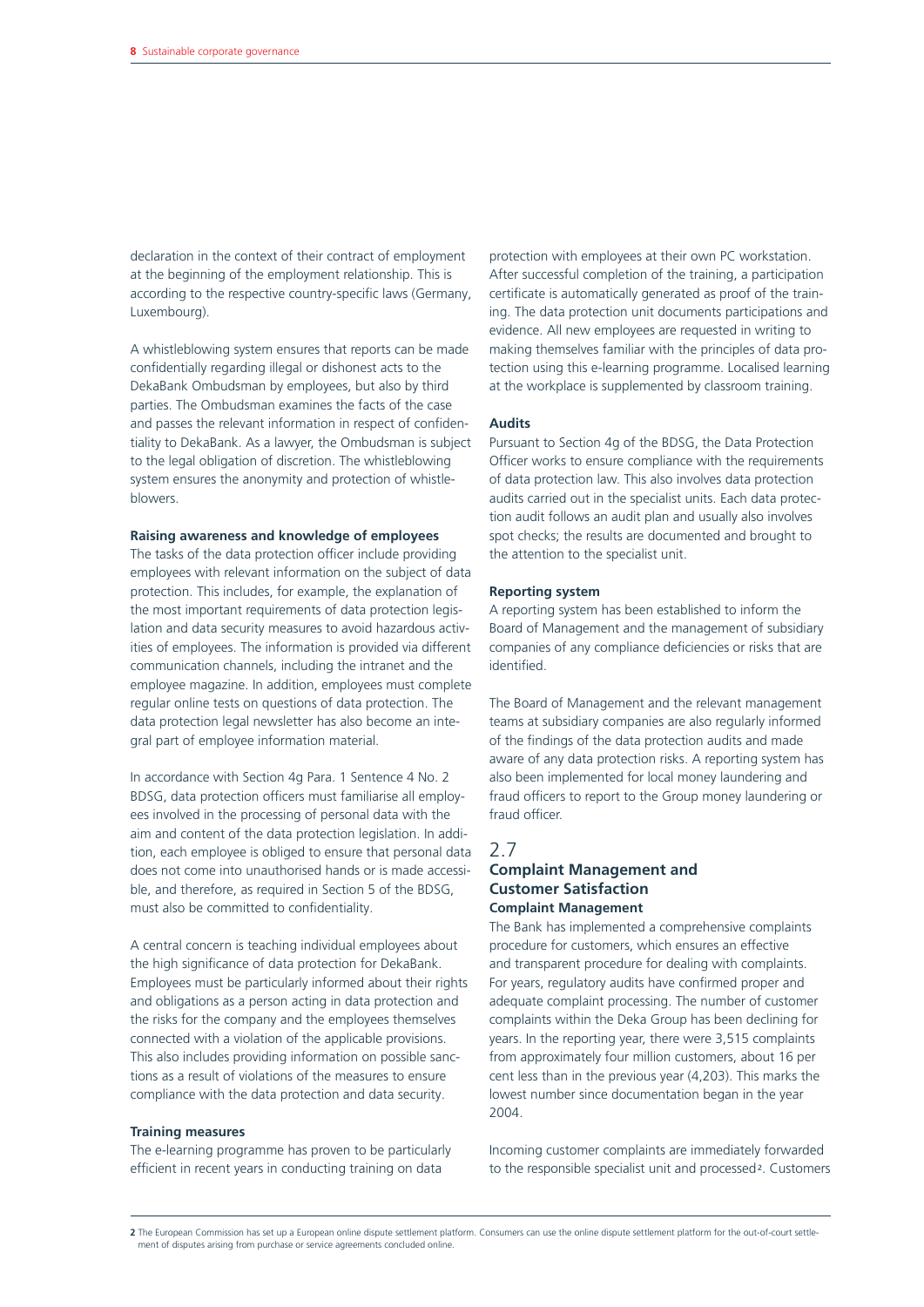are also free to contact the ombudsman services of the Bundesverband Öffentlicher Banken Deutschlands (VÖB) and Bundesverband Investment und Asset Management e.V. (BVI), the Bundesanstalt für Finanzdienstleistungsaufsicht (BaFin) or the regulator in Luxembourg – the Commission de Surveillance du Secteur Financier (CSSF). In the year under review, DekaBank received 21 (2015: 22) complaints via this route.

During the reporting period, no complaints were received via formal procedures in relation to the impact of our activities on ecological matters or human rights, or on issues associated with corruption.

Complaint management makes an important contribution to the public image of the Deka Group. DekaBank won second prize among fund companies at the 2016 German Fairness Awards. In the category of transparency, in which, among other things, the reaction of the fund companies in the event of a fault is evaluated, DekaBank is Number One. DekaBank also claimed a very commendable 2nd Place in the "Service Champion 2016" award of the newspaper DIE WELT.

A customer satisfaction survey of Deka held among the savings banks every two years, the last one at the end of 2016, showed a significant increase in satisfaction with the complaint management of Deka in comparison to the previous study.

#### **Customer Satisfaction**

The same study in which the savings banks were addressed in their role as intermediaries, also showed a high overall satisfaction with the services of DekaBank. 60 per cent of the participating 1,276 Board of Managements members, directors and advisors rated the services of DekaBank as "excellent" or "very good". This was an 11 percentage point increase compared to the previous year. A further 37 per cent rated the performance of DekaBank as "good", only 3 per cent as "average" or "bad".

Also, a second survey of the savings banks as institutional business customers from the year 2016 showed a very high level of satisfaction of the savings banks with the different performance areas of DekaBank. Around 45 per cent of the total 262 contact partners from 216 savings banks rated their cooperation with DekaBank in institutional business as "excellent" or "very good". Therefore, the rating of 40 per cent from the previous survey of 2014, which was already commendable, could be exceeded once again. The savings banks rated the advice and support as well as the information supplied by the DekaBank particularly highly.

The results of the surveys are an important basis for the strategic further development of products and services as well as the sales alignment.

# 2.8

## **Ideas management**

Since October 2015, employees have been able to contribute their ideas for the improvement of processes or for new products and services on a DekaBank webbased platform. The crowdsourcing approach of this platform enables their participation in the further development and evaluation of the published ideas. Comments can be used to develop an idea jointly in ideal cases. Information on potential problems and risks are also helpful for the relevant specialist area, which decides whether or not an idea is implemented.

In the year 2016, employees submitted a total of 137 ideas, 88 of which were published on the platform. Four ideas were awarded with a cash prize amounting to a total of 25,700 euros, 15 further employees received gifts. The proposals lead to more revenue or reduced expenditure totalling over 110,000 euros.

#### 2.9

## **Sustainability rating**

Due to the continuously increasing number of investors taking EGS criteria into account in their investment decisions, dialogue with sustainability rating agencies has gained significantly in importance in the last few years. On behalf of investors, the agencies regularly evaluate the quality of sustainability management at the Deka Group and provide investors with these to form the basis for their investment decision.

The sustainability ratings are relevant to the Deka Group in several respects: as an issuer of public bonds, mortgage bonds and bearer bonds, it is important for Deka Group to meet the requirements of sustainability-oriented investors to place their bonds successfully in the market. At the same time the requirements of key stakeholders of the Deka Group, such as environmental organizations, human rights organizations and trade unions, are reflected in the criteria used by the agencies. Finally, the Deka Group also uses the sustainability ratings as the basis for a regular analysis of the strengths and weaknesses of its sustainability management in comparison to other banks.

The current sustainability ratings demonstrate the aboveaverage commitment of the Deka Group in the area of sustainability: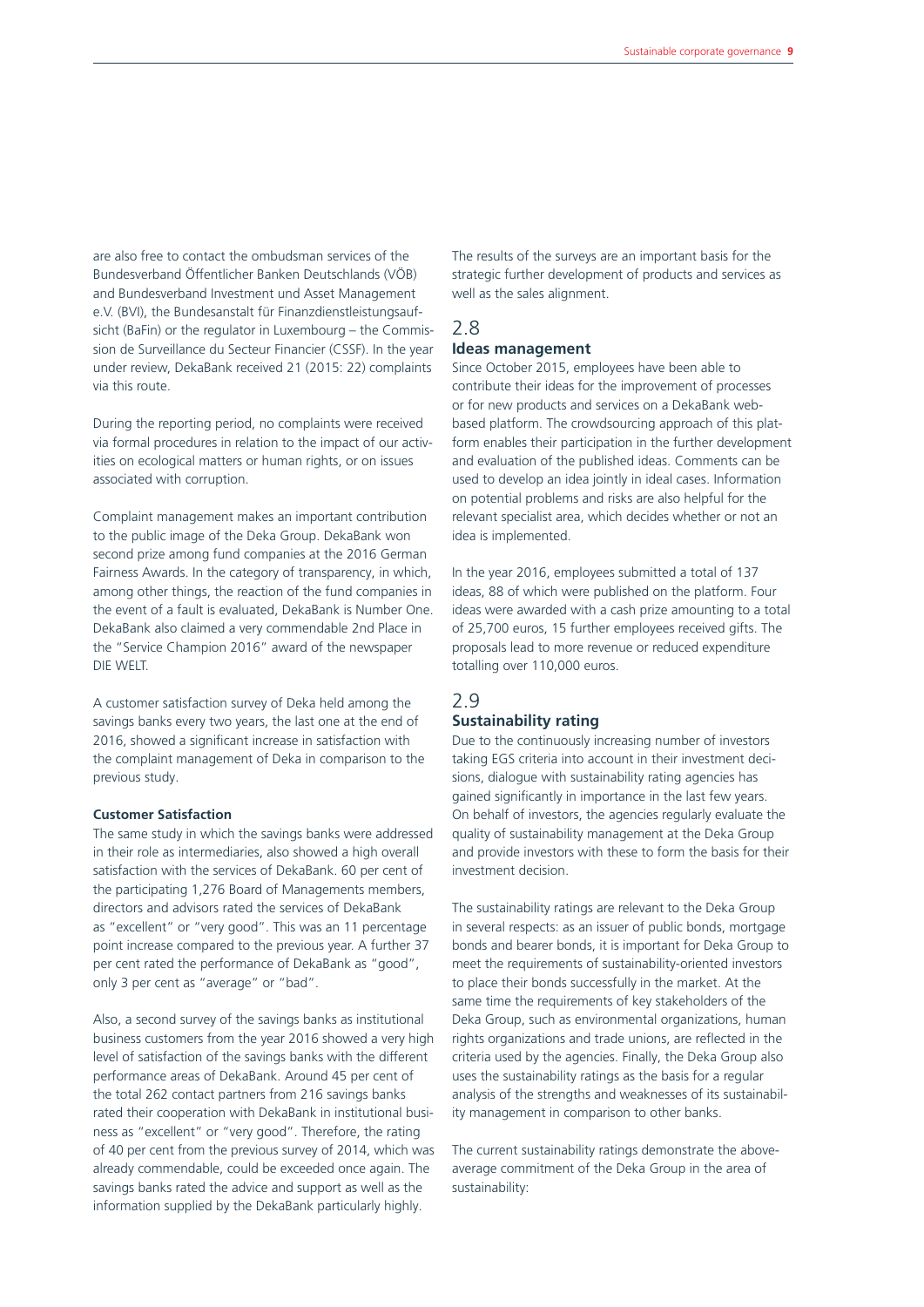## RATING AGENCIES 1

confirm the sustainability of our business management



**Rating: AA** Ranking: #10 of 133

MSCI ESG, the sustainability section of MSCI, assesses the quality of sustainability management with a very good **AA rating**. With this, Deka Group reached 10th place in the total of 133 analysed banks.



**Rating: C+ (Prime)** Ranking: #2 of 82

oekom research AG again awarded Deka Group 2016 with the coveted oekom Prime Status. In the rating, the Deka Group was able to improve further and achieve the **overall grade of C+**. Of the total of 82 companies in the comparison group, only three other companies have achieved this rating, one has achieved a B-.



#### **Rating: 73 out of 100 points** Outperformer (Top 10% worldwide)

Ranking: #27 of 407

From Sustainalytics, the Deka Group received 73 out of a possible 100 points in its current rating and is classified by the agency as an "outperformer". Being ranked **27th out of 407** rated banks in the world is a very good result.



#### **Rating uncovered bonds: neutral** (CC)

**Rating public bonds: positive** (B)

**Rating mortgage bonds: positive** (BB)

In its assessment imug rating assesses the three categories of uncovered bonds, public bonds and mortgage bonds. In all three categories, the Deka Group achieves aboveaverage ratings compared with the industry sector.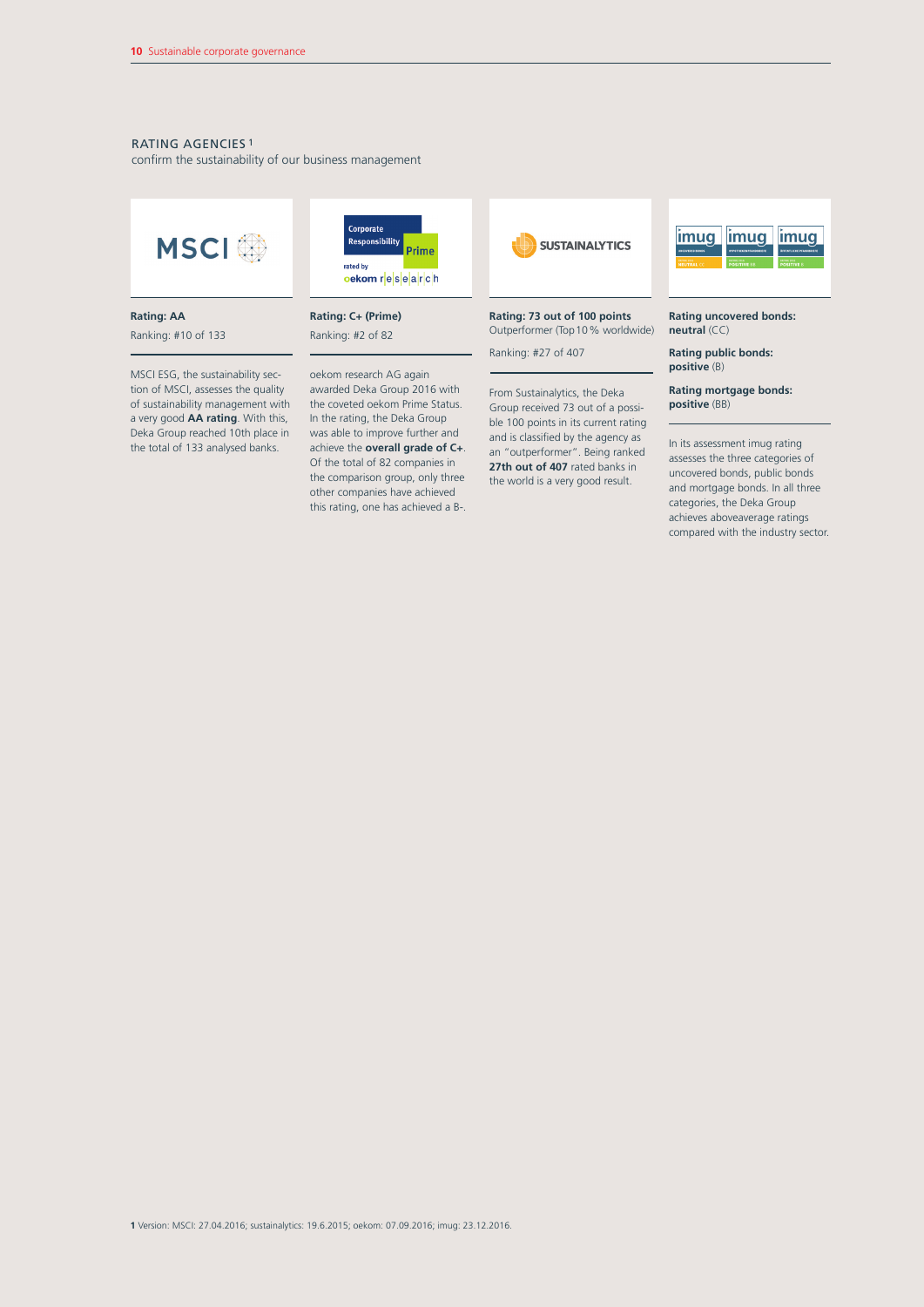# 3. Sustainable products

Taking sustainability criteria into account in capital investment and in the lending business is not only an expression of our corporate citizenship. Moreover, independent analyses show that the inclusion of criteria related to social and environmental issues and good corporate governance mean that risks are better assessed and thus reduced in investment and financing decisions. In addition to our corporate citizenship, a fiduciary responsibility toward our customers also comes into this. We satisfy this through the use of the exclusion criteria for investment and financing, the comprehensive assessment of the social and environmental quality of issuers, borrowers and real estate as well as the active use of our influence in the companies whose shares or bonds we hold.

## 3.1

### **Responsible investment Proprietary investments**

As a pioneer among system-relevant banks in Europe and Germany, DekaBank has implemented a sustainability filter for all new investments across all proprietary investments which was developed in cooperation with the sustainability rating agency imug. Since 2016, DekaBank has also used the corresponding sustainability ratings of MSCI ESG in addition to the sustainability ratings for companies and countries compiled by imug and their international partner, Vigeo Eiris.

At the core of the filter is a catalogue of exclusion criteria in the fields of environment, armour, human and labour rights as well as corruption. Issuers of securities who violate one or more of these exclusion criteria are excluded from investment. As at 31 Dec 2016, approximately 18.2 billion euros of proprietary investments in securities were managed under application of the proprietary investment filter.

#### **Capital market-based investment products**

Sustainability criteria are also used in the management of public funds. This is why funds managed by Deka Investment GmbH, as a matter of principle, do not invest in companies which produce anti-personnel landmines and cluster munitions ("cluster bombs"). Also, DekaBank issues no products which track the price of basic foodstuffs.

For private and institutional investors who particularly wish to consider ESG criteria, Deka Investment GmbH has launched a number of appropriate investment products in the last few years. The "Deka-Nachhaltigkeit" fund family currently comprises these three funds: Deka-Nachhaltigkeit Aktien, Deka-Nachhaltigkeit Renten and Deka-Nachhaltigkeit Balance. The offer also includes the asset management fund DekaSelect: Nachhaltigkeit as well as the equity fund Deka-UmweltInvest which exclusively invests in companies from the fields of climate and environmental protection, water management and renewable energy investments.

At the end of 2015, DekaBank, in cooperation with the sustainability rating agency oekom research, created the index fund Deka Oekom Euro Nachhaltigkeit UCITS ETF for institutional investors. The two funds Deka-Stiftungen Balance and Deka-Kirchen Balance, the last-mentioned created in December 2015, are also open to institutional investors. In the current foundation fund ranking of the fund advisor Fonds Consult, Deka-Stiftungen Balance has climbed to 3rd place of the overall rankings with an overall rating of "very good". Detailed profiles of all funds can be found on the Deka website. In addition to the funds, Deka-Bank offers institutional investors individual investment solutions, in which the respective sustainability-related requirements and criteria are fully taken into account.

Awards for the fund Deka-Nachhaltigkeit Renten demonstrate once again that sustainability criteria and good performance are not exclusive. At the end of 2016, the fund was awarded as the best fund in Germany and Austria at the FERI Awards 2017 in the category "European Pensions" and was also able to come ahead of conventional pension funds.

The fund was also awarded a prize at the Austrian Lipper Fund Awards in 2016. In the explanatory statement, Lipper noted that the fund shows that sustainable investments does not rule out excellent investment results.

Sustainable investments in securities in the DekaBank Depot are available from 25 euros. The fund Deka-Nachhaltigkeit Aktien is also particularly suitable for investing capital-forming benefits. From January 2017, it will be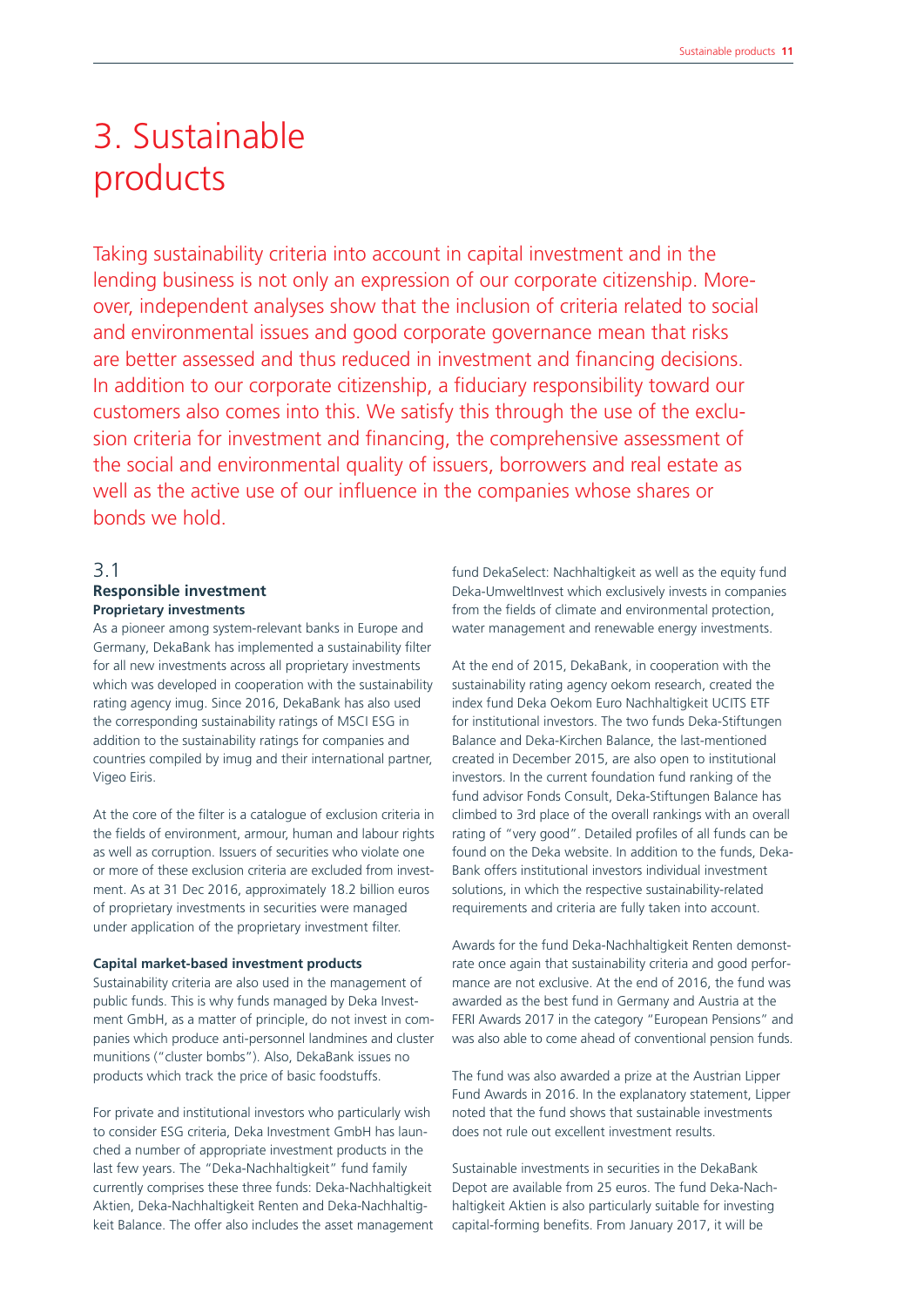possible for customers, upon conclusion of the Deka-Zukunftsplan to choose a Riester fund savings plan in the Select version as a block of shares in the Deka-Nachhaltigkeit Aktien and as a pension unit in the Deka-Nachhaltigkeit Renten fund and thus to invest in sustainable funds in the savings phase.

In the retail customers area, Deka Investment GmbH managed a total of approximately 2.1 billion euro in sustainable products at the end of 2016, 8.9 per cent more than at the same time in the previous year. For institutional customers, the volume of sustainable investments at 31 Dec 2016 was around 8 billion euros. In total, the volume of sustainable investment products in Deka Investment GmbH is about 10.1 billion euros. The proportion of sustainable investment funds in the total assets under management in securities was around 3 per cent at the end of the year 2016.

If one also considers the approximately 18.2 billion euros of proprietary investments in securities managed using the proprietary investment filter, the total volume of sustainably-managed investments of the Deka Group is approximately 28.3 billion euros. This corresponds to a share of over 20 per cent in the total of sustainably managed money in Germany according to the calculations of the Forum Nachhaltige Geldanlage (FNG) (136.6 billion euro, market report 2016).

### **Exercising the right to vote and dialogue with business**

In addition to the application of exclusion and positive criteria, the exercise of voting rights at annual general meetings and the direct dialogue with the companies whose shares and bonds an investor holds are other important instruments of sustainable investment.

In the reporting period, analysts and fund managers of Deka Investment GmbH had about 1,600 contacts with companies. In these discussions, depending on the industry and business model of the company, social and environmental aspects of business activity are regularly addressed in addition to corporate governance issues.

Deka Investment GmbH wishes to make the voice of its 4 million fund investors heard at annual general meetings in the future. In 2016, Deka Investment took part in 229 annual general meetings, in a total of 2,930 agenda points, it voted against management proposals 559 times and abstained 83 times on agenda points. Experts from Deka Investment spoke at 5 annual general meetings.

In 2017, the number of annual general meetings attended and verbal contributions will increase significantly. The intention here is that questions of good corporate governance are actively addressed in addition to issues of

#### DEVELOPMENT OF THE VOLUME OF SUSTAINABLE INVESTMENT PRODUCTS at Deka (in billions of euros)

Public funds as well as specialised funds and mandates

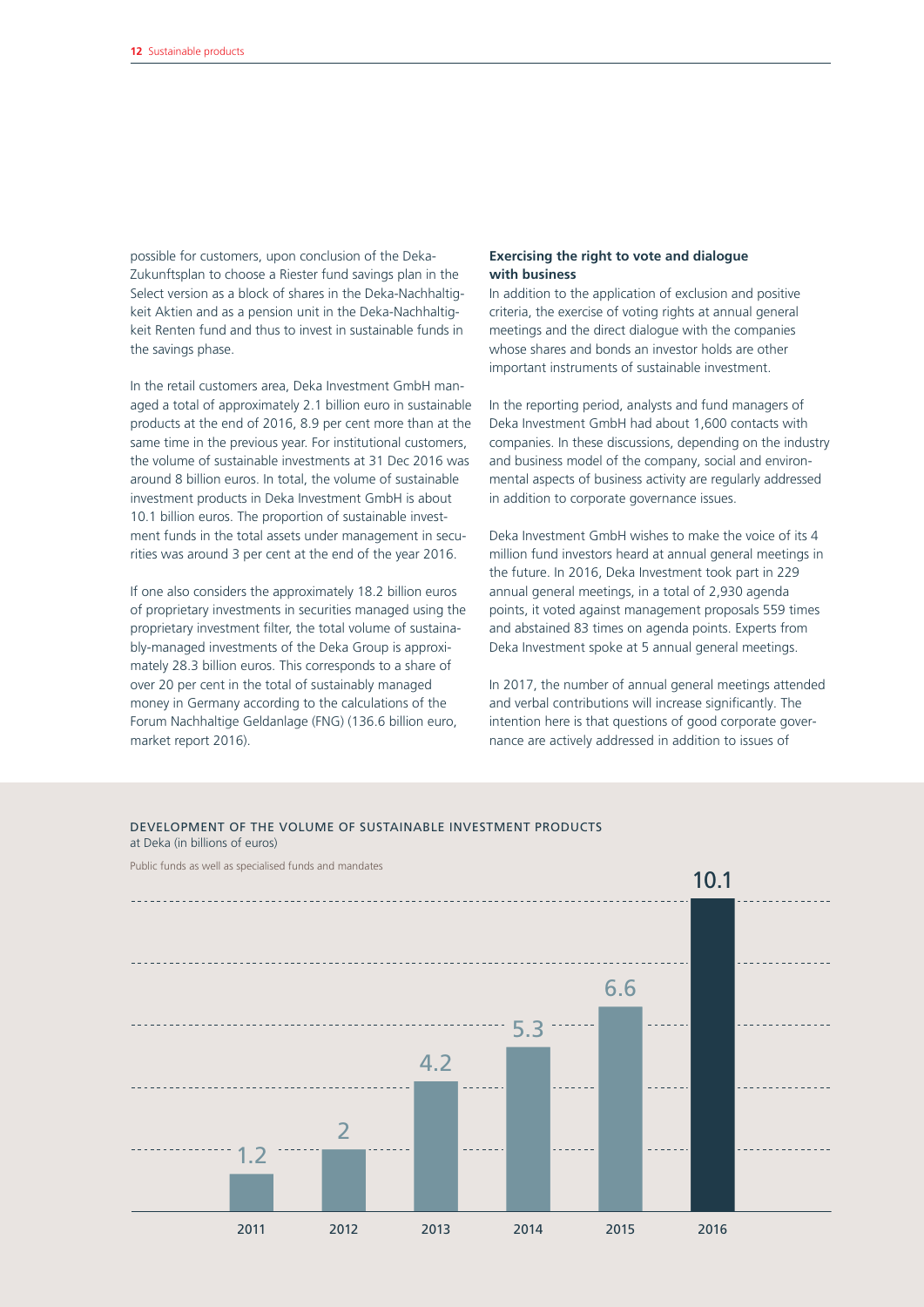strategy and yield, such as basing the remuneration structure of the Board of Management on sustainable corporate development.

Deka Investment has defined the central focal points for its voting behaviour in the "Principles of Voting Policy in Annual General Meetings". These are based on the extensive experience of Deka as one of the largest fund providers and shareholder representatives. They take into account the applicable laws, the current analysis guidelines for general meetings of the BVI, the German Corporate Governance Code, the DVFA Score Card for Corporate Governance, international codes as well as the relevant environmental and social standards.

The principles and an overview of annual general meetings at which Deka Investment GmbH has voted in 2016 can be found on the DekaBank website.

"Social and ecological developments are influencing the environment of the company more and more. Deka believes that social and ecological standards in the framework of a sustainable business policy is not only of social interest, but is also in the interest of shareholders, as this can result in a longterm, above-average performance of the company. (...) If Deka has a critical view of the social and ecological responsibility, it will express this in its voting behaviour at annual general meetings."

(PRINCIPLES OF VOTING POLICY IN ANNUAL GENERAL MEETINGS)

#### **Promotion of securities culture**

The Deutsche Aktieninstitut e.V. published the scientific study "Securing living standards in old age – closing the pensions gap with shares" in December 2016. As a result of this study, which was given financial support by Deka-Bank, among others, it has been found that a long-term sustainable pension concept for all citizens may only be achieved with capital cover and the use of shares, meaning that shares and equity funds should be used on a much larger scale in pensions. Therefore, as with the DAI, state support of all forms of investment would be desirable. More information and the study itself can be downloaded at www.dai.de.

#### **Activities to promote sustainable investment**

DekaBank supports various charitable initiatives and institutions which aim to promote sustainable investment through information and implementation assistance for investors and providers.

## **National initiatives**

At national level, for example, these are the Forum Nachhaltige Geldanlagen e.V. (FNG) and the Corporate Responsibility Interface Center e.V. (CRIC), a charitable association for the promotion of ethics and sustainability in investment. With over 100 members, CRIC e.v. encourages the constructive dialogue between companies, politicians and financial market towards a general awareness of ethical and sustainable investments. DekaBank supported the creation of a further full-time position at the association in 2016.

Deka also supports the dissemination of knowledge about sustainability in the BVI, the association for capital management companies and funds in Germany. In the context of its membership, Deka Investment GmbH commits to complying with the voluntary conduct guidelines of BVI, updated on 1 January 2017. It states the following on the meaning of the ESG criteria: "The fund company assumes Corporate Responsibility for environmental (and) social matters as well as for good corporate governance".

#### **International initiatives**

On an international level, the aforementioned signing of the Principles for Responsible Investment (PRI) by Deka Investment GmbH should be emphasised. Further information can be found in the section "Sustainable corporate governance" in "Regulations and standards".

On the other hand, since November 2016, DekaBank has been a member of the Green Bond Principles, an internationally-recognised standard for the issuing process of "green securities". Green Bonds are debt securities whose proceeds are specifically used to finance environmental and climate protection projects. The principles were developed under the ICMA (International Capital Market Association), of which DekaBank is a member, in the framework of the cooperation of issuers, banks, investors and environmental organisations. They define guidelines for the use and management of the issue proceeds as well as reporting. They also include a list of relevant topics for green bonds, for example, renewable energies, energy efficiency and sustainable agriculture and forestry.

Compliance with the Green Bond Principles is examined and confirmed in many green bond issues upon independent advice, so-called Second Party Opinions (SPO's). Green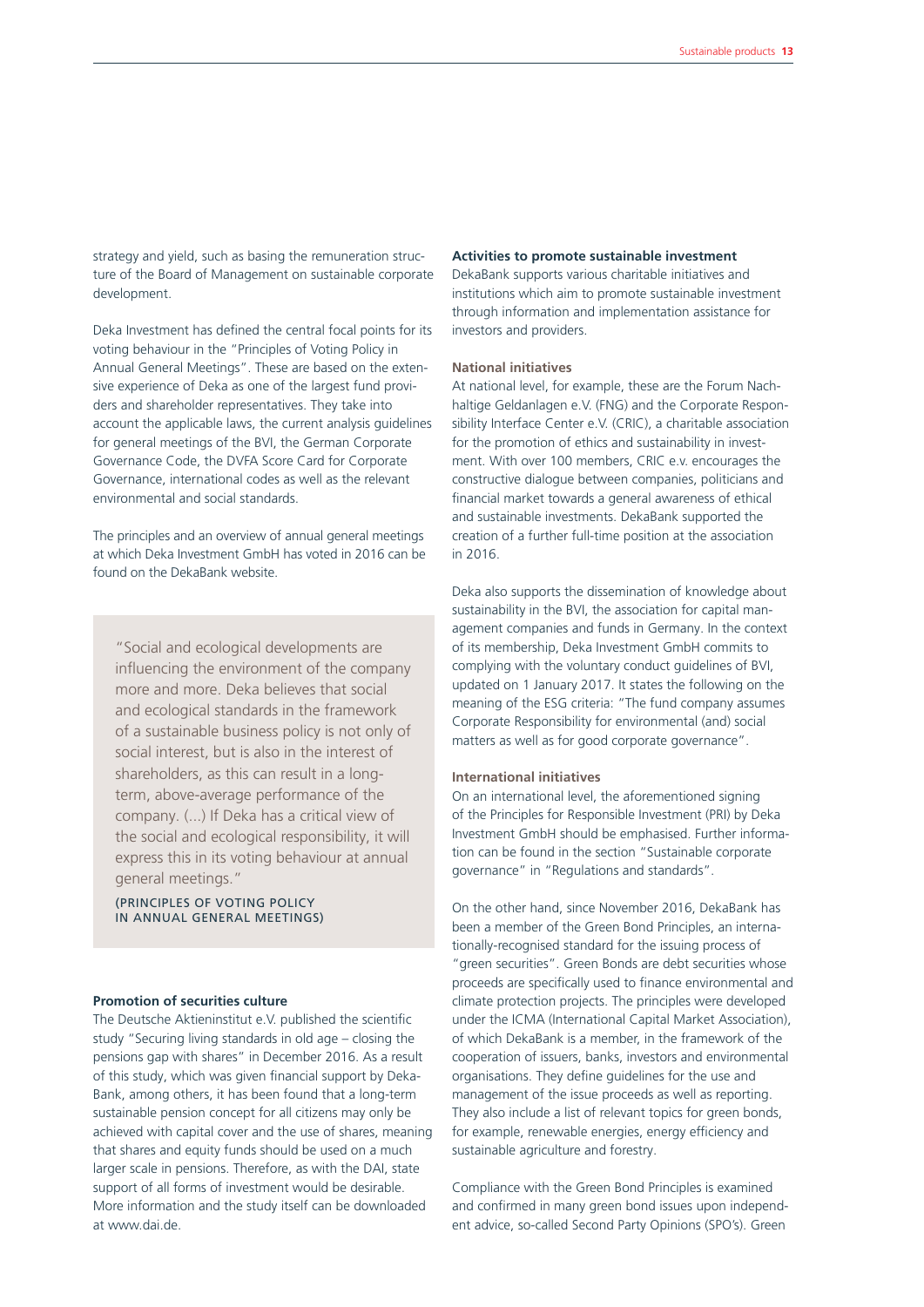Bond Principles and SPO's both provide for a high level of transparency regarding the quality of green bonds and thus promote the sustainable development of this key market segment from the perspective of sustainability.

DekaBank has been an arranger of green bonds on the market for some years to meet the increased demand for green securities on the part of investors in the savings bank sector. As one of four lead managers, it supported the federal state of North Rhine Westphalia in the structuring and market positioning of its first sustainability bond in 2015. In January 2017, DekaBank also acted as a lead manager for the first time in the issue of a climate awareness bond by the EIB (European Investment Bank), currently the most active green bond issuer on the market.

## **Investor information and promotion of the dissemination of financial knowledge**

Even though private customers are not directly advised by DekaBank, rather by the savings banks, DekaBank has formulated strict principles for all documents made accessible to private customers. The "Guidelines for the creation of advertising and investor information" among other things, forbid aggressive marketing and exploitation of customer groups requiring particular protection, such as the elderly. Customers from the municipal sector are also regarded as private customers.

The product seals used by DekaBank for its sustainability funds are for investor information. Therefore, all funds mentioned above bear the transparency logo of the European industry association Eurosif. In this context, DekaBank has voluntarily committed to publishing accurate, adequate and up-to-date information, in particular in order to enable investors to understand the ESG-strategy of a fund and its implementation. The index fund Deka Oekom Euro Sustainability UCITS ETF was awarded the Austrian Ecolabel for the first time in 2015.

### 3.2

## **Sustainability in Asset Management Real Estate3**

The Real Estate Asset Management business field (AMI) has translated the principles for sustainable corporate governance of DekaBank into its own business-related sustainability strategy. Here, the current requirements of climate change and climate protection policy played a central role in real estate business, particularly the 2050 climate protection plan of the federal government. The central focus was on 19 measures implemented before the end of 2016. In content, these concerned important areas of

activity through which a specific unterstanding of sustainability was developed for the business field.

Important results of the development process and thus cornerstones for operational action are the general reduction of  $CO<sub>2</sub>$  emissions, increasing the inclusion of "green" contractual clauses in property, facility and rental agreements, the reduction of costs through sustainable management and energetic renovation as well as the embedding of ESG components in the processes surrounding real estate and fund management. The accompanying communication of activities as well as its representation in internal and external media is a further important component.

The business field has also shown good progress in the reporting year. The set aim has been achieved and the planned sustainability project has been concluded according to plan. Important successes here were:

## ■ Contracts for building management of Germany**wide portfolio re-tendered**

The property management of 190 domestic properties has been reassigned within the framework of an invitation to tender. From 2017, the three contract partners TectReal Property Management GmbH, STRABAG Property and Facility Services GmbH and BNP Paribas Real Estate Property Management GmbH will manage the properties.

Ecological action, energy management and reporting are an important part of the contractual relationship here. All contract partners have signed the sustainability declaration of DekaBank (see section Sustainable banking, Procurement section). The contracts and service descriptions were supplemented with support services and evaluations of sustainability-related certifications or re-certifications and the derivation of optimisation potentials as well as the provision of sustainability data as a component of the contract.

## **Inclusion of sustainability aspects in the purchase process**

In the assessment phase prior to the purchase of a property, sustainability aspects are examined with the necessary care and summarised in an internal audit report according to a standardised structure. Risks may arise, for example, in connection with outdated building technology, the use of forbidden coolants and non-separation of drinking water and sewage lines. The costs for the measures of removing such risks are shown in the profitability calculation and include a risk assessment.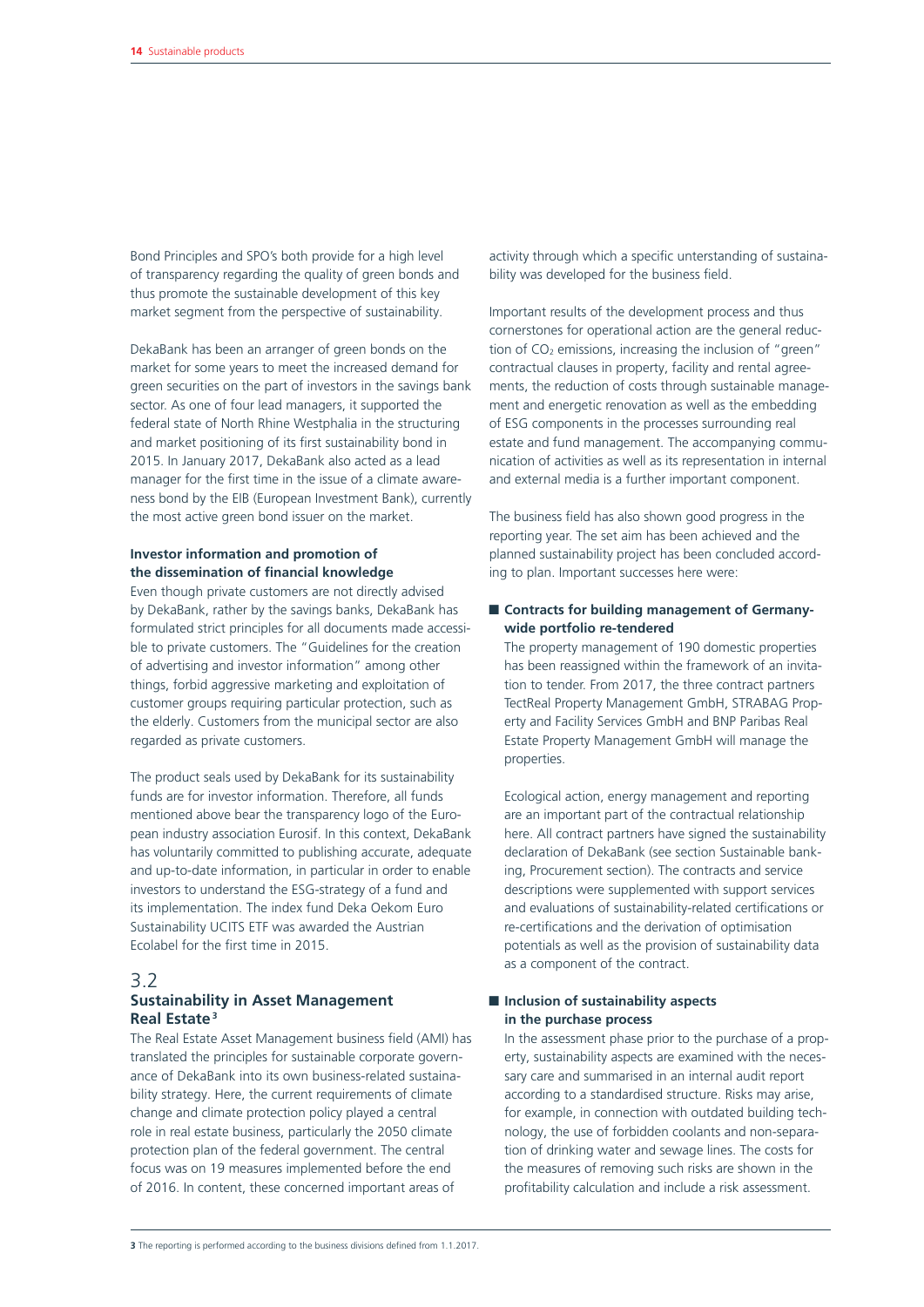In the event of a positive buying decision, the real estate management gradually implements the necessary measures in order to remedy the identified shortcomings.

## **Communication**

In the reporting year, the AMI business field has extensively refreshed its internet pages. A separate heading has been provided for ethics. The aim was to provide even better information on sustainability activities and to enable direct access to the object descriptions of the public fund (object factsheets) and the energy certification of the domestic portfolios.

In the context of internal training courses, the employees have the opportunity to learn about sustainability issues on a regular basis. The focus of content in the reporting year was the organisation of sustainability at the various levels of the Deka Group (bank, business field, funds and real estate). A monthly exchange meeting of the specialist departments, in which relevant sustainability issues are discussed, was established.

#### ■ Recognition of the BVI guidelines for sustainable **portfolio management and of the ZIA industry Code**

In the associations relevant to the real estate fund industry, the BVI and ZIA (Zentraler Immobilienausschuss), voluntary commitments have been published for the consideration of sustainability aspects in the real estate sector and in real estate portfolio management. The key objectives are increasing transparency as well as assessing the sustainability of real estate and real estate portfolios. The commitments are publicly accessible on the respective homepages of the associations.

The companies in the business field AMI explicitly recognise the guidelines and the code of conduct of the associations and are committed to sustainability as an ongoing optimisation process.

## **Certifications**

A central element in the sustainability understanding of the business field AMI is the certification of fund objects. The focus is on the comprehensive evaluation of a property from social, ecological and economic points of view over the entire life cycle. Here, sustainability certificates provide the opportunity to measure and compare sustainability criteria in accordance with established and recognised measures. The recognised certificates include the Building Research Establishment Environmental Assessment Method (BREEAM), the Leadership in Energy and Environmental Design (LEED®) and the German Sustainable Building Council (DGNB – Deutsche Gesellschaft für Nachhaltiges Bauen e.V.).

The certification is carried out by an independent evaluation body. It enables investors and tenants to take social and ecological criteria into consideration in the selection of real estate objects in addition to economic aspects. For many commercial tenants, in particular for large enterprises, the certification of the object is now an important condition for the conclusion of a rental contract. One reason for this is that a sustainability certification helps the tenant company achieve their own sustainability goals.

At the end of the reporting year, a total of 196 properties in the value of approximately 18.6 billion euros were certified, 90 properties alone with a volume of around 6.3 billion euros in Germany. In relation to the entire real estate assets of Deka funds, a certification rate of about 62 per cent was achieved by the end of 2016.

In the Deka-Immobilien Europa mutual fund, it was possible to increase the number of certified objects by ten to 92 per cent at the end of 2016. This leads to a certification rate of around 75 per cent. Among the successful certifications, special attention should be paid to the property "Fleet-Hof" in the city centre of Hamburg, which achieved the level of "very good" in the context of the awarding of the "BREEAM DE Bestand" seal of sustainability. In the assessment, the high user comfort in the place of work and good accessibility by public transport were highlighted. Both of these points document the sustainability of the object as well as the location and put the value for the tenant in the centre. For this property, as for the whole of the BREEAM certification inventory, building plaques were manufactured to make the sustainability impact assessment directly visible in the respective property.

The property "19 West 44th Street" in New York from the mutual fund Deka-Immobilien Global was certified with the LEED® seal of sustainability and achieved the "Silver" level. Here, the assessment method for inventory buildings was used (LEED® EBOM). The certification authority, the U.S. Green Building Council, certifies that the property has a sustainable design. The object has a high recognition factor with its brick facade, typical of the architecture of New York in the early 20th Century. The special feature here is that Deka funds can also operate historical buildings so sustainably that a comparatively good rating can be achieved.

The real estate fund WestInvest InterSelect could just increase the certification rating to almost 70 per cent in the reporting year. This was based on the certification of seven inventory objects as well as the sale of five non-certified objects. The new office building "1 St Peters Square, Manchester", which received the assessment level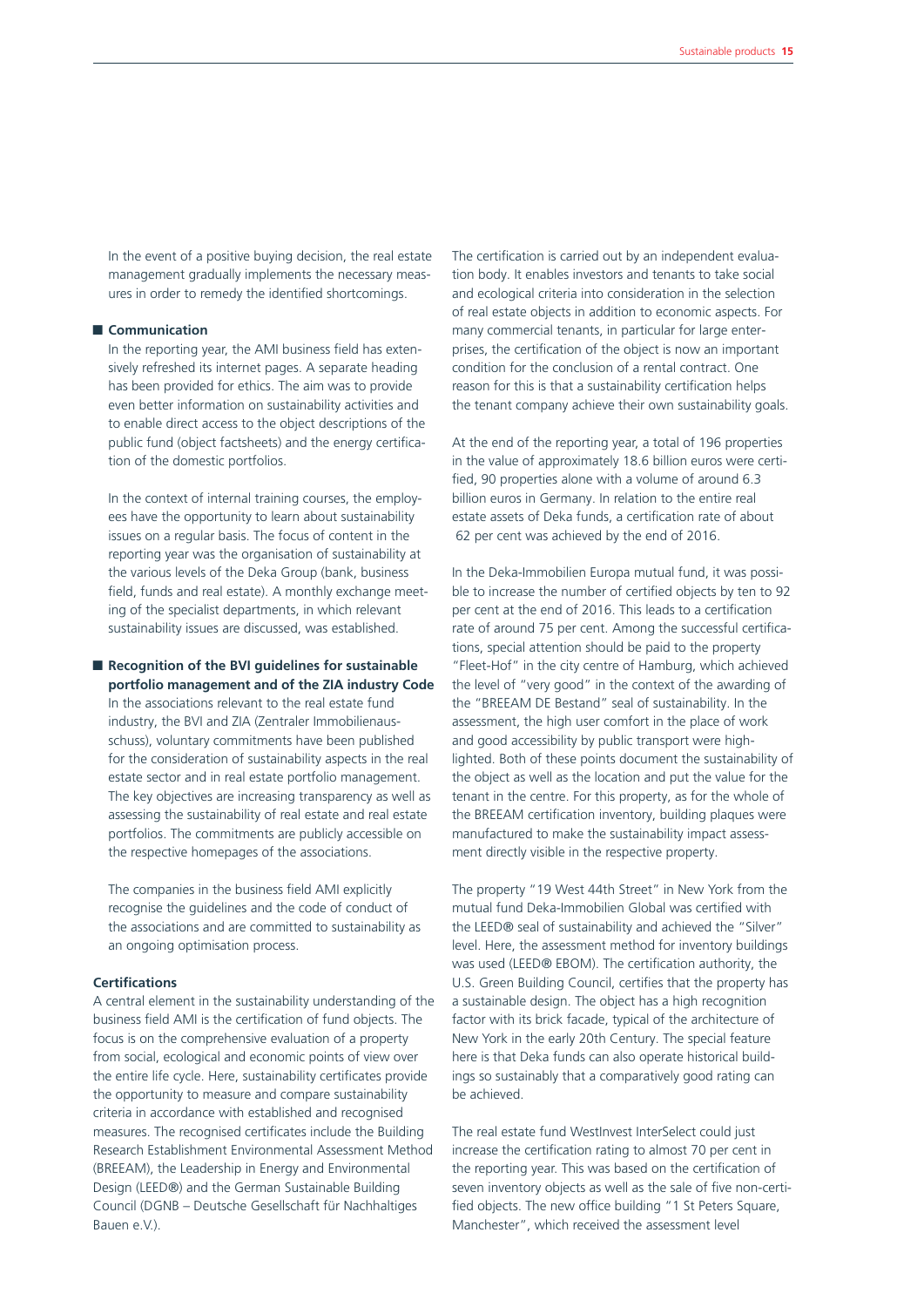"excellent" in the framework of the new BREEAM New Construction certification, is worth mentioning here.

For the special assets WestInvest ImmoValue, the property "Windows" in Stuttgart received the assessment level "very good" in the framework of the BREEAM In-Use inventory certification. Amongst other things, the maintenance strategy, the safety concept and the very flexible floorplan design and development situation were decisive for this evaluation. This enables the widest range of space use, both in current use and for new rentals.

#### **Outlook**

The AMI business field will primarily focus on the following issues and develop concrete measures in the coming years. They directly incorporate knowledge and results from the sustainability project completed in 2016.

- Creation of an internal infrastructure for the implementation of the regulatory provisions of the Climate Protection Plan 2050.
- Establishment of sustainability criteria as a building block for yield optimisation by striving for further reduction in costs, increasing the market value of the property as well as increasing the net rent.
- $\blacksquare$  Implementation of sustainability criteria in tenant management and increasing tenant satisfaction and retention through better integration of energy and real estate management.
- Development of an image as a sustainable fund provider by the real estate economy recognising responsibility for ecological, economic and social issues. This should be made more visible in the business field of AMI to improve the sustainability ratings.
- Deeper anchoring of the social and societal responsibility in day-to-day business through integration and further development of the sustainability criteria in existing processes, setting standards and creating stronger links between sustainability issues with the strategic alignment of the business field.

### **External ratings confirm sustainable orientation**

In the reporting year 2016, the rating agency Scope Analysis confirmed the current asset management rating of AA+AMR and thus the very high quality of the services of Deka Immobilien GmbH. In addition, the business field won the Scope European Award in the category "Best Asset Manager Retail Real Estate Global" for the second year running. The jury emphasised the high international real estate management competence, and paid tribute to the expansion of the global product spectrum by the US

dollar-denominated open real estate fund Deka-Immobilien-Nordamerika. The high rental services and the consistent sustainability focus also convinced the jury. The high certification rate in the inventory portfolio, in comparison to the industry, is a value-preserving measure which ensures the marketability of the real estate. It was rated as "very good" by Scope.

## 3.3

## **Sustainability in lending business <sup>4</sup>**

For Deka Group, ESG aspects stand on an equal footing with economic aspects in lending decisions in the sense of a holistic and risk-optimised portfolio management and are therefore fully examined before the financing decision. Currently, the credit business of the DekaBank comprises trade and capital market operations, real estate financing, as well as transport and infrastructure finance. An integral part of the credit process is formed by the specifications of the business strategy in relation to the "sustainable corporate governance".

#### **Lending Principles**

The credit risk strategy forms the foundation for lending business. On the basis of the business objectives and crash barrier supporting the business strategy, the framework of conduct for all financing activities. DekaBank excludes the following types of financing in principle:

- $\blacksquare$  Transactions which could have a lasting negative effect on public trust in, or the public reputation of, DekaBank by public reporting (among other things on the basis of socio-cultural, ethical aspects) on the financing itself, a business partner, the business practice or the country (location or risk country).
- Lending transactions of a speculative nature or very unusual type of risk (such as highly-leveraged transactions)
- $\blacksquare$  Financing connected to the arms trade (financing of arms shipments or of weapon manufacturers or trading companies)
- $\blacksquare$  Financing in relation to activities that pose a significant threat to the environment, e.g. Uranium mining, nuclear/ coal power plant financing and financing in connection with mountain top removal mining (OECD environmental guidelines contain clues)
- $\blacksquare$  Project financing that does not meet the requirements of the Equator Principles (EP). The EP include social and environmentally-friendly standards and reference guidelines drawn up by the International Finance Corporation (IFC) as well as the industry-specific environmental health and safety guidelines (EHS)
- Financing of speculation on basic foodstuffs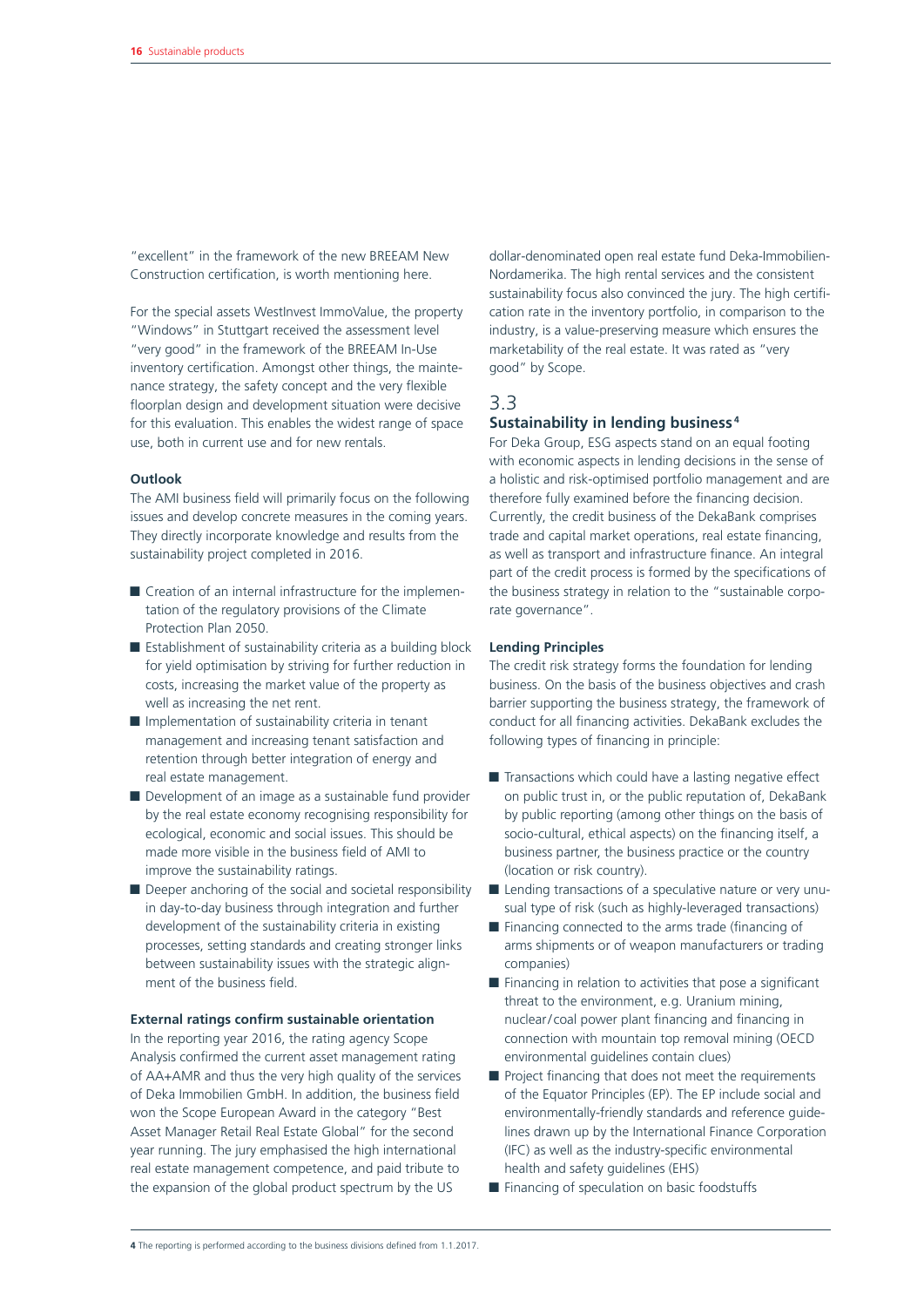- $\blacksquare$  Transactions with a country or lender in a country that is included on the negative list of central governments
- Venture capital financing
- $\blacksquare$  Financing companies in the pornography sector or similar sectors (sex industry)
- $\blacksquare$  Financing in direct relation with the manufacture and sale of tobacco
- $\blacksquare$  Financing of companies that operate controversial forms of gambling (betting offices, game halls etc.)
- $\blacksquare$  Financing of companies that breach internationally recognised principles on human rights and labour rights (ILO Declaration on Fundamental Principles and Rights at Work) or
- $\blacksquare$  Financing of enterprises without evidence of experience or in new markets

Furthermore, DekaBank does not enter into financing transactions if it suspects that in doing so it may be sup- porting companies that use forced, compulsory or child labour.

If a suspicion of an increased risk of sustainability is visible, the experts in DekaBank sustainability management are brought into the credit preparatory process. Their vote is included in the credit decision process. The experts examine whether a business partner, the business practice or the country (location or risk country) matches the internal values and objectives on the basis of social, environmental or ethical aspects. In addition, the question of to whether a business relationship or the financing could adversely affect public confidence in the Deka Group or its reputation is also considered.

#### **Real Estate Financing**

In commercial real estate financing, the Deka Group is focused on financing in transparent markets with existing market liquidity and secure legal environments, which, due to their size, transparency and liquidity, are of central importance for the whole of the business field. In the countries where this is possible, the ability of the loan to serve as collateral is sought in principle. In addition to classic investors and project developers, customers also include Real Estate Investment Trusts (REITs), real estate companies, pension funds and German open real estate funds. At the end of the reporting year, there was real estate financing in Germany, France, Great Britain, Italy, Ireland, Japan, Canada and the USA. The gross credit volume, including financing for open real estate funds and local construction projects, amounted to around 7.1 billion euros.

Economic efficiency and environmental and social compatibility are the mandatory selection criteria for the real estate

credit transaction. These are explicitly analysed for each new transaction and brought into the due diligence process. Any sustainability certificates are also taken into account. Alongside energy efficient operation, sustainable real estate generally has better rentability and higher value stability. This is reflected in the safety position of the lender.

#### **Transport and infrastructure financing**

The gross lending volume in the area of transport and infrastructure financing was 6.8 billion euros at the reporting date. Of this, 63 per cent was transport financing and 37 per cent was infrastructure financing. The share of loans for the financing of alternative energy production (wind and solar) amounted to 0.36 billion euros, around 15 per cent of the gross lending volume of infrastructure financing. As a mandated lead arranger, for example, DekaBank structured a financing package for the construction and operation of the Norwegian onshore wind parks Tellenes in south-west Norway in cooperation with Rabobank.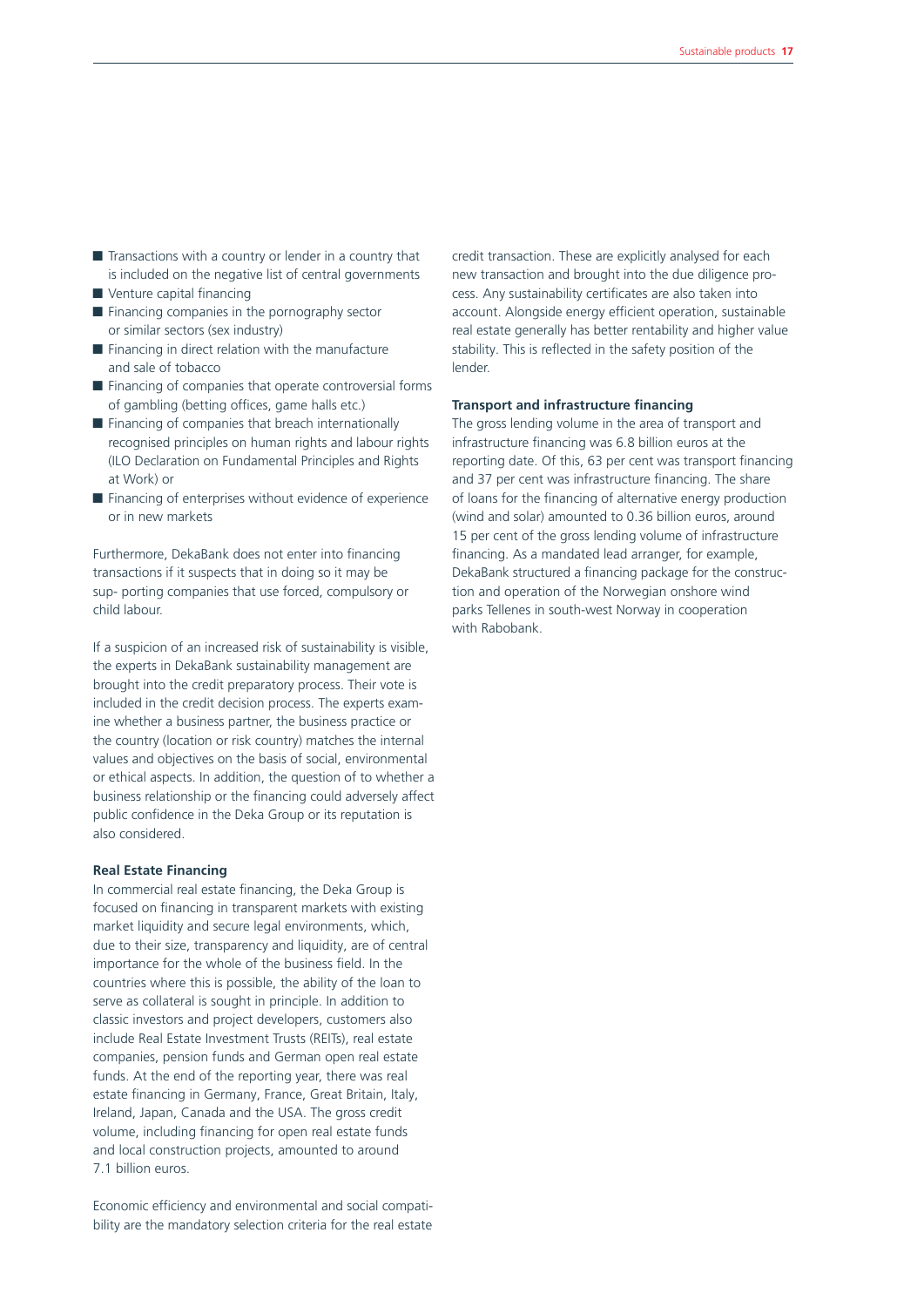# 4. Sustainable HR management

Deka's mission is to provide all employees with a safe working environment that is based on trust. The intention is to develop the skills of employees as far as possible and to put it at the service of business strategy, as well as to create working conditions that ensure the lasting physical and mental wellbeing of our employees. Employees need access to the right environment at every stage of their professional lives to develop both personally and professionally. This also includes a fair remuneration system that offers incentives to contribute to the company's long-term success.

## 4.1 **HR strategy**

The HR strategy is part of Deka Group's business strategy and includes long-term principles of human resources work. It builds on the approach of lifecycle-based HR management and is geared towards having "the right employee in the right place". The HR strategy is developed under consideration of the market environment and the relevant economic, social, political and regulatory trends.

The responsibility for the formulation, further development and implementation of the personnel strategy lies with the corporate center Human Resources & Organisation of the Deka Group. HR management is divided into different areas of activity. The most important of these are the management of human resources, training and further professional development, the promotion of gender equality and the reconciliation of work and family life and work and care, workplace safety and health management as well as the structure of remuneration.

For the implementation of the HR strategy and to measure the progress achieved, Deka draws up action and defines specific milestones for a short to medium-term period. All employees are informed promptly on the progress made.

### **Open dialogue with employee representatives**

The employees are represented by staff and works councils (in Germany) and the Comité Mixte (in Luxembourg). They are informed of pending changes in advance in an ongoing dialogue and brought into the design of the actual process. The Deka Group HR & Organisation corporate centre maintains an open dialogue with staff representatives which is marked by respect. The disabled persons' representative and the equal opportunities officer are also available as internal contact partners for problems at work.

# 4.2 **HR management**

**Number of employees and structure**

As at 31 Dec 2016, a total of 4,556 employees were employed at Deka Group, of which 150 at S Broker. At the start of 2016, DekaBank agreed on the complete acquisition of S Broker by DekaBank with the other partners of S Broker AG & Co. KG. The staff figures of the S Broker are not yet fully consolidated and are therefore listed separately where possible below. SEE TABLE 1+2

## **Age structure**

The average age of all domestically-active employees of the Deka Group at the end of the year 2016 was 43.3 years (2015: 42.7 years). The most heavily-represented group was the age group between 45 and 49 years. The increase in the average age of about two years since the year 2012 reflects the demographic development in Germany. SEE TABLE 3

#### **Resource management and the employer brand**

Deka has committed itself to filling all vacancies internally where possible. This chimes with our efforts to rigorously promote the continued development of the employees and a clear focus for the HR strategy – having "the right employee at the right place." The job change rate<sup>1</sup> within the Deka Group in Germany in the reporting year was 56.5 per cent (previous year 52.8 per cent). For certain target groups at the Bank, such as apprentices and junior staff, special matching processes have been implemented.

Vacant management positions have been occupied in the framework of the "Deka Management Forum" since 2014. Here, all applicants have a standardised interview which is conducted by mangers of the specialist area and interface areas and moderated by the corporate center Human Resources & Organisation.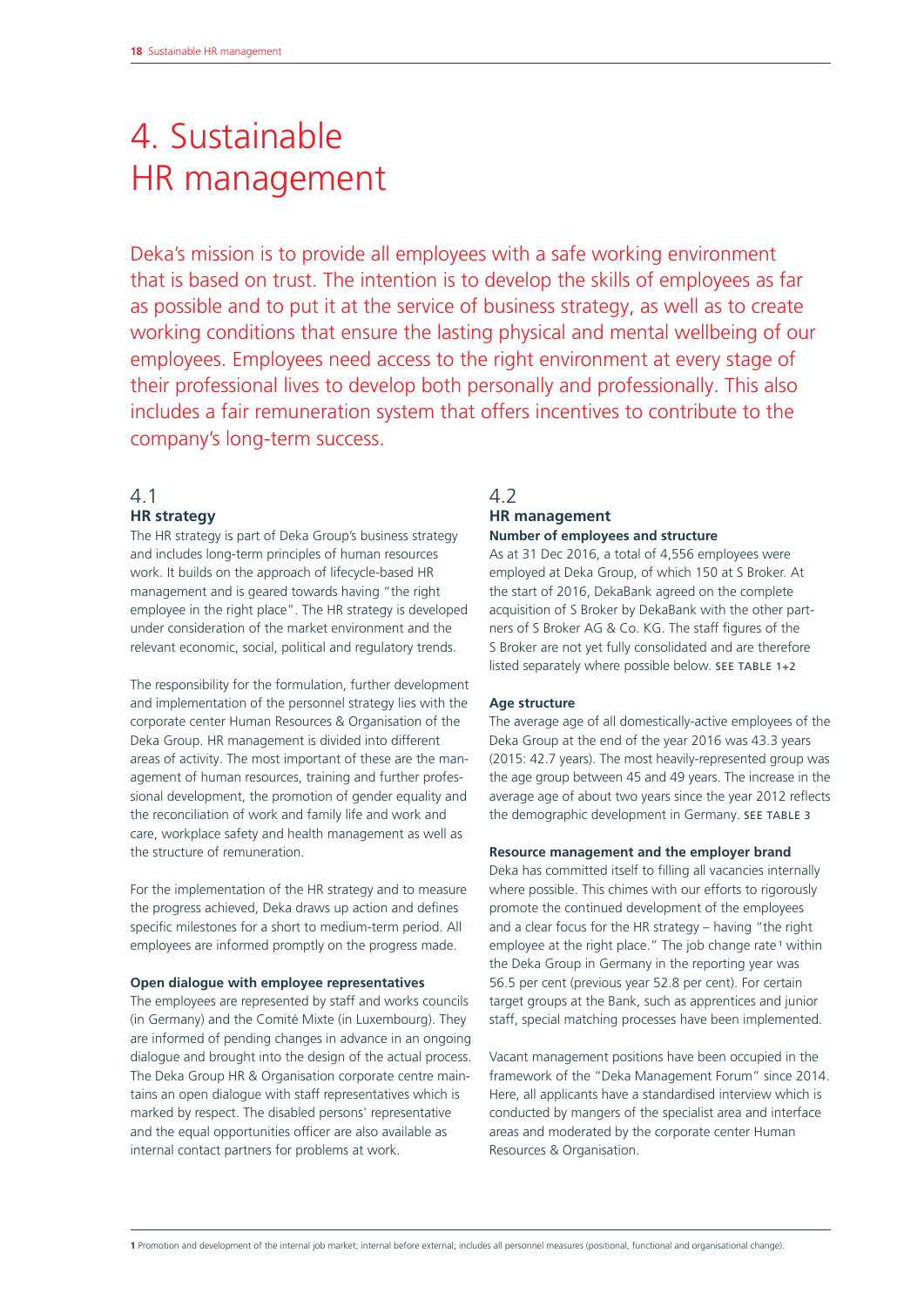#### TRAINEESHIP PROGRAMME FOR PEOPLE WITH RECOGNISED REFUGEE STATUS

As a reaction to the influx of refugees, DekaBank decided to contribute to the integration of refugees at the end of 2015. Deka provided one million euros for a programme with up to 40 trainee places for 12 months' length. The target group of the programme is recognised refugees with a degree or comparable commercial experience and at least a B2 German language level.

The programme is intended to make a contribution to the lasting integration of refugees through the acquisition of their first experiences of everyday life in Germany, a work certificate bearing a qualification and further certificates and thus increase the employability of the refugees. At the same time, direct professional contact should strengthen the intercultural competence of Deka employees.

The Deka Group works closely with the Frankfurt Jobcenter in the implementation of the project. The trainees receive adequate support based on need for their career starts in an integrated conveyor chain.

At the end of 2016, 14 trainees were employed at Deka for vocational integration. The programme will be continued in the coming years in accordance with the above framework.

#### NUMBER OF EMPLOYEES (TABLE 1)

| <b>Total employees</b>            | 31 Dec 2012 | 31 Dec 2013 | 31 Dec 2014 | 31 Dec 2015 | 31 Dec 2016 | female | male  |
|-----------------------------------|-------------|-------------|-------------|-------------|-------------|--------|-------|
| Domestic companies                | 3.552       | 3.583       | 3.743       | 3.858       | 3.993       | 1.560  | 2.433 |
| Foreign companies                 | 488         | 452         | 440         | 419         | 413         | 191    | 222   |
| <b>Deka Group</b>                 | 4.040       | 4,035       | 4.183       | 4.277       | 4.406       | 1.751  | 2.655 |
| S-Broker AG & Co.KG/Management AG |             |             |             |             | 150         | 57     | 93    |

#### NUMBER OF WOMEN AND MEN (TABLE 2)

| <b>Headcount</b>                                              | 31 Dec 2012 | 31 Dec 2013 | 31 Dec 2014 | 31 Dec 2015 | 31 Dec 2016 |
|---------------------------------------------------------------|-------------|-------------|-------------|-------------|-------------|
| Women                                                         | 1.400       | 1.406       | 1.466       | 1.524       | 1,560       |
| Men                                                           | 2.152       | 2.177       | 2.277       | 2.334       | 2,433       |
| Total* employees                                              | 3,552       | 3,583       | 3.743       | 3,858       | 3,993       |
| Total* share of female employees (in %)                       | 39.4        | 39.2        | 39.2        | 39.5        | 39.1        |
| * Active employees + training + dormant employees + trainees. |             |             |             |             |             |

| <b>Headcount</b>                                | 31 Dec 2012 | 31 Dec 2013 | 31 Dec 2014 | 31 Dec 2015 | 31 Dec 2016 |
|-------------------------------------------------|-------------|-------------|-------------|-------------|-------------|
| Women                                           | 1.211       | 1.256       | 1.325       | 1.359       | 1.389       |
| Men                                             | 2.030       | 2.066       | 2.165       | 2,212       | 2,312       |
| <b>Active** Employees</b>                       | 3,241       | 3,322       | 3,490       | 3,571       | 3,701       |
| Total share of active** female employees (in %) | 37.4        | 37.8        | 38.0        | 38.1        | 37.5        |
| S-Broker AG & Co.KG/Management AG               |             |             |             |             | 147         |
| total share of active** female employees (in %) |             |             |             |             | 36.7        |

\*\* Board of Management + executive staff (division head/department head) + staff on permanent contracts + staff on fixed-term contracts + temporary staff.

### AGE STRUCTURE ACTIVE EMPLOYEES (TABLE 3)

| Deka Group in Germany (%)         | 31 Dec 2012 | 31 Dec 2013 | 31 Dec 2014 | 31 Dec 2015 | 31 Dec 2016 | female   | male     |
|-----------------------------------|-------------|-------------|-------------|-------------|-------------|----------|----------|
| % of under 20 year-olds           | 0.0         | 0.0         | 0.0         | 0.1         | 0.1         | 0.1      | 0.0      |
| % of $20-24$ year-olds            | 1.1         | 0.9         | 1.2         | 1.5         | 1.3         | 1.8      | 1.0      |
| $%$ of 25 - 29 year-olds          | 6.8         | 5.9         | 5.5         | 5.3         | 5.0         | 6.6      | 4.0      |
| % of $30-34$ year-olds            | 14.6        | 12.8        | 11.8        | 11.8        | 10.9        | 11.6     | 10.6     |
| $%$ of 35 - 39 year-olds          | 19.1        | 19.1        | 18.7        | 18.1        | 17.0        | 18.1     | 16.4     |
| % of $40-44$ year-olds            | 22.4        | 21.3        | 20.3        | 18.7        | 18.2        | 17.0     | 18.9     |
| $%$ of 45-49 year-olds            | 21.2        | 22.6        | 22.2        | 21.4        | 21.8        | 19.4     | 23.2     |
| $%$ of 50 $-54$ year-olds         | 9.1         | 10.8        | 12.6        | 15.3        | 16.8        | 16.3     | 17.1     |
| % of $55-59$ year-olds            | 4.3         | 5.3         | 6.3         | 5.9         | 6.5         | 6.3      | 6.6      |
| % share of 60-year-olds and older | 1.3         | 1.3         | 1.3         | 2.0         | 2.5         | 2.8      | 2.4      |
| Average age in years              | 41.2 yrs    | 42.0 yrs    | 42.4 yrs    | 42.7 yrs    | 43.3 yrs    | 42.6 yrs | 43.6 yrs |
| Active employees                  | 3,241       | 3,322       | 3,490       | 3,571       | 3,701       | 1,389    | 2,312    |
| S-Broker AG & Co.KG/Management AG |             |             |             |             | 41.3 yrs    |          |          |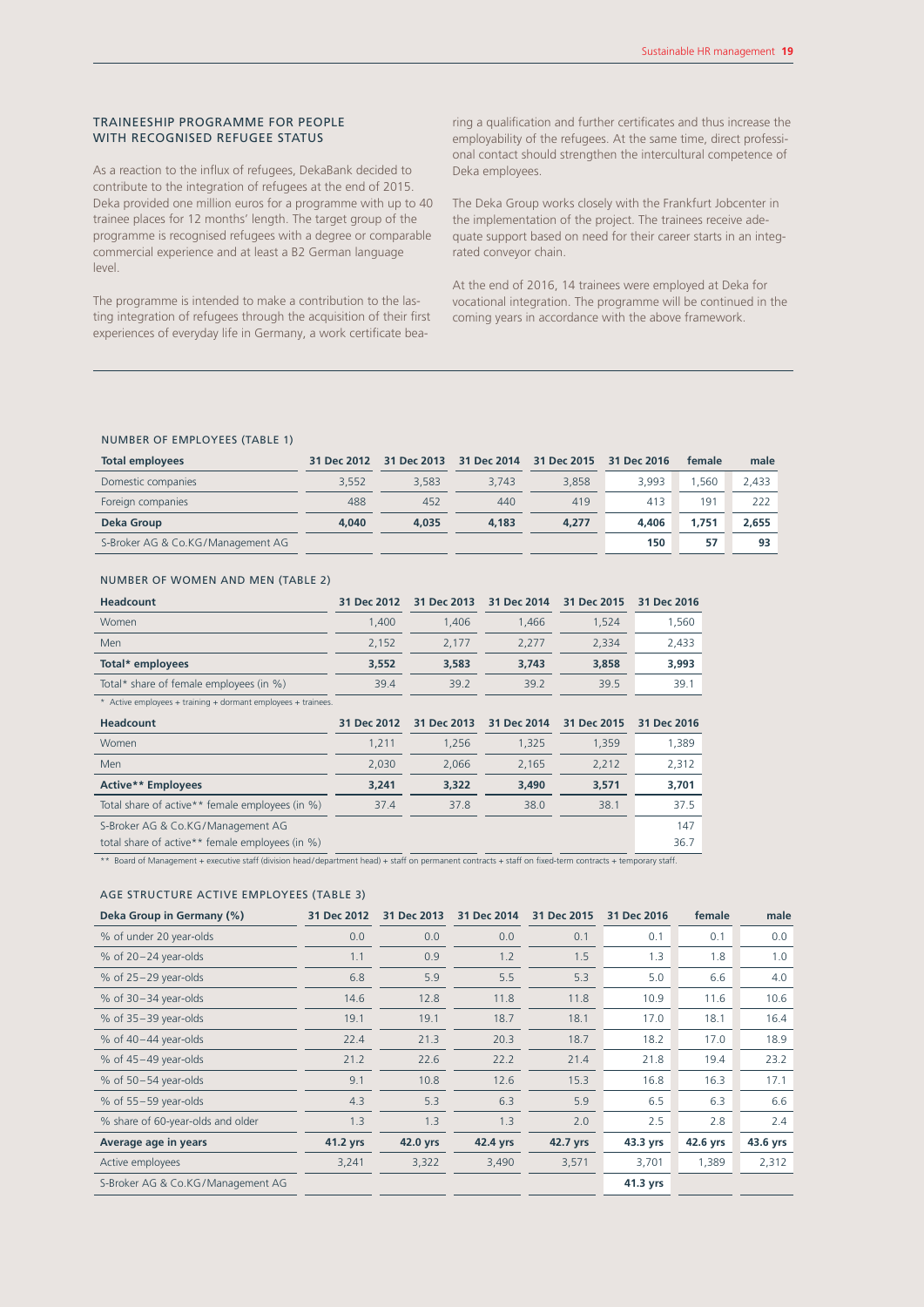| Deka Group in Germany (%)         | 2012  | 2013  | 2014  | 2015  | 2016    | Turnover rate** |
|-----------------------------------|-------|-------|-------|-------|---------|-----------------|
| <b>Women</b>                      | 3.0%  | 3.6%  | 3.8%  | 3.7%  | 3.4%    | 64.6%           |
| Age range 20-29                   | 4.0%  | 5.3%  | 6.3%  | 3.9%  | 9.2%    | 65.7%           |
| $30 - 39$                         | 3.7%  | 6.2%  | 4.5%  | 4.9%  | 2.4%    | 60.8%           |
| $40 - 49$                         | 1.3%  | 2.0%  | 3.8%  | 3.1%  | 2.7%    | 61.4%           |
| $50 - 59$                         | 3.2%  |       | 1.4%  | 1.0%  | 0.9%    | 81.0%           |
| $>$ /= 60                         | 10.8% | 2.2%  | 5.7%  | 12.1% | 18.5%   | 100.0%          |
| <b>Men</b>                        | 3.6%  | 4.2%  | 4.3%  | 4.1%  | 3.0%    | 50.4%           |
| Age range 20-29                   | 4.4%  | 10.7% | 5.0%  | 4.7%  | 2.9%    | 48.0%           |
| $30 - 39$                         | 3.5%  | 4.8%  | 5.5%  | 4.9%  | $3.6\%$ | 46.0%           |
| $40 - 49$                         | 3.6%  | 3.6%  | 3.6%  | 4.2%  | 2.1%    | 48.5%           |
| $50 - 59$                         | 2.0%  | 2.0%  | 2.7%  | 1.6%  | 2.3%    | 68.8%           |
| $>$ /= 60                         | 6.6%  | 7.5%  | 14.0% | 13.1% | 13.0%   | 100.0%          |
| <b>Total turnover rate</b>        | 3.3%  | 4.0%  | 4.2%  | 3.9%  | 3.1%    | 56.5%           |
| S-Broker AG & Co.KG/Management AG |       |       |       |       | 6.0%    |                 |

## TURNOVER RATE\* (TABLE 4)

\* without the Board of Management, temporary workers, trainees, students, apprentices, trainees/diploma students, pensioners (start supply reference).<br>\*\* Promotion and development of the internal job market; internal befor

#### JUNIOR STAFF (TABLE 5)

| Deka Group in Germany  |    |    |    | 31 Dec 2012 31 Dec 2013 31 Dec 2014 31 Dec 2015 31 Dec 2016 |    | female | male |
|------------------------|----|----|----|-------------------------------------------------------------|----|--------|------|
| <b>Trainees</b>        |    |    | 14 | 36                                                          | 47 | 24     | 23   |
| <b>Funded Students</b> |    |    |    | $\mathsf{Q}$                                                | Q  |        |      |
| Apprentices            | 41 | 43 | 39 | 30                                                          | 22 | 13     |      |
| <b>Junior staff</b>    | 74 |    |    | 75                                                          | 78 | 38     | 40   |

#### PROPORTION OF WOMEN IN MANAGEMENT LEVELS (TABLE 6)

| Deka Group in Germany (%)                                   | 31 Dec 2012 | 31 Dec 2013 | 31 Dec 2014 | 31 Dec 2015 | 31 Dec 2016 | female | male |
|-------------------------------------------------------------|-------------|-------------|-------------|-------------|-------------|--------|------|
| Board of Management                                         |             |             |             | $20.0\%$    | $20.0\%$    |        |      |
| 1. Management level (Head of Division)                      | 10.7%       | 9.4%        | 9.1%        | 8.8%        | 7.9%        |        | 35   |
| 2. Management level<br>(Head of Department management)      | $10.1\%$    | 11.4%       | 14.2%       | 15.9%       | 15.7%       | 18     | 97   |
| 3. Management level (Group management)                      | 20.3%       | 21.0%       | 18.9%       | 19.9%       | 22.0%       | 53     | 188  |
| <b>Management levels</b><br>(including Board of Management) | 16.3%       | 17.1%       | 16.5%       | 17.8%       | 18.8%       | 75     | 324  |

The internal tendering and appointment process is coordinated in the context of service/operating agreements with the employees' representatives. Members of the employee representatives and the equal opportunities officer participate in specific selection procedures. The employee representatives also have a say in the selection of external candidates for the occupation of vacant positions.

#### **Turnover**

An important quantitative indicator for the success of resource management and the maintenance of the employer brand is the turnover rate. It was 3.1 per cent in the year 2016 in Germany and thus significantly lower than in the previous year (3.9 per cent). In the year 2015, an average tenure of over ten years was achieved for the first time. On average, the employees had been employed at Deka for 10.3 years at the end of 2016. In comparison

with other companies in the industry, this is an aboveaverage value and speaks for the attractiveness of the Deka as employers. SEE TABLE 4

#### 4.3

## **Training and further professional development Training**

As at the reporting date, 31 December 2016, a total of 78 apprentices and trainees, including funded students, were employed in Germany by the Deka Group. In order to be able to make an offer of further employment to as many apprentices and trainees as possible after successful completion of training, the number of apprentices and trainees is determined by requirements. As in previous years, all apprentices and trainees who had completed their apprenticeships and training programmes in the reporting year were taken on as employees. SEE TABLE 5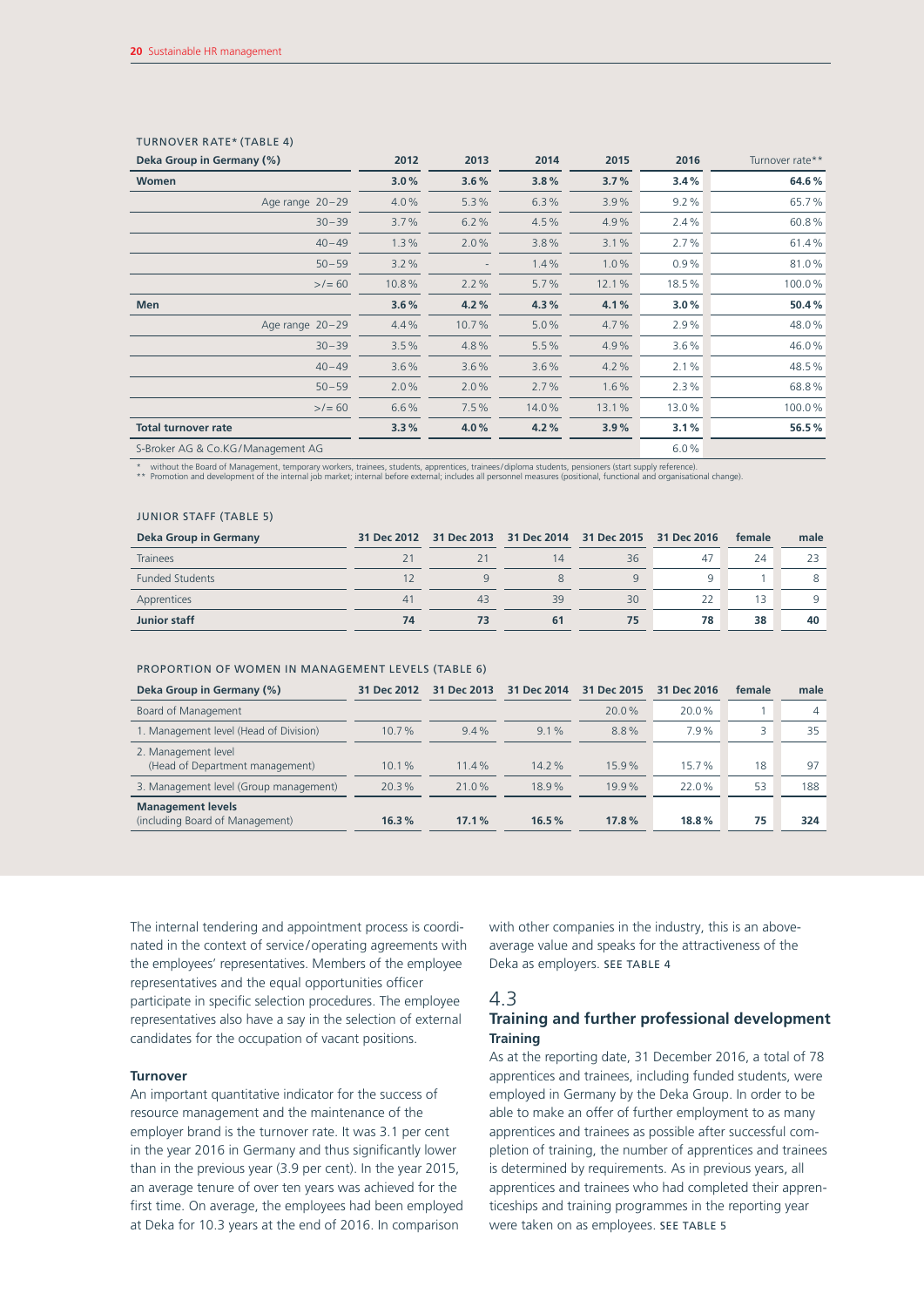Deka sets a high value on the fair treatment as well as the appropriate promotion of trainees. Therefore, Deka takes part in the "Fair Company" initiative of the Handelsblatt publishing group. Here, the companies commit to offering interesting activities and a fair chance of permanent employment to students in the framework of an internship.

### **Further training**

At least once a year, employees and management determine individual development paths on the basis of the identified development requirements. There is a wide spectrum of potential measures available, which is continually developed on the basis of the Bank's strategy and requirements. It includes options to develop personal, methodical and social skills.

The agreed training courses take place either within the framework of the professional activity, for example through the assumption of project tasks, or by "off-thejob" measures, such as seminars or longer-term further training, completed with a certificate. Deka supports its employees in internal or external training measures both financially and in terms of time.

To prepare young people for the assumption of specialist, management or project responsibilities, the "Karriere@ Deka" programme (Careers@Deka) was revised in 2015 and the new format started in 2016. Also, the internal Potential Assessment Centre for employees who show the potential for further responsibility within their current roles was revised in 2015 and successfully introduced in the new format in 2016. For university graduates, the Deka Group has designed a trainee program which equips junior staff with broad, Group-wide knowledge. The programme was launched in 2016.

#### **Evaluation of measures**

The training courses and seminars offered are constantly evaluated on the basis of satisfaction, learning success, transfer success and benefit. The participants are asked for their first impressions shortly after the training. Four months after participating, they are asked about the event again, with the focus on aspects of practical use and benefit.

The respective managers are actively involved in the evaluation. This approach helps to ensure that managers and employees discuss learning objectives and transfer measures more intensively and thus also contribute to the continuous improvement of the management culture. In the reporting year, the participants have confirmed the consistently high level of quality of the professional development on offer. Satisfaction in terms of practical relevance and applicability was particularly high.

**Further professional development costs**

The financial costs of further training in Germany during the reporting year amounted to an average of 973 euros per active employee (2015: 1,001 euros). This figure does not include the cost of further training that took place as a part of projects. The reasons for the nominal decline are, on the one hand, cheaper offers of the same level of quality by external providers, and the increased use of internal Deka trainers on the other. Also, professional sponsorship and mentoring were utilised more widely.

## 4.4 **Equality**

The field of action of "equality" has different dimensions ranging from the equal opportunities of women and men, the highly important encouragement of the reconciliation of work and family to dealing with diversity within the workforce.

#### **Equal opportunities for women and men**

To continue to improve the equal opportunities of women and men, the Equal Opportunities Officer agreed a new equality plan together with the Board of Management in the year under review. The 4th Deka Group Gender Equality Plan entered into force on 1 January 2017 and commits management to give even greater importance to the issue. Each area must set their own measures, whose implementation will be regularly monitored, for the following three gender equality objectives by 30.06.2017.

The first objective is to increase the proportion of women in management positions and to encourage the professional advancement of women.

Deka has set concrete targets for this purpose: Thus, the proportion of women in the 1st management level (Head of Division) should be increased to 12.0 per cent, the proportion of women in the 2nd management level (Head of Department) should be increased to 18.0 per cent and the proportion of women in the 3rd management level (Group management) should be increased to 25.0 per cent. SEE TABLE 6

In order to achieve these objectives, the Deka Group is already implementing various measures. This includes for example the Women's Mentoring Programme, which was introduced in 2013. Every year, 8 female prospects start on the employee level, who are supported by a department head for 24 months. A framework programme provides a network between the year groups and offers a wide range of impulses for individual development.

The second aim of the equality plan is the lasting guarantee of good framework conditions for the compatibility of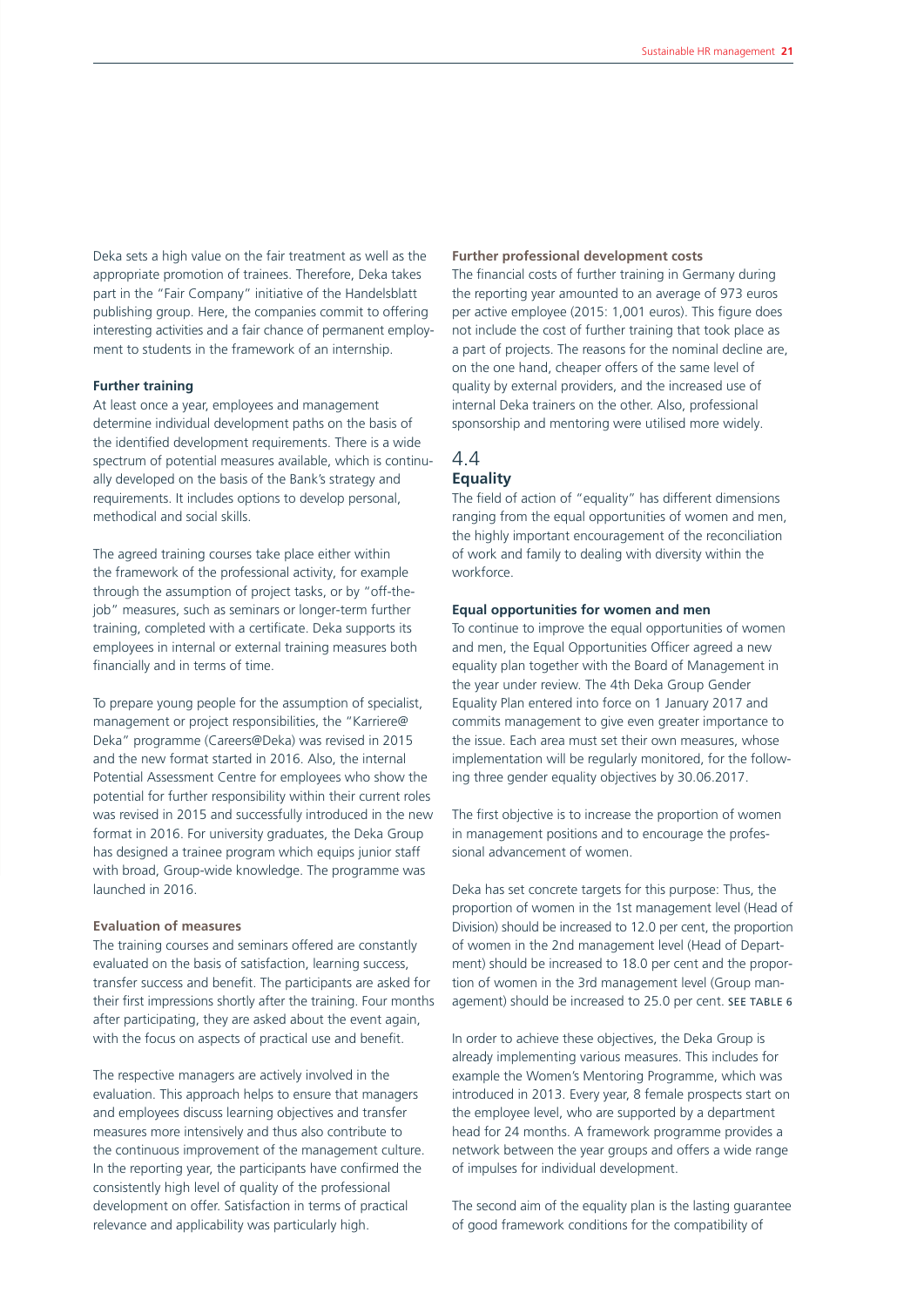career and family or care of relatives. At the same time, greater significance will be attached to the last years of employment and the transition to retirement. The first event on the topic of "good transition to retirement" took place in October 2016.

The third equal opportunities objective, men should be encouraged to take advantage of Deka schemes to reconcile work and family life. Here, some barriers which still exist, e.g. against the use of longer parental or care periods, will have to be removed.

#### **Information and networking**

Since 2003, the Equal Opportunities Officers of the Deka Group have held regular events to inform employees on current objectives, actions and developments in the promotion of equal opportunities for women and men. In 2016, Manuela Better, member of the Board of Management, and the female managers of Deka discussed their experiences in different management positions with the Equal Opportunities Officers.

The Equal Opportunities Officers also organise an Annual Women's General Meeting, as provided for by the Federal Gender Equality Law, for all female employees, in which the Board of Management of the Deka Group also takes part. The aim of the events is the exchange of information and experience on current topics relevant to gender equality on the one hand and the promotion of cross-border networking of women in the Deka Group on the other.

#### **The compatibility of career and family**

With the help of life-cycle oriented staff management, Deka aims to create conditions in which professional progress can be combined with the requirements and needs of private life as optimally as possible. This applies in particular for employees with children or relatives who need nursing care.

A better reconciliation of professional and private life helps to bind employees to the company, which is a significant success factor, bearing in mind the increasing shortage of skilled workers. A consultancy and mediation service for children and care is available to all employees regardless of location.

The continuous further development of the service is also encouraged by the participation in the external certification procedure "berufundfamilie" (Career and Family), in which the Deka Group has regularly participated since 2005. Part of the audit is the definition of strategic objectives and, building on this, the development of concrete objectives and measures as well as a binding determination of the

results in a target agreement. Deka was last audited successfully in 2015.

The focus of the current target agreement includes topics such as the greater involvement of men in measures to reconcile work and family life and dealing with stress and mental stress. In an initial interim report on the audit, it was clear that many of the objectives from the current target agreement have already been implemented. The next audit is in 2018.

#### **Working time models**

Flexible working hours are an important building block for the reconciliation of work and family or care. Deka currently offers employees the opportunity to select from around 70 different part-time models. The part-time employment rate in the Deka Group in Germany at the end of 2016 was 16.8 per cent, slightly above the previous year's figure (16.7 per cent). SEE TABLE 7

The employees also have the option to take unpaid leave or to finance paid leave from work using previously accumulated balances in a working time account. The possibility is provided for in collective agreements, under certain conditions, to extend the duration of the period of parental leave in the framework of the family phase for a maximum of six months.

If the respective activity is appropriate and the relevant manager agrees, Deka offers its employees the opportunity to work from home on the basis of a service /operating agreement with the employee representatives.

The proportion of employees of Deka in Germany which do not participate in time recording was 63.7 per cent in 2016 (previous year: 62.4 per cent). Employees who are not assigned to any working time model on the basis of a temporary job or for other reasons, was 1.7 per cent (previous year: 1.5 per cent). The number of temporary staff amounted on average over the year to 63 (previous year: 58).

## **Support of employees with children** Employees with small children can take advantage of the support of DekaBank of child care. The offer includes 35 crèches and 15 kindergarten places provided in Frankfurt. Generous care times of up to 12 hours daily and the renunciation of closing times in the holidays provide a comprehensive relief for parents.

In addition, Deka provides emergency care which parents can use up to five days a year per child for free. Here, children between three and twelve years can be looked for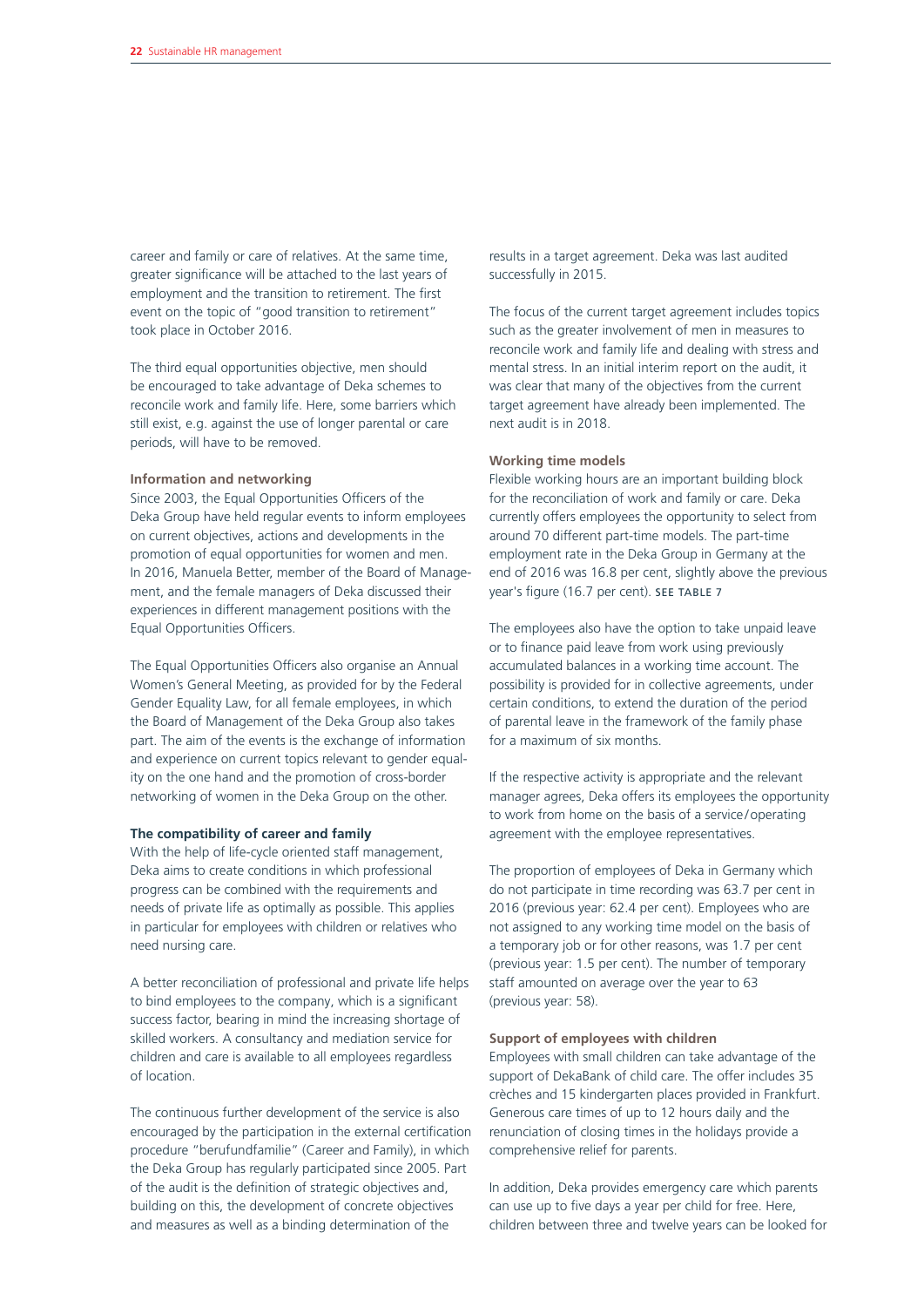| Deka Group in Germany (%)         | 31 Dec 2012 | 31 Dec 2013 | 31 Dec 2014 | 31 Dec 2015 | 31 Dec 2016 | <b>Full-time</b> | <b>Part-time</b> |
|-----------------------------------|-------------|-------------|-------------|-------------|-------------|------------------|------------------|
| Women                             | 30.5%       | 33.6%       | 34.6%       | 35.6%       | 36.1%       | 888              | 501              |
| Men                               | 4.5%        | $5.2\%$     | $4.6\%$     | 5.2%        | 5.1%        | 2.193            | 119              |
| <b>Part-time ratio total</b>      | 14.2%       | 16.0%       | 16.0%       | 16.7%       | 16.8%       | 3.081            | 620              |
| Women                             |             |             |             |             | 31.6%       | 39               | 18               |
| Men                               |             |             |             |             | $8.6\%$     | 85               | 8                |
| S-Broker AG & Co.KG/Management AG |             |             |             |             | 17.3%       | 124              | 26               |

### PART-TIME RATIO ACTIVE EMPLOYEES (TABLE 7.A)

#### PART-TIME RATIO MANAGEMENT (TABLE 7.B)

| Deka Group in Germany (%) | 31 Dec 2012 |         | 31 Dec 2013 31 Dec 2014 31 Dec 2015 31 Dec 2016 Full-time |          |         |     | <b>Part-time</b> |
|---------------------------|-------------|---------|-----------------------------------------------------------|----------|---------|-----|------------------|
| Women                     | $117\%$     | 154%    | 18.5%                                                     | $15.9\%$ | 17.3%   | 62  | 13.              |
| Men                       | $1.0\%$     | $0.9\%$ | 18%                                                       | $0.9\%$  | 1, 2%   | 320 |                  |
| Part-time ratio total     | $2.7\%$     | $3.4\%$ | $4.6\%$                                                   | $3.6\%$  | $4.3\%$ | 382 | 17               |
|                           |             |         |                                                           |          |         |     |                  |

if regular childcare fails. This service is available throughout Germany in larger cities. Parents of school-age children are also supported in bridging school holiday time by the financing of up to ten days' holiday per year and per child.

On average, over the last five years, Deka employees return to work 13.1 months after the birth of a child. Men are increasingly taking advantage of parental leave. In the course of the year 2016, 122 DekaBank men claimed parental leave. Thus, their number is higher than for women (58) SEE TABLE 8

The Human Resources & Organisation corporate centre of Deka and the Equal Opportunities Officers provide the employees with comprehensive consultancy and mediation services in the organisation of child care and on the themes of mother protection and parental leave. The Equal Opportunities Officer also organise several information and network events a year (Deka parents' meetings) on topics such as "Children have rights" or "My child is starting school".

## **Support for employees with relatives who need nursing care**

In cooperation with professional partners, Deka supports employees who look after older relatives. The so-called elder care advice and mediation relieves employees in the organisation, financing and implementation of maintenance tasks. The consultancy service is available daily and Deka assumes the cost. Deka employees can make use of a wide range of information and networking events on the subject of reconciliation of work and care. In the year 2016, for example, the Equal Opportunities Officers held special lectures on topics dealing with "Dementia" or "Health Care Strengthening Act".

#### **Diversity**

Deka regards the diversity of its workforce as positive. Varied cultural origin, life experience and talent of the employees enrich collaboration and help to recognise

the needs of the customer and serve them in the best way possible.

Deka has the objective of providing framework conditions which prevent any discrimination, sexual harassment or bullying from occurring at all. Violations of the code of ethics or other forms of discriminatory treatment in the sense of legal regulations as well as threatening, hostile or abusive behaviour will be punished. There were no instances of discrimination in the reporting year.

At the end of the year 2016, 237 employees (115 women and 122 men) had a non-German nationality. The proportion of employees with a nationality other than German has been 6.0 per cent since 2007. In total, employees from 45 countries are employed at Deka, the most strongly-represented countries are Italy, Austria, France, Great Britain and Turkey.

#### QUOTE FROM THE CODE OF ETHICS

"We aim for general equal treatment without distinction or discrimination on the basis of country of origin, skin colour, gender, nationality, age, religion, belief, disability, marital status, pregnancy, sexual orientation as well as the identity or any other properties that are protected by local law."

#### **Severely Disabled**

All Deka buildings are accessible and have sliding doors or doors with electronic door openers. In the "Prisma" building in Frankfurt, there are also disabled toilets and a group of lifts with Braille lettering in the key field. 53.6 per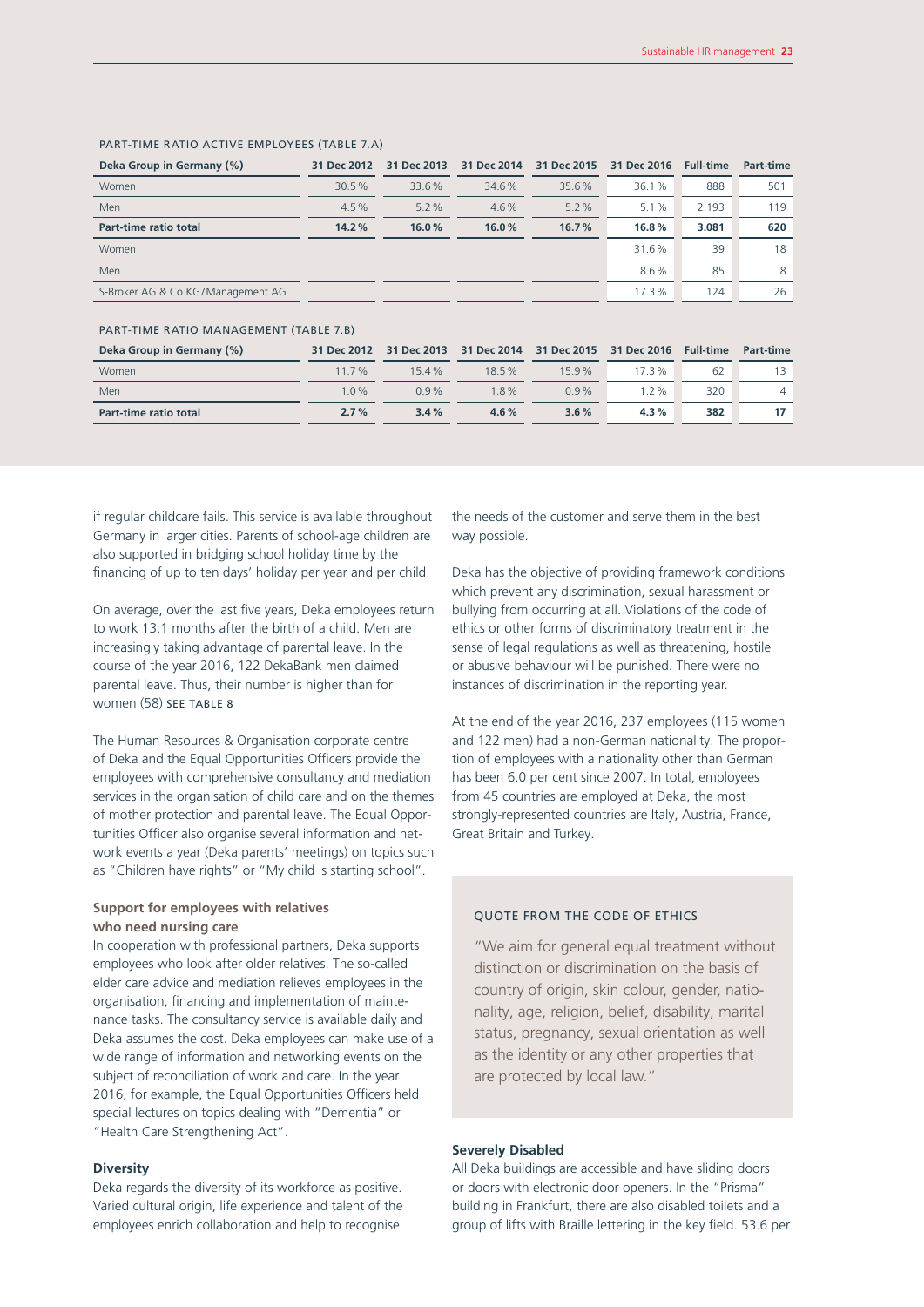| Parental leave – as per reporting date (Headcount)                                                                                                                                                                            | 31 Dec 2012    | 31 Dec 2013 | 31 Dec 2014 | 31 Dec 2015 | 31 Dec 2016 |
|-------------------------------------------------------------------------------------------------------------------------------------------------------------------------------------------------------------------------------|----------------|-------------|-------------|-------------|-------------|
| Women                                                                                                                                                                                                                         | 91             | 59          | 70          | 72          | 79          |
| <b>Men</b>                                                                                                                                                                                                                    | $\overline{2}$ | 6           |             | 11          | 9           |
| <b>Total</b>                                                                                                                                                                                                                  | 93             | 65          | 77          | 83          | 88          |
|                                                                                                                                                                                                                               |                |             |             |             |             |
| Parental leave – during the year (Headcount)                                                                                                                                                                                  | 2012           | 2013        | 2014        | 2015        | 2016        |
| Women                                                                                                                                                                                                                         | 55             | 83          | 58          | 61          | 58          |
| Men                                                                                                                                                                                                                           | 60             | 82          | 79          | 97          | 122         |
| <b>Total</b>                                                                                                                                                                                                                  | 115            | 165         | 137         | 158         | 180         |
|                                                                                                                                                                                                                               |                |             |             |             |             |
| Average duration of parental leave (months)                                                                                                                                                                                   | 2012           | 2013        | 2014        | 2015        | 2016        |
| Women                                                                                                                                                                                                                         | 15.2           | 12.9        | 11.7        | 12.4        | 13.1        |
| Men                                                                                                                                                                                                                           | 1.5            | 1.5         | 1.3         | 1.4         | 1.5         |
| the company of the company of the company of the company of the company of the company of the company of the company of the company of the company of the company of the company of the company of the company of the company |                |             |             |             |             |

#### EMPLOYEES ON PARENTAL LEAVE, Deka Group GERMANY\* (TABLE 8)

\* Excluding maternity leave and secondary employment during parental leave.

cent of the mandatory positions for disabled persons were filled at the year-end (previous year: 56.5 per cent). The interests of disabled employees are represented by the Disabled Employee Representative.

## 4.5

#### **Workplace Safety and Health Management**

Deka health management was developed in the context of the life-cycle oriented personnel work as a response to the challenges of demographic change and the consequent lack of skilled workers. Its central pillars are the fields of exercise, nutrition, medical/prevention and mental health.

## **Illness rate**

The illness rate was 3.8 per cent in 2016 and thus at the level of previous years. Deaths at work at Deka were the same as in the years before 2016. (2015: 0) SEE TABLE 9+10

#### **Exercise**

In order to facilitate it employees to integrate regular exercise into their everyday life, the Deka Group runs its own Health Centre at its Frankfurt/Main location, which is used by 230 staff. Partnerships with a range of fitness centre chains and massage practices provide these services to employees outside of Frankfurt.

Deka also supports a company sports club. DekaBank Sport e.V. is aimed at employees of DekaBank, their family members and partners and covers both popular and more specialised sports. The association currently has approximately 500 members.

To promote team spirit and shared experiences through exercise, DekaBank supports the participation of employees in running events. One highlight is the annual J.P. Morgan Corporate Challenge run through the inner city of Frankfurt, in which several hundred Deka runners were involved in 2016.

#### **Nutrition**

A balanced diet is an important part of health care as a contribution to well-being and performance. To this end, Deka attaches great importance to varied and healthy food from the region in the canteen. Every day, at least two vegetarian and more frequent vegan alternatives are available in our canteen. A nutrition consultation service is also available at the sites in Frankfurt.

## **Medicine and safety at work**

The approach to health and safety at work is based on all current relevant legislation, ordinances and regulations as well as the collective bargaining agreement for public and private banks. Workspaces are regularly scrutinised according to ergonomics aspects by the expert for work safety.

All employees can obtain medical care from the company doctor and are also offered annual flu vaccinations. Annual health campaigns enable staff to find out about health issues and have their blood sugar, cholesterol and blood pressure levels checked.

#### **Mental health**

In the reporting year, Deka performed the first pilot surveys in various business areas to systematically evaluate mental stress at work and to develop tailored offerings. The surveys will be continued in 2017.

Deka provides seminars on dealing with stress for its employees and managerial staff as part of the Group-wide training scheme. These seminars allow participants to analyse the pressures and stresses they face, as well as their own personal resources. During the seminars, they are shown how to handle these resources responsibly, harness them and use them successfully. Employees experiencing a crisis in their personal or professional lives can obtain confidential or anonymous counselling as part of the Employee Assistance Programme (EAP), either by phone or in person.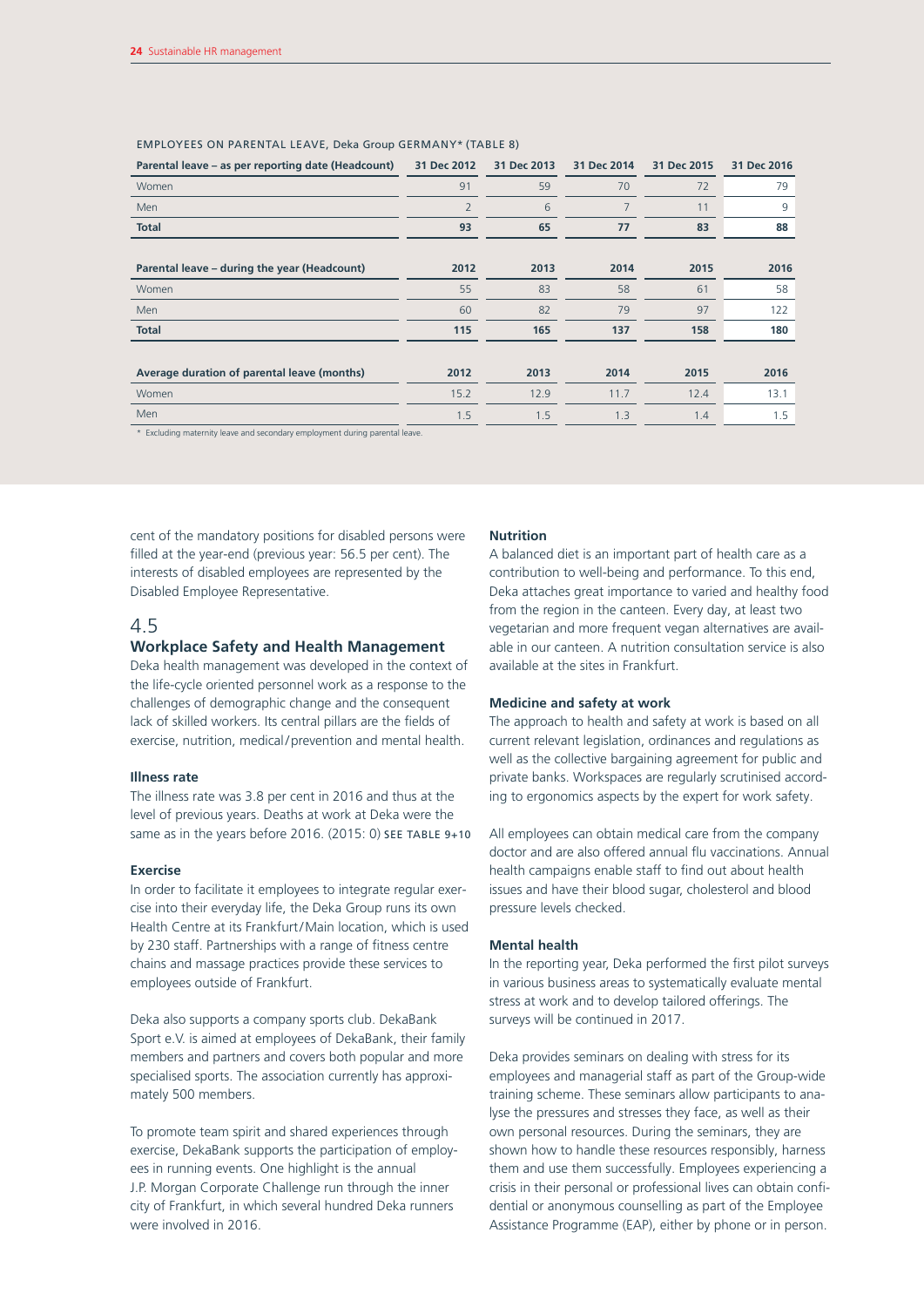The EAP also offers managerial staff, management consultants and members of the staff committee and works council expert advice via the same hotline.

In 2016, the EAP experts held conversations with 182 employees, corresponding to a take-up rate of 4.2 per cent. Deka supports the EAP through fact-finding events for all employees and special workshops for managerial staff. Employees can also obtain psychological support via the advisory service, particularly in the case of severe illnesses, while doctors can be consulted for a second or third opinion. Staff are also able to obtain appointments with relevant physicians in private practice without the usual long-waiting times.

The Deka Group supports employees in returning to work after a long absence within the framework of professional integration management. This includes, for example, the opportunity to schedule a return to work and to regain working capacity on the basis of an individual working time model.

#### **Remuneration**

Deka's remuneration system is based on the long-term corporate strategy. It is reviewed on an annual basis to ensure it is in line with current regulation and where necessary updated to reflect current applicable regulatory requirements. It offers incentives for strong performance on a sustainable basis, whilst avoiding any that would encourage employees to assume disproportionate risks on behalf of Deka. The Deka Group remuneration report, available on the Deka website, provides detailed information.

Remuneration is calculated solely on the basis of function and performance and generally comprises fixed and variable remuneration elements. Regular market comparisons ensure that remuneration is attractive and in line with the needs of the market. In the granting of subsidies, the Deka Group does not, in principle, distinguish between part-time and full-time workers.

Variable compensation is granted on a performancerelated basis. This takes into account the performance of the individual employee as well as the success of the Deka Group. An integral part of the assessment of employee performance is the evaluation of compliance with rules of conduct defined in the code of ethics of the Deka Group.

For employees whose activities have a material impact on the overall risk profile of the Deka Group ("risk-relevant employees") – the variable portion of the remuneration involves assessments and payments spread over several years (deferrals) in line with regulatory requirements.

In line with regulatory requirements, a variable remuneration component cannot exceed 100 per cent of the fixed remuneration amount. This upper limit of the variable compensation, in accordance with Section 25a Para. 5 of the German Banking Act, can be increased to 200 per cent of the fixed component by shareholders' resolution. Deka-Bank has made no use of the option of to increase the upper limit for variable remuneration components for the members of its Board of Management and all further employees of the bank in the reporting year.

The percentage of employees in 2016 reimbursed on a non-contractual basis has grown to 63.7 per cent (previous year: 62.4 per cent). All salaries paid by Deka are, in principle, at least on the level of the statutory minimum wage, however, they mostly exceed this significantly. SEE TABLE 11

Deka employees can place part of their bonus payments, holiday leave and approved overtime in working time accounts (known as a Deka ZeitDepot). The time saved in this account can be used for temporary absence in the form of a sabbatical, for example.

In addition to the benefits provided by the employer under collective bargaining agreements, Deka also offers its employees packages which include capital-forming payments, group accident and corporate travel insurance and the option of a "job ticket" travel card for use on local public transport for employees at the locations in Frankfurt, with similar arrangements available at other Deka sites. Permanent employees also receive a largely employerfinanced company pension (BVV). Details on pension obligations can be found in the consolidated financial statements.

The compensation system for the members of the Board of Management of DekaBank basically corresponds to the remuneration principles for employees of the Deka Group and also takes into account applicable regulatory particularities for risk-relevant employees. The aim of the Board of Management compensation system is to fulfil the regulatory requirements as well as the principles of the management and remuneration of the Wittenberg Center for Global Ethics. The basic conditions for the granting of a variable remuneration are compliance with the statutory minimum core capital ratio plus capital buffer, a satisfactory liquidity situation as well as the ability of Deka Group to pay out dividends. In addition, the risk situation of the Deka Group must be evaluated and included.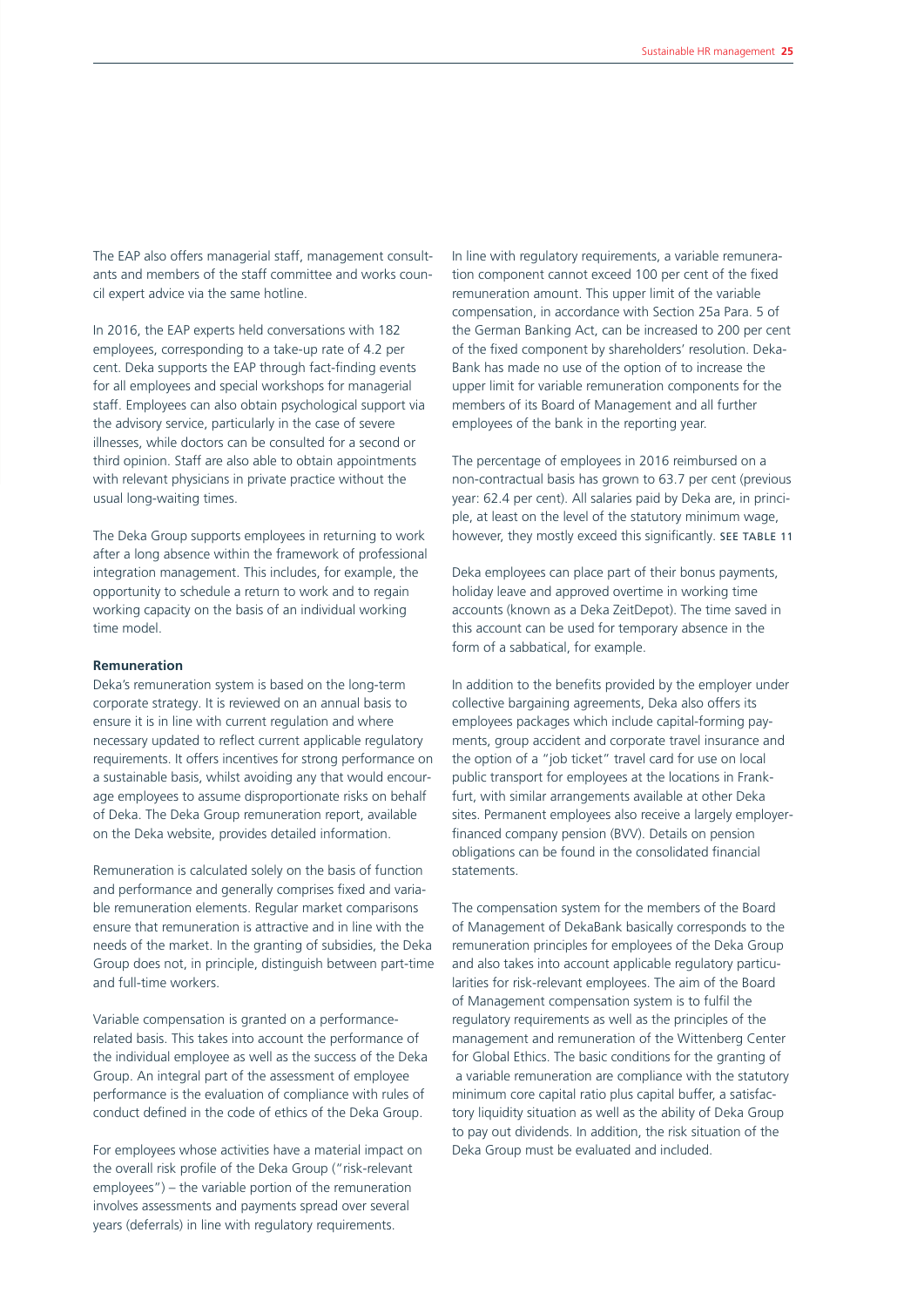## ILLNESS RATE ACTIVE EMPLOYEES (TABLE 9)

| Deka Group in Germany (%) | 2012    | 2013 | 2014 | 2015    | 2016 |
|---------------------------|---------|------|------|---------|------|
| Women                     | 5.5%    | 60%  | 5.6% | 5.6%    | 5.3% |
| Men                       | $2.7\%$ | 3.4% | 29%  | $3.0\%$ | 3.0% |
| <b>Total rate</b>         | 3.7%    | 4.3% | 3.8% | 3.9%    | 3.8% |

## REPORTED VIOLATIONS (TABLE 10)

| Deka Group in Germany (in year)                                                                   |                           | 2014 | 2015 | 2016 |
|---------------------------------------------------------------------------------------------------|---------------------------|------|------|------|
| <b>Commuting accidents (count)</b>                                                                |                           | 34   | 19   | 19   |
| Principle causes are cycling accidents<br>and injuries relating to black ice during<br>the winter | Location Frankfurt        | 27   | 15   | 19   |
|                                                                                                   | Düsseldorf                | 6    |      |      |
|                                                                                                   | Leipzig                   |      |      |      |
| Work-related injury (count)                                                                       |                           |      | 12   |      |
|                                                                                                   | <b>Location Frankfurt</b> |      | 12   |      |

## SALARY STRUCTURE ACTIVE EMPLOYEES (TABLE 11)

| Deka Group in Germany (%) | 31 Dec 2012 | 31 Dec 2013 | 31 Dec 2014 | 31 Dec 2015 | 31 Dec 2016 | female | male  |
|---------------------------|-------------|-------------|-------------|-------------|-------------|--------|-------|
| <b>NT</b>                 | 59.6%       | 60.9%       | 61.5%       | 62.4%       | 63.7%       | 40.7%  | 77.6% |
| TG total                  | 40.4%       | 39.1%       | 38.5%       | 37.6%       | 36.3%       | 59.3%  | 22.4% |
| TG9                       | 24.8%       | 26.4%       | 29.4%       | 28.3%       | 28.1%       | 22.7%  | 36.8% |
| TG <sub>8</sub>           | 22.5%       | 22.1%       | $22.2\%$    | 20.3%       | 21.6%       | 21.0%  | 22.5% |
| $TG 2-7$                  | 52.7%       | 51.5%       | 48.4%       | 51.4%       | 50.3%       | 56.3%  | 40.7% |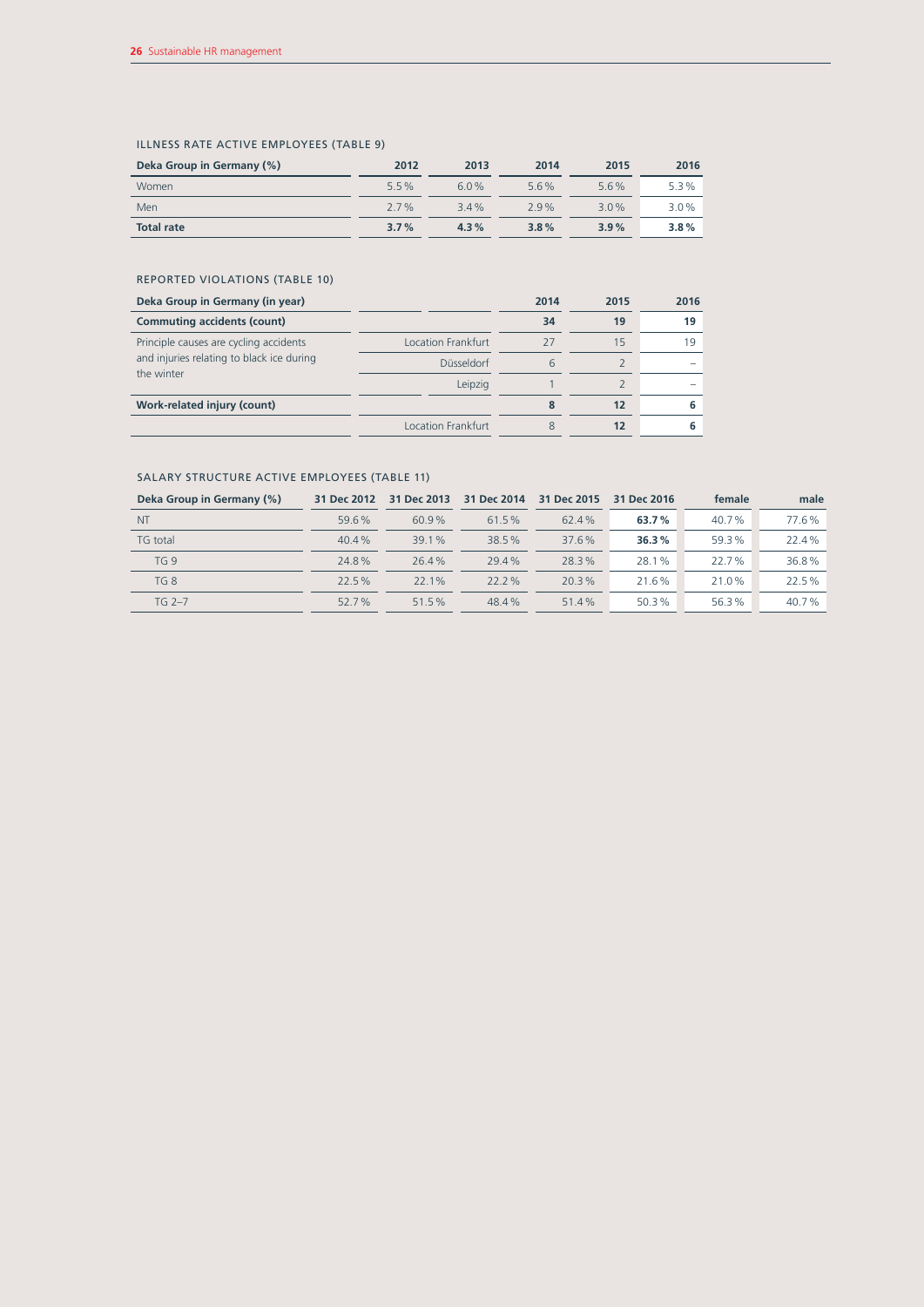# 5. Sustainable banking

In the management of the direct impact of bank operations, we pursue an integrated approach and work on the reduction of resource consumption and emissions along the entire value chain - from procurement through to disposal. All measures are embedded in a certified environmental management system. After the swift entry into force of the climate treaty negotiated in Paris, the Paris Agreement, which we were glad to seem, our contribution to climate protection has gained even more significance.

## 5.1

#### **Environmental management system**

For the implementation of the environmental guidelines adopted by the Board, in which Deka commits to a sustainable business alignment in economic, ecological and social terms, Deka introduced a DIN EN ISO 14001 certified environmental management system in 2009.

The environmental balance sheet included in the framework of this system includes all the buildings of DekaBank at Frankfurt am Main (Trianon, Prisma and Skyper). The figures for the paper consumption relate to all locations in Germany, the information on business trips is group-wide. The overall objective of the measures in the field of environmental management is an annual reduction of greenhouse gas emissions by 5 per cent.

The environmental management standard was revised in 2015, the new rules must be implemented by 2018. The innovations include among other things a more riskoriented approach and a clearer focus on the consideration of the entire value-added chain including the environmental impact of products and services. DekaBank will fulfil the new requirements on the basis of an implementation plan until the re-certification of the environmental management system in 2018.

## 5.2 **Procurement**

The strategic purchasing department of the DekaBank procured goods and services in the value of a total of 245 million euros gross in the report period. About 95 per cent of the strategic purchasing order volume was placed in Germany, the rest to European suppliers. Deka currently does not use any overseas service providers.

For the selection of the suppliers, Deka has sustainabilityrelated requirements both for the quality of the related

products and services as well as for the corporate governance of the suppliers and service providers. Central points of the business-related requirements are provided in the Sustainability Agreement which the suppliers sign prior to the start of the business relationship. That is about 80 per cent of the sourcing volume in strategic purchasing. It obliges the supplier, among other things, to comply with core labour standards of the International Labor Organization (ILO). By the end of 2016, 240 suppliers had signed the declaration<sup>1</sup>.

Also, sustainability criteria are taken into account in the selection of products and services. So, before the beginning of 2016, all DekaBank computers were replaced by energysaving devices. The comprehensive requirements for the tendering of services in building management have already been described in the section "Sustainable products".

All new suppliers are obliged to provide information on their standards and services in the area of environmental management in the DekaBank purchasing portal. This gives the employees in procurement the opportunity to take relevant aspects in negotiations with suppliers into account. In the year 2016, a total of 33 new suppliers were examined on the basis of environmental criteria, 30 of which are in the field of consulting/staff/IT and 3 in the area of goods/logistics.

If DekaBank identifies violations of the specified requirements of the Sustainability Agreement within the framework of the regular supplier audits or learns of this by other ways, the supplier has the opportunity to correct the deficiencies. If this is not done, or is not done sufficiently from the point of view of DekaBank, a multi-stage process is set in motion which may result in the termination of the contract relationship. In the reporting year, there were no terminations of supplier relationships for breaches of the Sustainability Agreement. Sustainability management bears the responsibility for this process.

**1** In 2016, Deka ordered products and services from approximately 1,000 suppliers. These included many small and single orders. The number of suppliers with significant sales is approximately 200.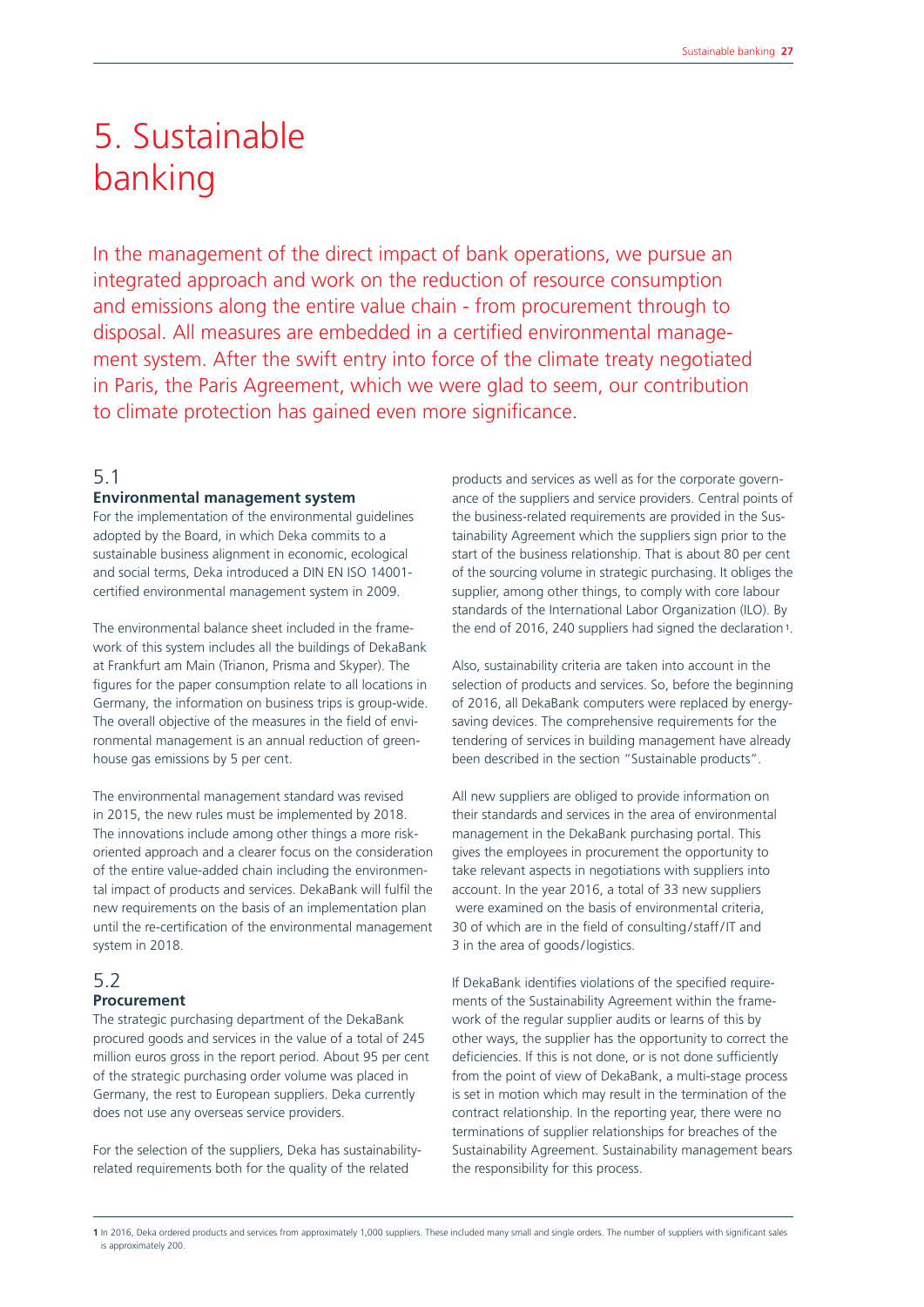## 5.3 **Climate protection**

With the entry into force of the Paris Agreement at the beginning of November 2016, the central crash barriers are defined for international climate policy for the coming decades. The Federal Government's Climate Protection Plan 2050 specifies the general requirements at national level. It shows "the guidelines for the implementation of the long-term climate protection strategy for Germany and provides a necessary orientation for all actors in the economy, science and society" – and thus also for the Deka Group. Key areas for action are the reduction of energy consumption and the eco-design of business travel.

#### **Energy consumption**

The reduction of energy consumption at the locations of the Deka Group contributes directly to the reduction of greenhouse gases, particularly  $CO<sub>2</sub>$ . On the basis of the results of the energy audits carried out in 2015 according to DIN 16247, the real estate management of Deka was able to carry out numerous measures for the reduction of energy consumption. Thus, among other things, the light control in the Trianon office building in Frankfurt was converted and at the Prisma location, the fluorescent tubes in the underground car park were replaced with LED lamps. By these and numerous other measures, energy consumption in total remained at a constant level in the year under review despite a slight rise in the number of employees and was around 19.5 million kWh. The energy intensity in 2016 was 5,702.26 kWh per employee. This corresponds to a reduction of 3.79 per cent (2015: 5,927.1 kWh per employee).

#### **Transport**

Business travel, in addition to the energy consumption, represent the most important direct environmental impact of non-producing companies. After a slight reduction of the total transport performance was achieved in 2015, it increased in the reporting year by 8.5 per cent. The largest increases were in comparatively environmentally-friendly rail transport (+14.3 per cent) and in the road transport sector (+11.6 per cent), while the air traffic saw a belowaverage increase of 4.8 per cent. In total, Deka Group employees covered around 23.5 million kilometres on business trips in the year 2016. Given the increase in volume and in view of the current debate on climate change and the fact that business travel often goes hand in hand with a loss of productive time, Deka will place even more focus on the topic of mobility in the future.

#### **Greenhouse gas emissions <sup>2</sup>**

The objective of reducing greenhouse gas emissions by 5 per cent each year was clearly exceeded in the reporting year. Absolute emissions were reduced from 12.408 t  $CO<sub>2</sub>e$ in 2015 to about 10.593 t  $CO<sub>2</sub>e$  and thus by nearly 15 per cent. This is due in particular to the increase in the share of green electricity from 25 to 75 per cent at the Frankfurt location, which is reflected in a significant reduction of indirect emissions (Scope 2) <sup>3</sup>. SEE TABLE 1

## 5.4

#### **Waste and consumption of resources**

After a new waste separation system was introduced in the Prisma location in 2014 and thus the amount of residual waste was significantly reduced and the quantity of recyclable waste was increased, the system was also implemented at the end of 2016 at the Trianon site. The amount of waste generated in the reporting year was reduced at all three locations in Frankfurt, with a total of 302 t, it was almost 8 per cent lower than the previous year. All companies assigned with the disposal of waste have a specialist waste disposal certificate in accordance with the waste regulation. Deka performs regular audits at the companies to ensure the safe and environmentallyfriendly disposal of waste.

Paper consumption was also reduced, in both absolute and relative terms. Therefore, absolute consumption fell from 558 t in 2015 to 530 t in the report year and thus by a good 5 per cent, the consumption per employee fell from around 157.6 kg to 144.3 kg (- 9.2 per cent). This was primarily due to savings in printed promotional material. The consumption of drinking water has also finally shown positive development. It fell in the reporting year by almost 4 per cent to 34,954 m<sup>3</sup>.

groups of fluorocarbons (HFCs and PFCs). The calculation in this report is based on  $CO<sub>2</sub>$  equivalents. The factors for the calculation of the emissions are the VfU indicators, Update 2007, as well as Updates 2010 and 2013.

**<sup>2</sup>** The calculation and representation of the  $CO<sub>2</sub>$  emissions is carried out in accordance with the greenhouse gas protocol (GHG Protocol) standards of the WBCSD/WRI (2004 and 2011). In accordance with the GHG Protocol, in addition to  $CO_{2'}$  five more major climate-relevant gases are summarised under the term  $\mathsf{CO}_2$ -equivalents (CO<sub>2</sub>e): Methane (CH4), nitrous oxide (N2O), sulphur hexafluoride (SF6) and two

**<sup>3</sup>** In Frankfurt with the factor for water power and in Luxembourg with the factors for wind and water power (50 per cent each).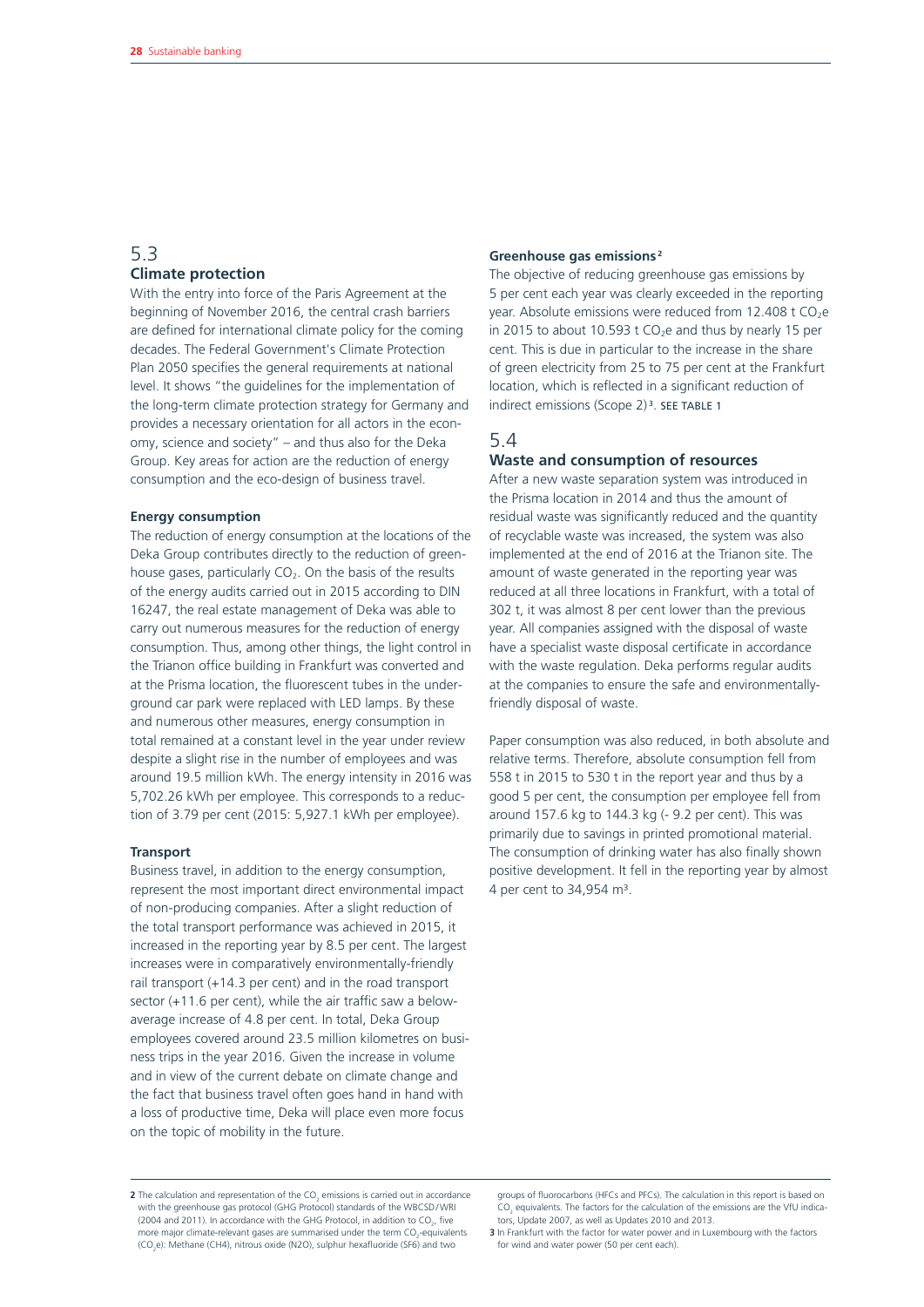## ENVIRONMENTAL INDICATORS 2016 <sup>4</sup>

#### GREENHOUSE GAS EMISSIONS (TABLE 1)

|      | <b>Direct emissions</b><br>$(Scope 1)$ kg $CO2e$ | Indirect emissions<br>$(Scope 2)$ kg $CO2e$ | other indirect emissions<br>$(Scope 3)$ kg $CO2e$ | <b>Total</b> |
|------|--------------------------------------------------|---------------------------------------------|---------------------------------------------------|--------------|
| 2013 | 1,483,786                                        | 7,211,490                                   | 2,808,383                                         | 11,503,659   |
| 2014 | 1,813,279                                        | 6,652,422                                   | 3,127,244                                         | 11,592,945   |
| 2015 | 1.859.778                                        | 7,183,277                                   | 3,364,716                                         | 12,407,771   |
| 2016 | 2,087,588                                        | 4,937,619                                   | 3,567,898                                         | 10,593,105   |

#### ENERGY CONSUMPTION BY ENERGY SOURCE IN 2016

|                                            | <b>Trianon ML16 in kWh</b> | Prisma HS55 in kWh | Skyper TA 1 in kWh |
|--------------------------------------------|----------------------------|--------------------|--------------------|
| <b>Electricity</b>                         | 5,796,994                  | 4.499.812          | 1,234,721          |
| <b>Diesel for emergency</b><br>electricity | 10,786                     | 9.157              | 581                |
| <b>District heating</b>                    | 5,712,239                  | 1.994.674          | 274,167            |
| <b>Total</b>                               | 11,520,019                 | 6,503,643          | 1,509,469          |

#### DEVELOPMENT OF TOTAL ENERGY CONSUMPTION

|                     | 2013<br>in kWh | Tolerance<br>to 2012 | 2014<br>in kWh | Tolerance<br>to 2013 | 2015<br>in kWh | Tolerance<br>to 2014 | 2016<br>in kWh           | <b>Tolerance</b><br>to 2015 |
|---------------------|----------------|----------------------|----------------|----------------------|----------------|----------------------|--------------------------|-----------------------------|
| <b>Trianon ML16</b> | 11,371,264     | $1\%$                | 10.534.449     | $-7%$                | 11.227.097     | 7%                   | 11.520.019               | 3%                          |
| Prisma HS55         | 7.248.505      | 1%                   | 6.427.437      | $-11%$               | 6.792.819      | 6%                   | 6.503.643                | $-4%$                       |
| <b>TA 10</b>        | 2,775,108      | 2%                   | .988.699       | $-28%$               | -              | -                    | $\overline{\phantom{a}}$ |                             |
| <b>Skyper TA 1</b>  | 1,479,808      | 1%                   | .385.934       | $-6%$                | .491.233       | 8%                   | 1,509,469                | $\%$                        |
| <b>Total</b>        | 22,874,685     | $1\%$                | 20,336,519     | $-11%$               | 19,511,149     | $-4%$                | 19,533,131               | $0\%$                       |

#### DEVELOPMENT OF ABSOLUTE BUSINESS TRAVEL ACCORDING TO MODE OF TRANSPORT

|                       | 2013<br>in km | Tolerance<br>to 2012 | 2014<br>in km | <b>Tolerance</b><br>to 2013 | 2015<br>in km | <b>Tolerance</b><br>to 2014 | 2016<br>in km | <b>Tolerance</b><br>to 2015 |
|-----------------------|---------------|----------------------|---------------|-----------------------------|---------------|-----------------------------|---------------|-----------------------------|
| <b>Rail transport</b> | 2.511.670     | $-7.5%$              | 2.669.702     | 6.3%                        | 2.742.944     | $2.7\%$                     | 3.133.884     | 14.3%                       |
| <b>Road transport</b> | 7.720.001     | $-1.0%$              | 9.428.358     | 22.1%                       | 10.105.359    | 7.2%                        | 11.280.952    | 11.6%                       |
| Air transport         | 8,425,736     | $-19.7%$             | 9.715.643     | 15.3%                       | 8.617.947     | $-11.3%$                    | 9.034.886     | 4.8%                        |
| <b>Total</b>          | 18,657,407    | $-9.0%$              | 21.813.703    | 15.0%                       | 21,466,250    | $-2.0%$                     | 23,449,722    | $9.2\%$                     |

#### DEVELOPMENT OF ABSOLUTE DRINKING WATER CONSUMPTION

|                     | 2013<br>in m <sup>3</sup> | <b>Tolerance</b><br>to 2012 | 2014<br>$\mathsf{in} \ \mathsf{m}^3$ | <b>Tolerance</b><br>to 2013 | 2015<br>in m <sup>3</sup> | <b>Tolerance</b><br>to 2014 | 2016<br>$\mathsf{in}\ \mathsf{m}^3$ | <b>Tolerance</b><br>to 2015 |
|---------------------|---------------------------|-----------------------------|--------------------------------------|-----------------------------|---------------------------|-----------------------------|-------------------------------------|-----------------------------|
| <b>Trianon ML16</b> | 18.651                    | 2.6%                        | 16.984                               | $-8.9%$                     | 18.051                    | 6.3%                        | 18.691                              | 3.5%                        |
| Prisma HS55         | 16.110                    | 12.7%                       | 19,024                               | 18.1%                       | 15,888                    | $-16.5%$                    | 13,850                              | $-12.8%$                    |
| <b>TA 10</b>        | 840                       | $-55.8%$                    | 1.345                                | 60.1%                       |                           | $\qquad \qquad -$           | $\overline{\phantom{a}}$            |                             |
| <b>Skyper TA 1</b>  | 2.282                     | $-1.3%$                     | 2.126                                | $-6.8%$                     | 2.391                     | 12.5%                       | 2.413                               | $0.9\%$                     |
| <b>Total</b>        | 37,883                    | 2.0%                        | 39,479                               | 5.0%                        | 36,330                    | $-8.0%$                     | 34,954                              | $-3.8%$                     |

#### DEVELOPMENT OF ABSOLUTE WASTE PRODUCTION

|                     | 2013<br>in t | <b>Tolerance</b><br>to 2012 | 2014<br>in t | <b>Tolerance</b><br>to 2013 | 2015<br>in t | <b>Tolerance</b><br>to 2014 | 2016<br>in t             | <b>Tolerance</b><br>to 2015 |
|---------------------|--------------|-----------------------------|--------------|-----------------------------|--------------|-----------------------------|--------------------------|-----------------------------|
| <b>Trianon ML16</b> | 110.3        | $-0.8\%$                    | 157.0        | 42.4%                       | 172.8        | 10%                         | 154.2                    | $-10.7%$                    |
| Prisma HS55         | 107.4        | 7.8%                        | 106.7        | $-0.6%$                     | 108.6        | 2%                          | 104.1                    | $-4.1%$                     |
| <b>TA 10</b>        | 5.1          | $-40.0\%$                   | 48.7         | 852.1%                      |              | $\overline{\phantom{a}}$    | $\overline{\phantom{a}}$ |                             |
| <b>Skyper TA 1</b>  | 32.6         | $-3.5%$                     | 40.2         | 23.1%                       | 44.3         | 10%                         | 43.6                     | $-1.6%$                     |
| <b>Total</b>        | 255.4        | 0.9%                        | 352.6        | 38.1%                       | 325.7        | $-7.7%$                     | 301.9                    | $-7.3%$                     |

**4** data basis for energy /resource consumption and emissions: – The data relate to the three DekaBank buildings in Frankfurt am Main (Trianon, Prisma and Skyper), the building TA 10 was demolished in the meantime.

location in Luxembourg is included along with the locations in Germany. The branch cent). We obtained the emissions factor from the supplier for power consumption. in Switzerland was closed in 2015 for business reasons.

ln addition, the following exceptions should apply for the data basis: Information on emission factors, but in accordance with the origin, in Frankfurt with the factor for<br>business trips is available throughout the company Before 2015, 25 per cent of electricity demand was covered by green energy and 100 per cent in Luxembourg, from 2016 the share in Frankfurt has been increased to 75 per<br>cent. This green power was, however, not included in the calculation with zero CO<sub>2</sub>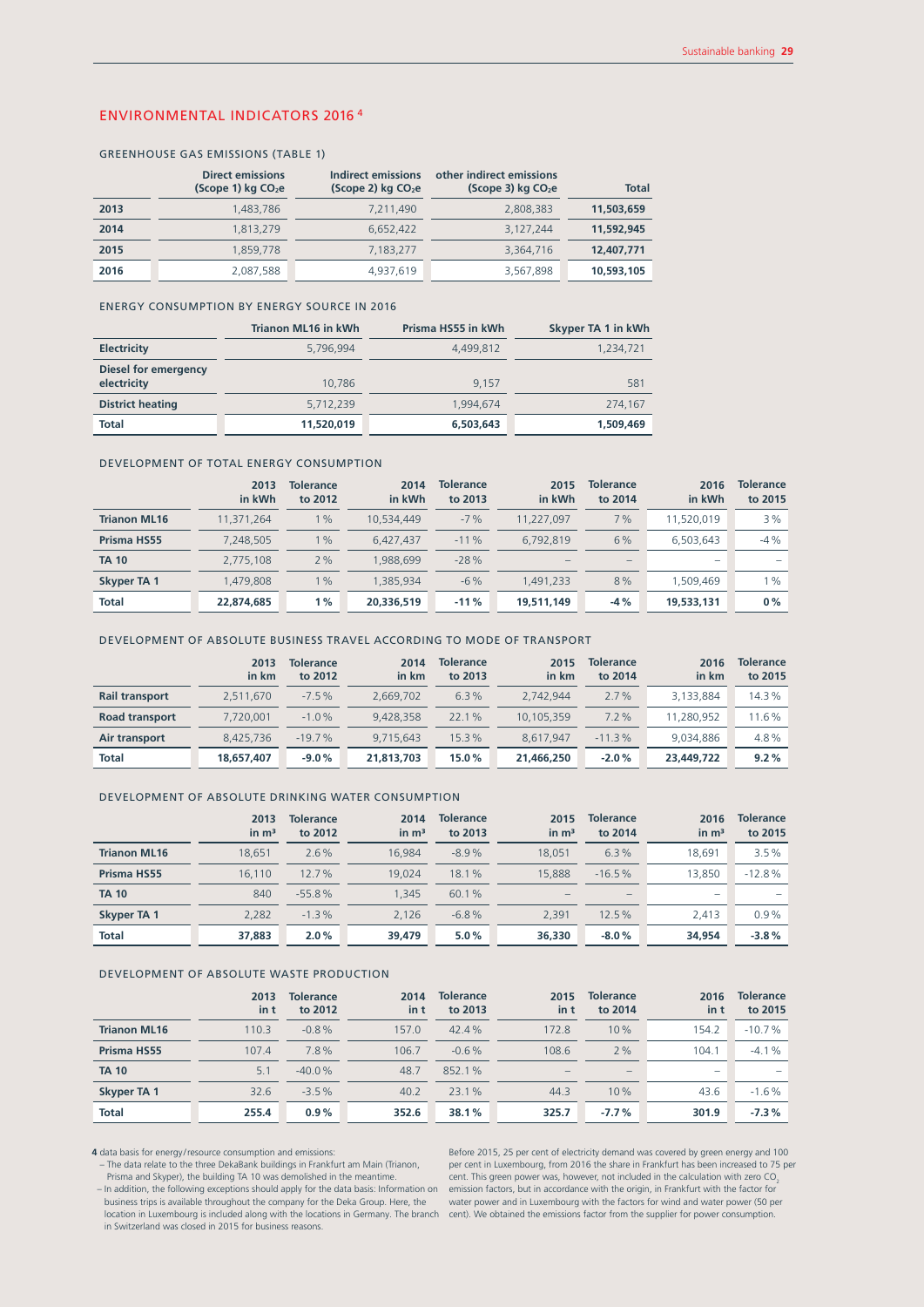# 6. Corporate citizenship

Supporting not-for-profit institutions and organisations lies at the core of the Sparkassen Finanzgruppe brand. In order to achieve lasting effects, DekaBank focuses on medium and long-term cooperations, which are generally seen as a supplement to the commitments by the Sparkassen Finanzgruppe. The main focuses of DekaBank's corporate citizenship include the promotion of education and science, contemporary art and architecture as well as social projects and sport. Measures with both national and international appeal are supported, particularly in the social field but also local projects and initiatives at the locations.

## 6.1

## **Social engagement Support for the integration of refugees**

After the initial care of refugees was the main focus in 2015, the public authorities and voluntary helpers were able to assist the deeper integration of people in society and professional life in 2016. DekaBank continued the emergency programme initiated in 2015 for this purpose.

This meant that associations, in which employees do work with refugees on a voluntary basis, could apply for donations in the amount of 1,000 euros. A total of 82 donations were made to not-for-profit organisations focusing on helping refugees. In the year under review, 14 vocational trainees with recognised refugee status started a twelve-month traineeship at Deka. More information on the refugee initiative adopted by the Board of Management can be found in the section "Sustainable HR management".

#### **Christliches Kinder- und Jugendhilfswerk Arche e.V.**

The partnership with "Freundeskreis Arche Frankfurt e.V.", which has been in place since 2008, has been expanded in the previous year and the agreement on annual donations has been extended to 2019. The "Arche" cares for children from all social backgrounds, including refugee children and their families.

As a measure of the emergency program for refugees, Deka has made a donation of 500,000 Euros available to Arche Frankfurt e.V. which was earmarked at the end of 2015 for the construction of a youth facility in Griesheim. This meant that the overall financing for the new facility could be guaranteed for three years. Through the youth facility, the child facility at the neighbouring Berthold-Otto primary school will be extended to young people of 12 to 17 years old. After the conclusion of the planning works the foundation stone for the construction was laid in in the presence of the Mayor of Frankfurt, Peter Feldmann, in November 2016. In addition to financial grants, experts

of the Deka Immobilien GmbH support the construction project in planning and implementation. The aim is to open the youth facility in the second quarter of 2017.

### **Deutsche Krebshilfe e.V.**

DekaBank has been a reliable partner in the annual national golf benefit tournaments in aid of Deutsche Krebshilfe e. V. (German Cancer Aid). Around 7,500 golfers took part in the biggest benefit golf tournament in Europe in 2016 and combined sporting activity with help for people with cancer. As a general sponsor, DekaBank supports this event by providing winners' prizes for the entire tournament series. In total, 290,000 euros was raised for this good cause.

## 6.2

## **Education and science Goethe University Frankfurt am Main**

The "House of Finance Professorship for Sustainable Asset Management" was occupied by Prof. Dr. Alexander Hillert at the end of 2016. Hillert succeeds Prof. Reint Gropp, Ph.D., who, until his appointment as President of the Halle Institute for Economic Research, held the country's first endowed chair for Sustainable Banking and Finance. The second DekaBank foundation professorship ("Sustainable Finance") will be announced in the first quarter of 2017.

## **Private Institute for Quantitative Capital Market Research (IQ-KAP)**

The Private Institute for Quantitative Capital Market Research (IQ-KAP), founded by DekaBank in 2013, awarded a research prize for the first time in 2016. This prize is awarded to scientists specialised in the use of Big Data, Alternative Investments and forecasting procedures for capital markets. The scientific advisory board of the Institute, which includes Professors Frank Bulthaupt, Reint Gropp, Ulrich Klüh and Ulrich Schollwöck, awarded the first prize to the work "Something in the Air: Information Density, News Surprises, and Price Jumps" by Doctors Roland Füss, Markus Grabellus, Ferdinand Mager and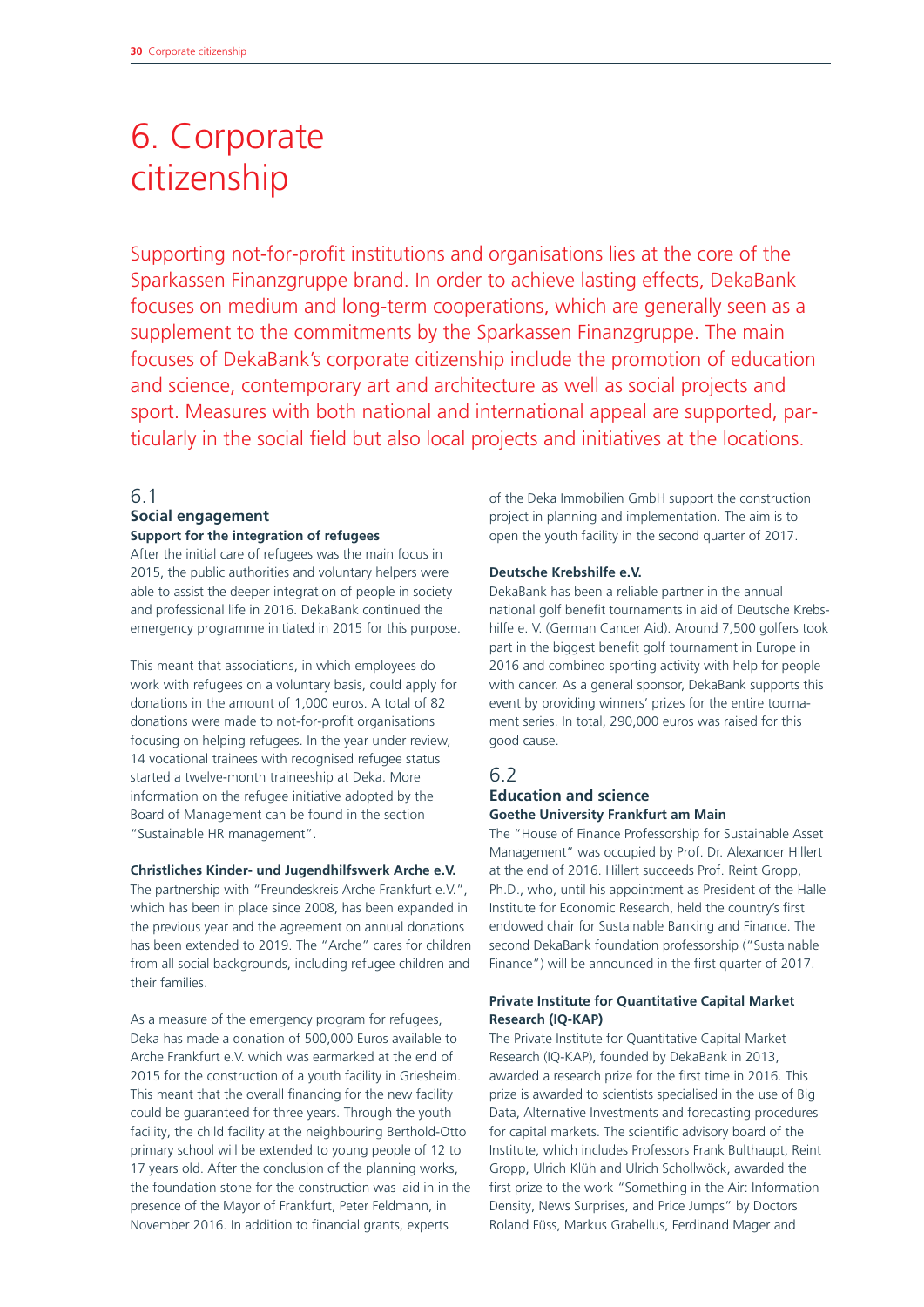Michael Stein. In the work, the authors developed a method with which information processing can be understood and price jumps can be explained and predicted more accurately.

#### **Stock Exchange Simulation**

In order to promote knowledge of the world of finance and capital markets, since 2014 Deka has supported the Sparkasse Stock Exchange Simulation. The aim is to strengthen the economic and social competence of the mainly young participants and, in a separate game, to communicate the principles of sustainable trading. Therefore, there is not just one winning team, but the team which has invested its funds in the most sustainable companies. 2016 saw the first national awards ceremony at DekaBank for the student competition. The existing cooperation between DekaBank and the Deutscher Sparkassenverlag, the organiser of the game, has been extended until 2019.

## 6.3

# **Art and architecture**

## **The International Highrise Award**

The International Highrise Award (IHA) has been awarded every two years by the City of Frankfurt am Main since 2004. The IHA was initiated by the City of Frankfurt together with the German Museum of Architecture and DekaBank in 2003. Since then, it has been organised and financed by the German Museum of Architecture and DekaBank and awarded in 2016 for the seventh time. The IHA is regarded as the world's most important architecture award for high-rise buildings. In 2015, the three partners agreed to extend the existing cooperation for the official prize of the City of Frankfurt until 2020. The IHA is awarded to buildings that stand out through excellence in aesthetics, future-oriented design, urban integration and innovative technology, economy, market capacity and in particular through sustainable construction.

In the reporting year, the IHA was awarded to the residential tower 'VIA 57 West' in New York. The Architect Bjarke Ingels (BIG – Bjarke Ingels Group) and the project owner Douglas Durst (The Durst Organization) accepted the price statuette and the prize money personally in November 2016 at the ceremony in the fully-occupied Frankfurter Paulskirche church. The award was presented by Dr. Ina Hartwig, Head of Department for Science and Culture of the City of Frankfurt am Main, Dr. Matthias Danne, Real Estate and Financial Management Director at DekaBank and Peter Cachola Schmal, Director of the German Museum of Architecture. The residential tower is a hybrid of an American highrise and the classical European blockedge development with a leafy courtyard. In order to fulfil the objective of a socially-diverse residential structure,

20 per cent of the homes were offered at a reduced rental price. The prize money of 50,000 euros was donated for good causes.

## **MMK Museum for Modern Art Frankfurt am Main**

Since 2002, DekaBank has supported the MMK Museum for Modern Art in building the museum collection, which comprises over 5,000 works of international art from the 1960's up to the present day. Since November 2015, Manuela Better, Director of Risk Management at DekaBank has worked on the board of trustees of the Friends of the Museum for Modern Art for the needs and further development of the MMK. The DekaBank is a founding partner of the museum building in the Taunus tower, the MMK 2, and is supporting the exhibition until 2018 together with other partners. The exclusively private financing of MMK 2 by foundations and companies is an example of an innovative and economically unique model of museum expansion.

#### **Dresden State Art Collections**

Since 2006, DekaBank has been one of the main sponsors of the Dresden State Art Collections (SKD). In the year 2016, the new permanent exhibition "View of the World and Knowledge of 1600" in the Georgenbau of the Dresden Residential Palace, as well as the special exhibition "Paradise on earth – a landscape painting by Brueghel and Rubens" in the picture gallery were funded. The cooperation of the Sparkassen Finanzgruppe – consisting of Deka-Bank, the Ostsächsiche Sparkasse, SparkassenVersicherung, the Ostdeutscher Sparkassenverband and the Deutsche Sparkassen- und Giroverband – with the SKD is to be continued for a further three years (2017–2019).

#### **Berlin State Museums**

The Sparkassen-Finanzgruppe, represented by the Berliner Sparkasse, DekaBank and the Sparkasse Cultural Fund of the DSGV has been associated with the Berlin State Museum since 2011 as a main sponsor. In 2016, the exhibition "El Siglo de Oro. The Era of Velázquez" was the main centre of support in the picture gallery.

## **Foundation for Photography and Media Art with Michael Schmidt Archive**

The "Foundation for Photography and Media Art with Michael Schmidt Archive" was launched in 2003. Its goal is to preserve the work of the artist Michael Schmidt, who died in 2014. From 2015 to 2019, DekaBank will support the Foundation with an annual amount to implement a retrospective which is planned for 2020 on the occasion of the 75th anniversary of Michael Schmidt's birth in the New National Gallery in Berlin.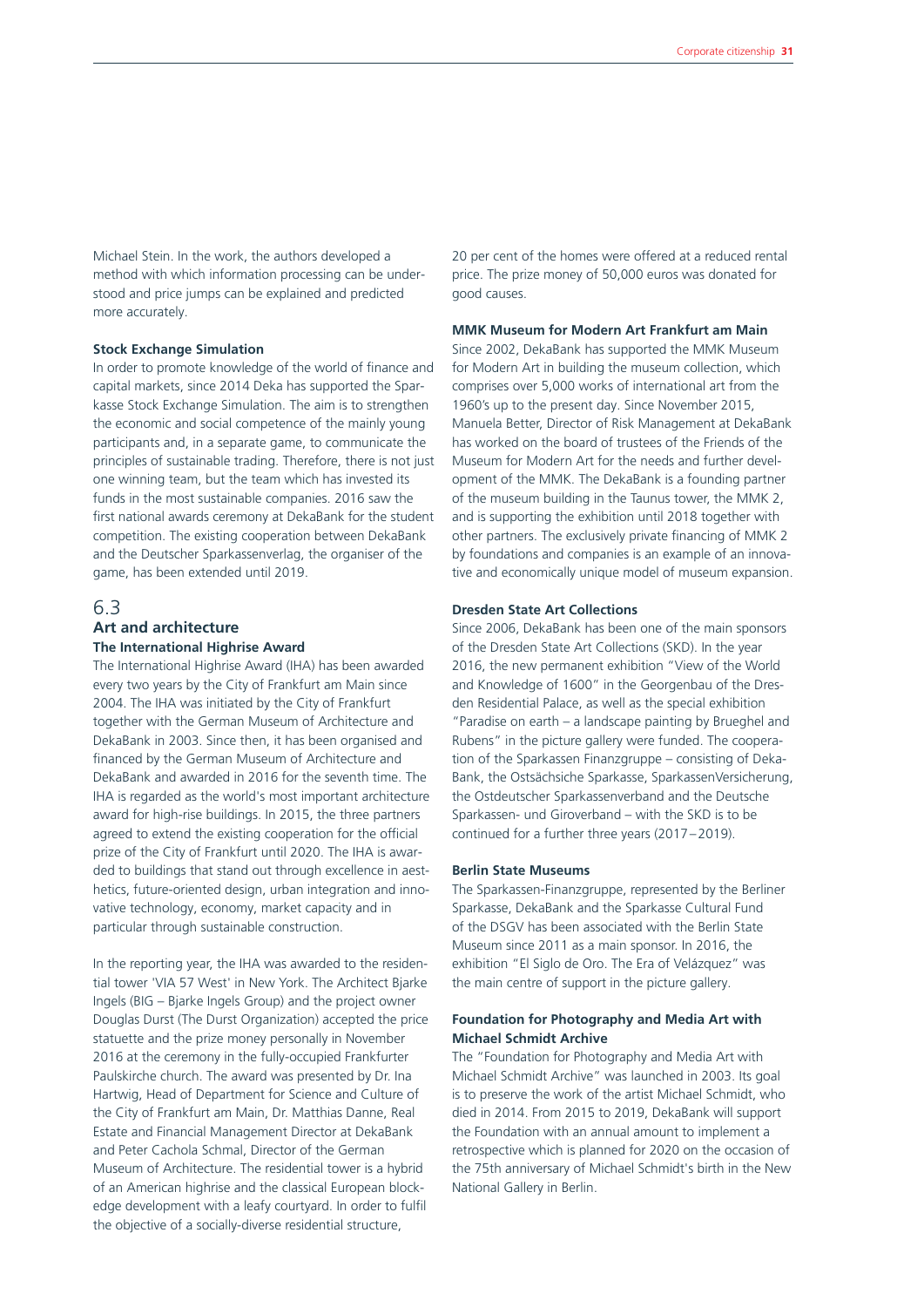## INDICATORS OF SOCIAL COMMITMENT



498,690 **EUROS** Deka funds for **education and science** in 2016



421,839 **EUROS** Deka funds for **Art and Culture** in 2016

| 220.748.97€    |
|----------------|
| 498.689.84 €   |
| 421,839.00 €   |
| 191.840.00 €   |
| 29,500.00 €    |
| 1,362,617.81 € |
|                |
| 789,646.84 €   |
| 572.970.97 €   |
|                |

#### **DekaBank art collection**

DekaBank has been building up its collection of 21st Century art since 2003. The internationally oriented collection now includes over 1,400 work and reflects the diversity of artistic expression in the 21st Century. It focuses on works which address relevant social issues and stimulate debate about the current definition of art. The make-up of the collection gives particular weight to the new generation of artists. Guided tours are held regularly for DekaBank's business partners and employees. Deka-Bank participated in "Kunst privat!" ("Private art!") for the twelfth time in 2016. Hessian companies show their art collections and opened the doors of the exhibition to interested visitors.

# 6.4

## **Sport**

#### **German Olympic Sports Confederation (DOSB)**

Since January 2008, the DSGV has been an Olympic partner of the German Olympic Sports Confederation (DOSB) with the participation of the DekaBank and other interconnected companies. It is important for the donors to support both popular and specialised sports. In addition to the commitment as a partner of Germany's Olympic team and as a national sponsor of the German Disabled Sports Association (Deutscher Behindertensportsverband), Deka is also supporting the German Sports Badge (Deutscher Sportabzeichen) and elite sports schools. Cooperation with the DOSB was extended at the end of 2016 by a further 4 years to 2020.

## 6.5

## **Donations**

In the reporting year, Deka donated a total of 789,646.84 euros. The largest of the 154 single donations went to the Goethe University of Frankfurt am Main and to "The Arche" foundation of Christian children and youth

work in Frankfurt/Main. Other local donations were made in the framework of "Deka – committed on the spot!" as well as the special refugee aid. Each year, 25 facilities which are close to the hearts of employees or in which they are involved are supported with 1,000 euros each. In 2016, there were 305 project submissions.

In the year 2016, the Restcent scheme started, in which DekaBank employees can donate the cent amounts of their monthly salaries. In the run-up, the employees were able to select the 2016 donation recipient from a wide range of eligible institutions ("Help for children with cancer  $eV$ "). 1,101 employees took part in the scheme in 2016. Because of their commitment, a donation amount of 5,564.70 euros was achieved, which was rounded to 6,000 euros. Deka awards donations to institutions which exclusively and directly serve to promote charitable, church and benevolent purposes and are entitled to issue tax donation certificates. Donations to political parties, political foundations, employer associations or unions are excluded. In the reporting year, no such payment had been made.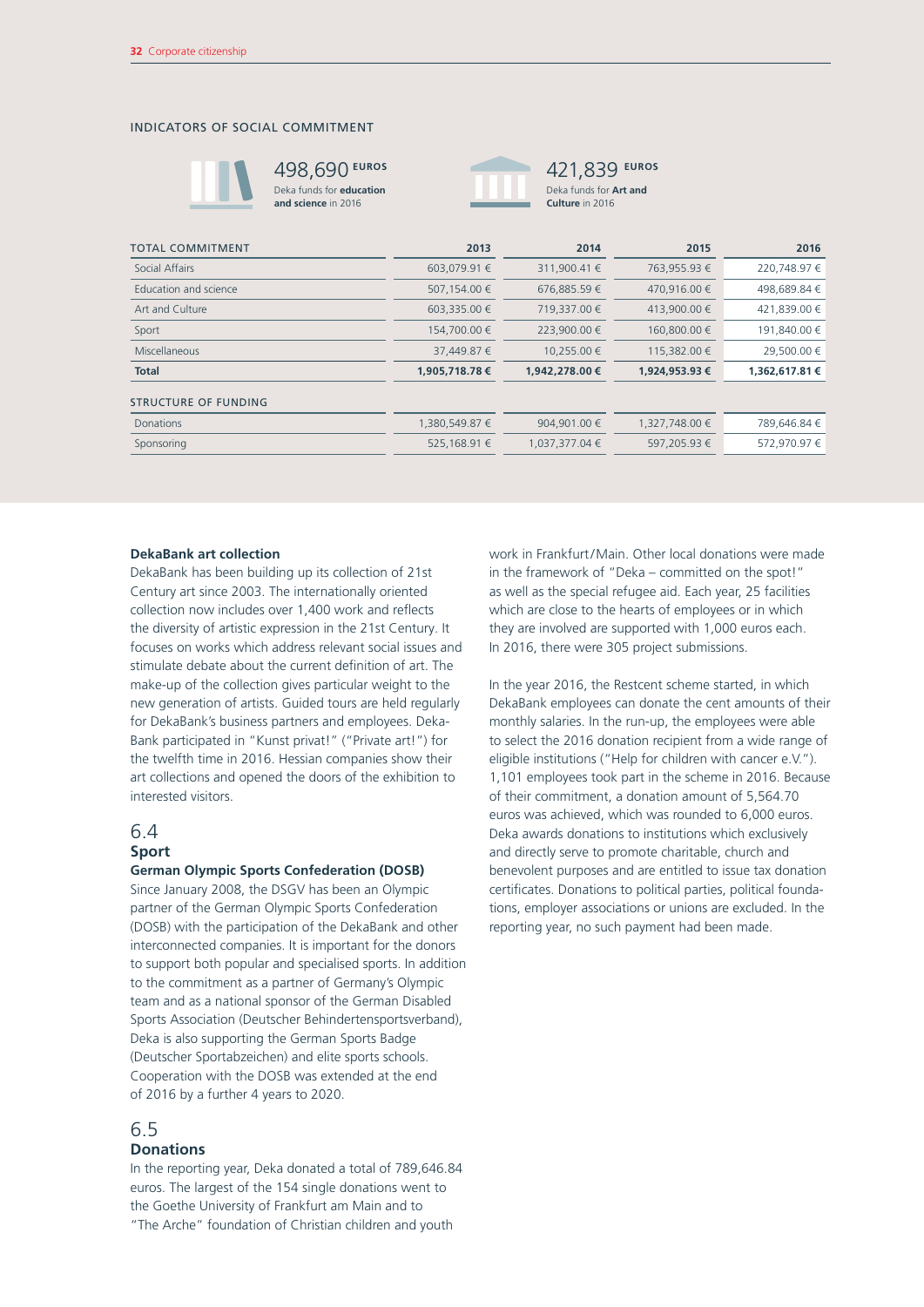# Independent environmental assurance statement

DekaBank engaged AGIMUS GmbH Umweltgutachterorganisation und Beratungsgesellschaft, an environmental verification provider and consultancy, to perform a review of its 2016 Sustainability Report in terms of materiality, transparency and comparability. It is the responsibility of the Board of Management to ensure that key indicators on sustainability performance are appropriately determined and presented in accordance with the reporting criteria including the appropriate identification of significant issues. Our responsibility is to verify that the statements made in the Sustainability Report are transparent and complete pursuant to the criteria set out in the GRI (Global Reporting Initiative) Sustainability Reporting Guidelines.

## **Independence and quality assurance of the environmental verification provider**

We observed the requirements for environmental verification providers as well as further professional ethical requirements for third party reviews and conducted our review of the Sustainability Report in line with the procedures for the certification of the environmental management system set out in ISO 14001.

### **Scope of assurance engagement**

It is our responsibility, based on the procedures that we have performed, to express an opinion as to whether any matters have come to our attention that cause us to conclude that the information in DekaBank's Sustainability Report for the 2016 financial year has not, in all material respects, been prepared in accordance with the criteria set out in GRI G4 Sustainability Reporting Guidelines. We were also engaged to make further recommendations on the further development of the environmental management and sustainability reporting, based on the results of our environmental verification review.

When conducting our review, we observed the professional practice guidelines for environmental verification providers. In doing so we planned and performed our engagement with due regard to the principle of materiality, in order to express our opinion with a limited level of assurance.

In an environmental verification engagement with limited assurance, the procedures performed are less comprehensive than those required for an engagement requiring reasonable assurance, such that accordingly, a lower level of assurance is obtained. The selection of verification procedures is at the discretion of the environmental verifier and was in line with those required for ISO 14001, both technically and in terms of content.

Within the scope of our environmental verification review, we conducted the following procedures, among others:

- Interviewed employees from the departments responsible for the creation of the report about the process for preparing the report and on the internal controls in place around this process.
- $\blacksquare$  Inspected documents regarding the sustainability strategy and gained an understanding of the environmental and sustainability management structure, stakeholder dialogue and the development process for the company's environment and sustainability programme.
- $\blacksquare$  Interviewed employees in the specialist departments responsible for individual sections of the report;
- Reviewed and tested on a sample basis the procedures and the system and process documentation in relation to the collection, analysis, validation and aggregation of the sustainability data and spot checks of this data;
- Conducted an audit and site inspection at the Frankfurt am Main office;
- Aggregated selected data; performed an analytical review of data included in the report;
- Obtained further evidence to support selected information in the report through inspection of internal documents as well as reports and records from external service providers.

#### **Opinion**

On the basis of the review that we have performed to obtain limited assurance, no matters have come to our attention that lead us to conclude that the information in the Sustainability Report for the 2016 financial year has not, in all material respects, been prepared in accordance with the criteria set out in the GRI G4 Sustainability Report Guidelines.

A materiality study was carried out in Autumn 2015 with 2,699 participants from the stakeholder groups of employees, customers, experts and others, which was supplemented by a further study in Summer 2016, assessed here exclusively on the basis of survey results of 222 Deka customers. A summary of the results is now available and this concludes that the Bank's stakeholders attach greater importance to the areas of "sustainable corporate governance" and "customer relationships and sustainable products". As a result, the areas of "business ecology" and "corporate citizenship" were presented in a more compact manner. This is an understandable transparent change which is also acceptable from an environmental point of view, particularly given that, after seven continuous years of ISO 14001 certification, the area of business ecology has a secure foundation.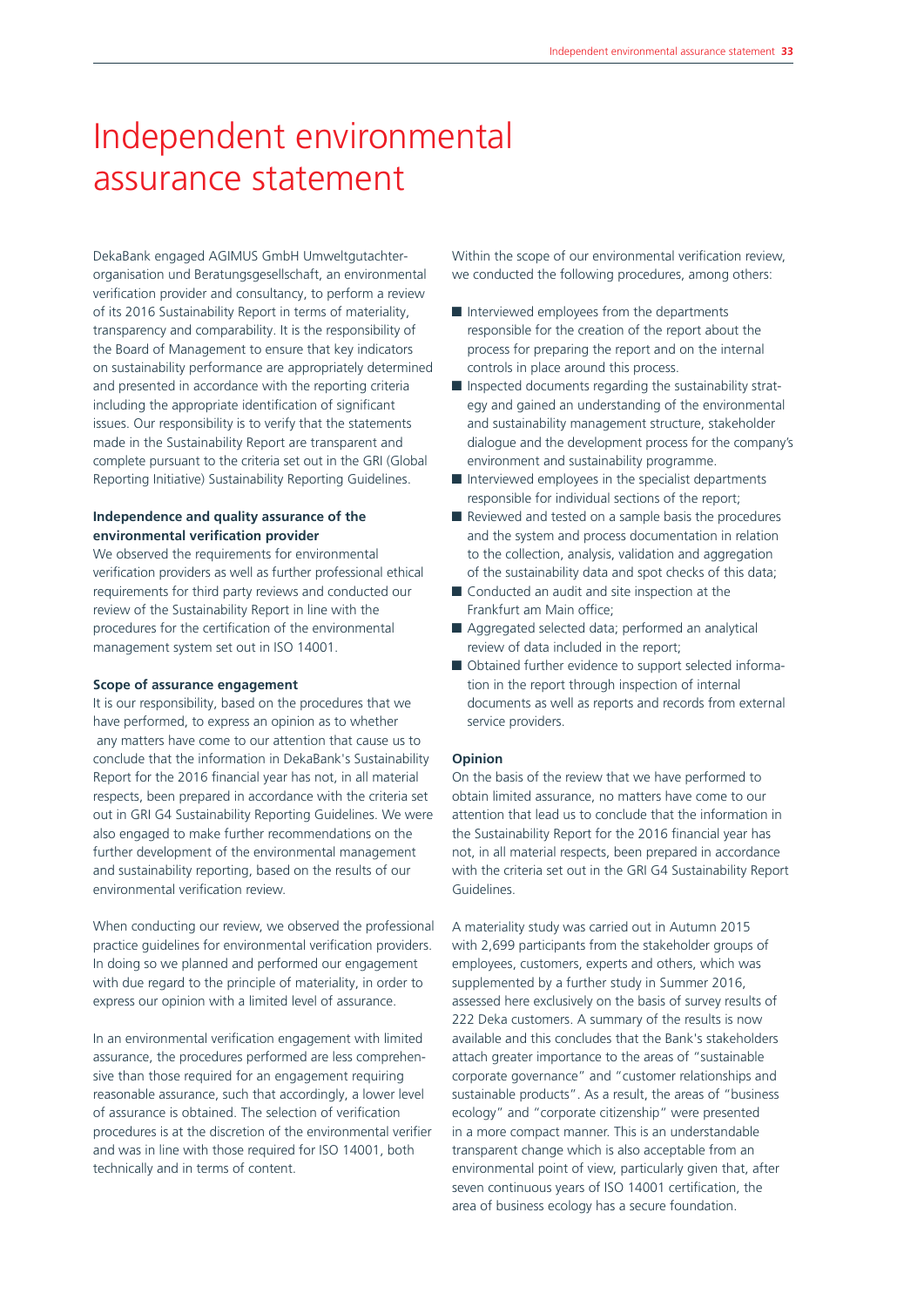DekaBank has reacted to the results of the materiality analysis and has amended its 2016 Sustainability Report with regard to relevant issues from a customer view such as "Sustainable corporate governance" and "Sustainable products". This development should be perpetuated and further developed via the customer requirements articulated in the framework of the materiality studies.

During the preparation of the report, relevant topics were assessed for materiality and both upstream and downstream organisational units were taken into consideration. The report includes all information that should be deemed material, with due consideration given to the principle of materiality, sustainability context and stakeholder involvement.

According to the results of our review, no information has been omitted from the report that could potentially influence the assessment or decisions of stakeholders, or that might reflect social, economic or ecological impacts. The report discloses both positive and, to the extent that these exist, negative events.

The use of GRI indicators as well as additional sectorspecific criteria facilitates the comparability of the report. The Sustainability Report meets the requirements of the core "in accordance" opinion and further requirements of the "comprehensive" opinion are fulfilled. One of the indicators (HR2) could only be determined in monetary value as opposed to time value as required by the standard; the process for compiling the data should be amended.

The scope covered by the 2016 Sustainability Report thus demonstrates that DekaBank is willing to allow its sustainability performance to be compared with that of other leading financial institutions.

#### **Supplementary information and recommendations**

DekaBank's commitment to integrating sustainable development into its core business far exceeds normal practice in the sector. It is commendable that DekaBank has signed the UN Global Compact and Equator Principles and has thus a voluntary pledge to uphold internationally recognised principles in the areas of human rights, labour standards, environmental protection and anti-corruption. The progress achieved in the implementation of these principles is also described in the Sustainability Report. The mandatory introduction in 2014 of an internal Code of Ethics for all DekaBank employees, and third parties acting on behalf of DekaBank, also clearly underlines the importance the Bank places on the issue of sustainability. Sustainability criteria are consistently observed when making investment and finance decisions.

We welcome the fact that the Bank has elected not to formulate a separate sustainability strategy since 2015. This decision reinforces its aim of embedding sustainability throughout the whole value chain and hence approaching it as an integral part of the business model. A new, ambitious aim of the Bank deserves particular praise; it wishes to become one of the first banks worldwide to comprehensively record the  $CO<sub>2</sub>$  emissions associated with its business activity. In addition to the performed measurements of the emissions resulting from banking operations, the emissions associated with the total assets and the reportable banking business will be recorded from 2018.

In addition to the external verification of its compliance with GRI guidelines, DekaBank is evaluated by other specialist rating agencies, thereby facilitating its comparison with other banks. Furthermore, this allows all of Dekabanks stakeholders to gain a clear picture of the successes and potential difficulties experienced in the implementation of sustainability principles.

Without qualifying the conclusion of our review set out above, we have the following recommendations on the further development of the Bank's sustainability reporting:

In general terms, there is still considerable scope to increase the level of detail involved in the reporting of some indicators, while the result of the stakeholder survey clearly show that operational environmental indicators are of less interest than business-related aspects.

The increase in greenhouse gases has been effectively counteracted by the increase in green electricity procurement. This is an initiative worthy of praise. Further efforts to improve efficiency in business processes are already being planned. Progress made in this area should be reported in the next report.

Braunschweig, 4 March 2017



Dr. Ralf Utermöhlen (Umweltgutachter, DE-V-0080) AGIMUS GmbH Umweltgutachterorganisation & Beratungsgesellschaft (DE-V-0003) Am Alten Bahnhof 6 38122 Braunschweig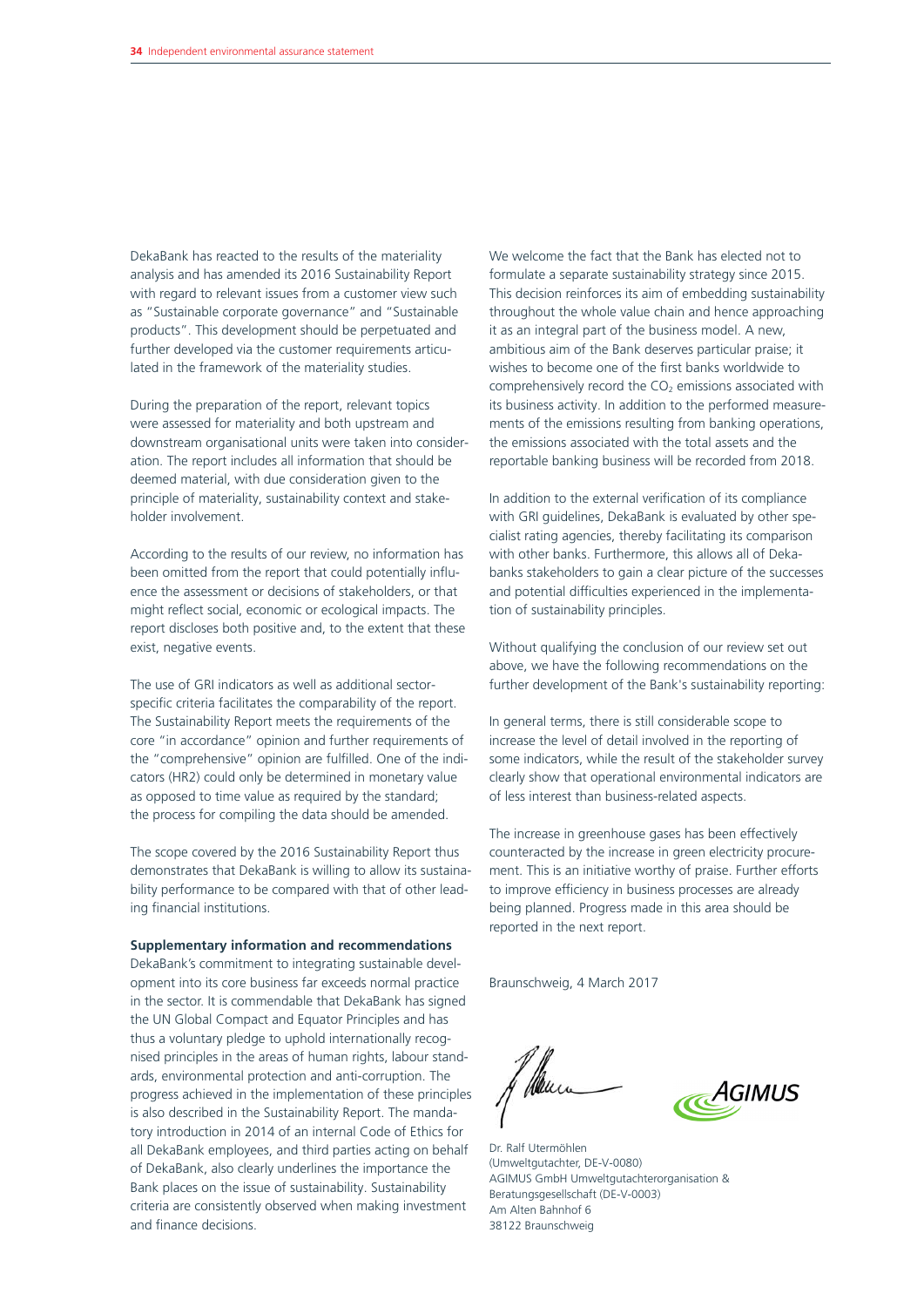## **Information online**

The Sustainability Report 2016 of the Deka Group can be found on our website www.dekabank.de under "Deka Group / Sustainability".

## **Ordering reports**

We would be pleased to send you a printed copy of the Sustainability Report 2016 of the Deka Group. If you would like to receive the report on a regular basis, please contact us.

## **Contact**

Johannes Behrens-Türk

johannes.behrens-tuerk@deka.de Robert Sattler robert.sattler@deka.de

Klaus- Andreas Finger klaus-andreas.finger@deka.de

## **Concept, text and design**

NKI-Institut, München rolf.haessler@nk-institut.de

STANDARD RAD. GmbH, Frankfurt am Main